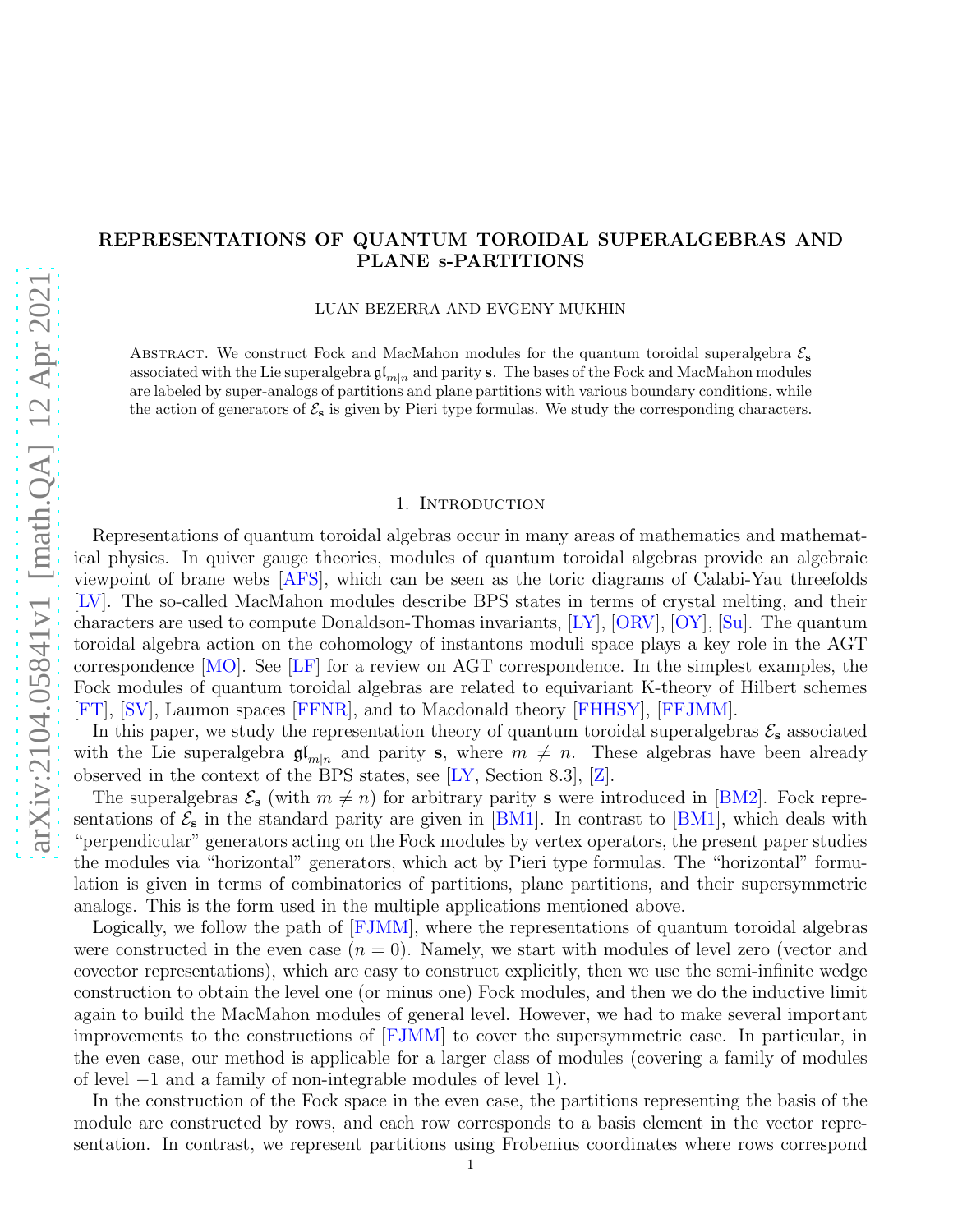to vectors in vector representations while columns correspond to vectors in covector representations. An example of such a picture is given in Figure [1.](#page-1-0)



<span id="page-1-0"></span>Figure 1. Young diagram depicting the s-partition corresponding to the vector  $|(8, 5, 5, 4, 4, 2), (7, 2, 1, 1)\rangle.$ 

Here the gray rows form the partition  $(8, 5, 5, 4, 4, 2)$  corresponding to a vector in the 6-th skewsymmetric power of the vector representation, and the blue columns form the partition  $(7, 2, 1, 1)$ corresponding to a vector in the 4-th skew-symmetric power of the covector representation. Numbers in the boxes are called colors and give a grading. Naturally,  $v \wedge v$  (or repetition in the partition) is allowed if and only if v is odd. In our example, we have  $\mathfrak{gl}_{3,2}$  in the standard parity, which translates to rows ending with colors 3 and 4 being odd in the gray area, and columns ending with colors 0 and 4 being odd in the blue area. In examples appearing in the  $\mathcal{E}_s$  modules, the parity of a row ending with a box of color  $i$  in the gray area is equal to the parity of a column ending with a box of color  $i + 1$  in the blue area. In our pictures, the gray and blue areas are not completely symmetric since the diagonal is gray, and the number of the gray rows is never smaller than the number of the blue columns. More symmetrically, one can think that half of each box on the main diagonal is in the gray area, and the other half is in the blue area. We call such shapes s-partitions. If all parities are even  $s \equiv 1$ , then the s-partitions are just usual partitions. See Section [6](#page-24-0) for more details and pictures.

Each s-partition corresponds to an eigenvector of the Cartan currents  $K_i^{\pm}(z)$  in a Fock module. The creation currents  $F_i(z)$  act by adding boxes of color i, and the annihilation currents  $E_i(z)$  act by removing boxes of colors i. All matrix coefficients are explicit. For example, a matrix coefficient of  $F_i(z)$  is always a delta function multiplied by a constant, and the support of the delta function is determined by the coordinates of the box being added.

Altogether, we describe in a similar way a family of  $\mathcal{E}_s$ -modules which after restriction to  $U_q \mathfrak{gl}_{m|n}$ are highest weight modules of highest weight  $s_i(r\Lambda_{i-1} - (r+1)\Lambda_i)$ ,  $i \in \hat{I}$ ,  $r \in \mathbb{Z}$ . In particular, it includes the highest weights  $\pm \Lambda_i$ . We expect these modules remain irreducible when restricted to  $U_q \mathfrak{gl}_{m|n}$ . We show this is the case for modules corresponding to the highest weights  $\Lambda_i$ ,  $i = 0, \ldots, m$ ,  $(r+1)\Lambda_0 - r\Lambda_{-1}, (r+1)\Lambda_m - r\Lambda_{m+1}, r \in \mathbb{Z}_{>0}$ , in the standard parity by comparing the characters.

The construction of MacMahon modules out of Fock spaces is parallel to the even case. We take tensor products of the Fock spaces and appropriately pass to an inductive limit. The basis vectors in a MacMahon module correspond to plane s-partitions. The simplest example is shown in Figure [2.](#page-2-0)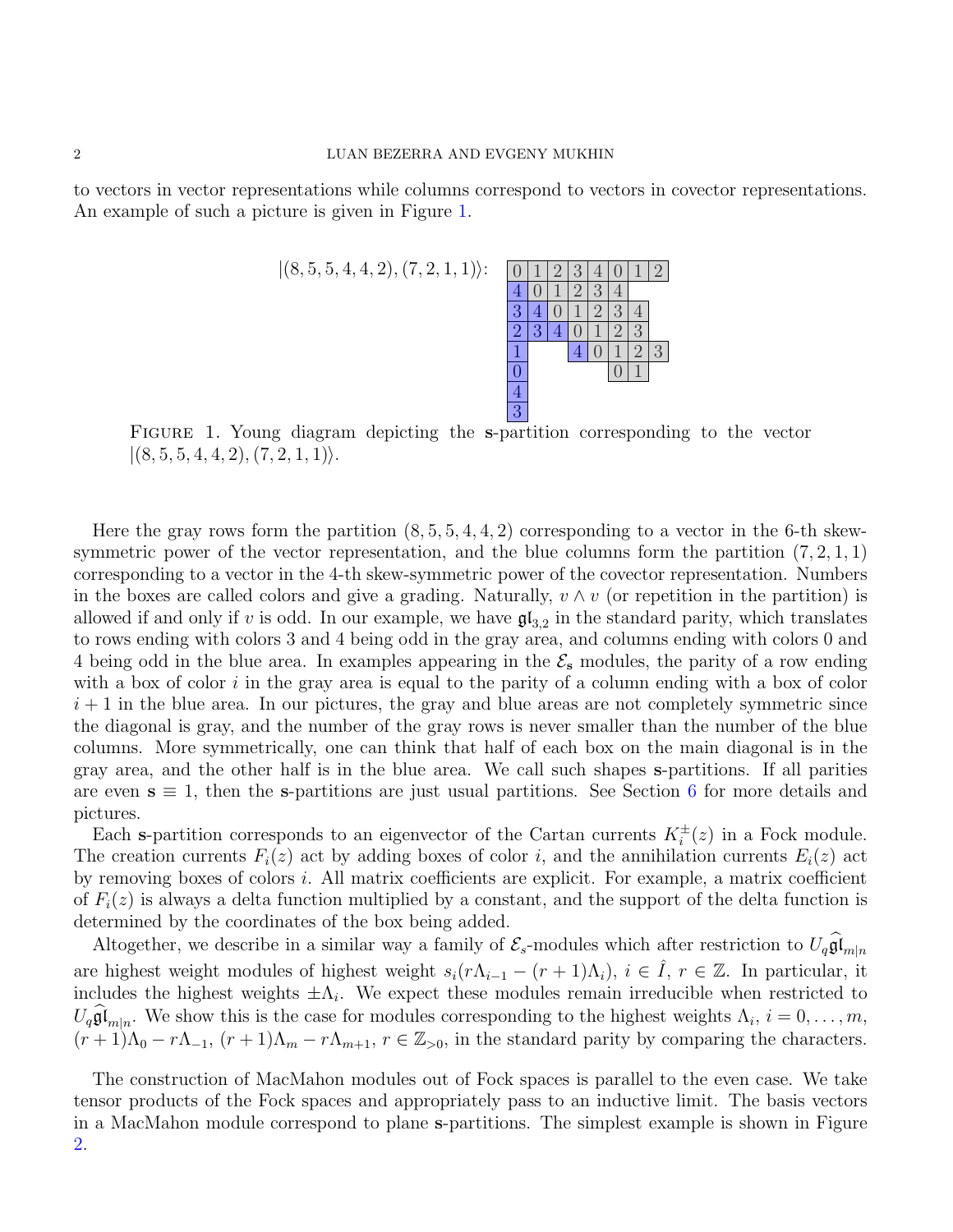<span id="page-2-0"></span>

Each horizontal layer of a plane s-partition is a s-partition corresponding to a vector in a Fock space. The layers are stacked up with the rule: if the color  $i$  can be repeated in the gray (resp. blue) horizontal layer, then it cannot be repeated on the vertical facet looking in the *i*-th (resp. the *j*-th) direction. So, in our example, the only colors which can be repeated vertically are 0, 1 and 2 in the

gray area, and 1, 2 and 3 in the blue area.

The rules for the action of  $\mathcal{E}_s$  are similar:  $F_i(z)$  remove boxes of color i,  $E_i(z)$  add boxes of color i, and  $K_i^{\pm}(z)$  do not change the plane s-partition.

We also construct more general MacMahon modules whose basis is parameterized by plane spartitions with boundaries, see Figure [11.](#page-32-0) The vertical boundary is determined by a so-called "colorless self-comparable" s-partition and the horizontal boundary by a usual partition. Note that, in the even case, the horizontal boundary can be extended to a pair of arbitrary partitions.

We discuss the characters of the Fock and MacMahon modules. The characters of Fock spaces do not factorize (unlike the even case), and we give fermionic type formulas. The characters for pure MacMahon modules do factorize and look similar to the MacMahon formula for plane partitions. We give a proof based on the  $\mathfrak{gl}_{m|n} \otimes \mathfrak{gl}_{p|q}$  duality of [\[S\]](#page-41-17), [\[CW\]](#page-41-18).

We note that the number of s-partitions with  $n$  boxes is larger (or equal) than the number of partitions (as every partition is an s-partition), while the number of plane s-partitions with  $n$  boxes is smaller (or equal) than the number of plane partitions.

For special levels, the MacMahon module has a quotient whose basis is given by all plane spartitions which do not contain a fixed box. It is an interesting question to compute characters of MacMahon modules with boundaries and prohibited boxes. In general, we think that s-partitions and plane s-partitions deserve a thorough combinatorial study.

The quantum toroidal superalgebras  $\mathcal{E}_s$  are isomorphic for different parities s. It would be interesting to study the Fock and MacMahon modules with respect to these isomorphisms.

The paper is organized as follows. In Section [2,](#page-3-0) we recall generalities about the quantum toroidal superalgebras  $\mathcal{E}_s$  and their modules. We construct and study vector and covector representations, Fock modules, and MacMahon modules in Sections [3,](#page-7-0) [4,](#page-12-0) and [5,](#page-18-0) respectively. Section [6](#page-24-0) is devoted to pictures and combinatorial descriptions of bases in the constructed modules. We give characters of vector, covector, Fock, and pure MacMahon modules in Section [7.](#page-33-0)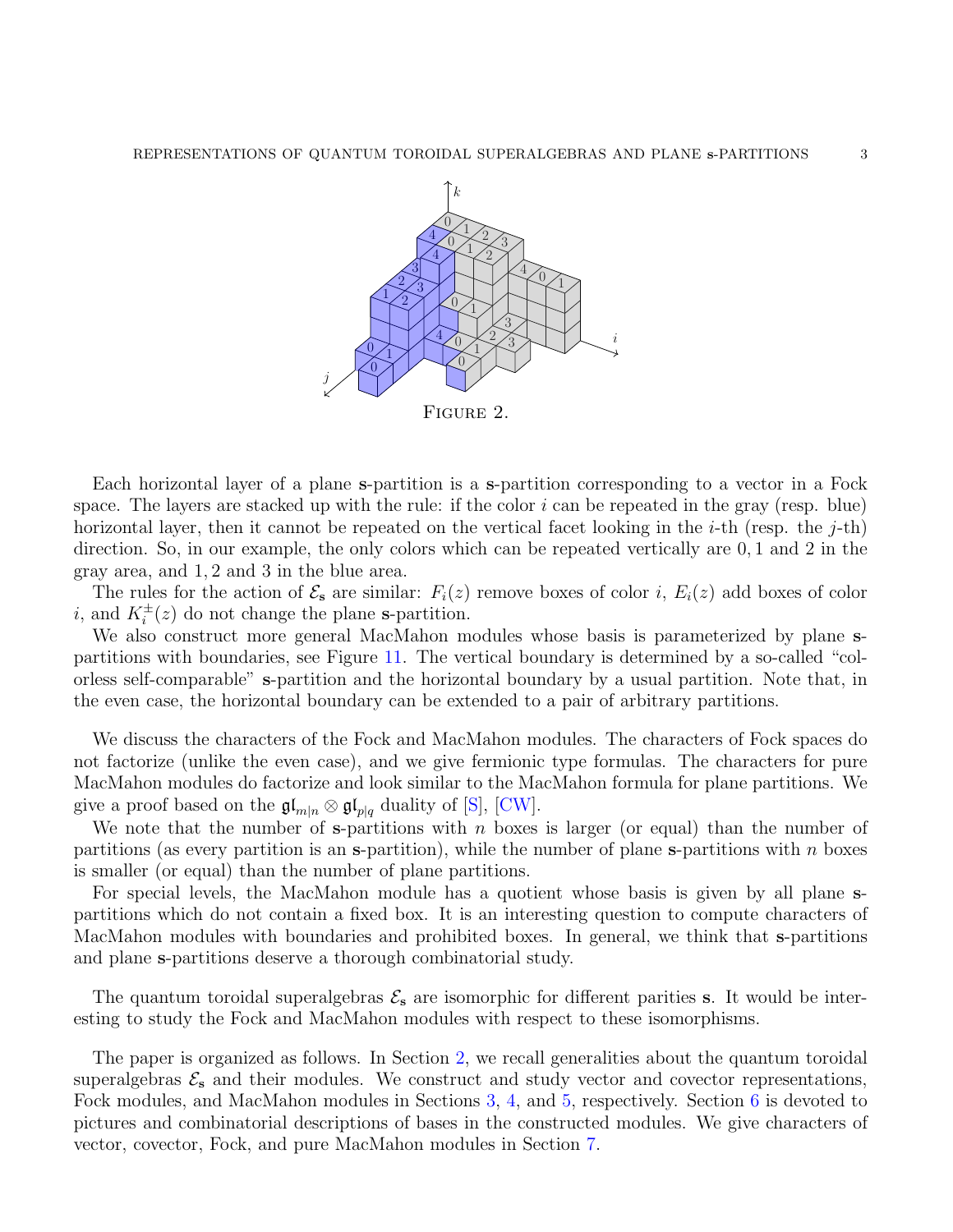### <span id="page-3-0"></span>4 LUAN BEZERRA AND EVGENY MUKHIN

### 2. Quantum Toroidal Superalgebras

2.1. Parities. We work over the field of complex numbers C.

A superalgebra is a  $\mathbb{Z}_2$ -graded algebra  $A = A_0 \oplus A_1$ . Elements of  $A_0$  are called even and elements of  $A_1$  odd. We denote the parity of an element  $v \in A_i$  by  $|v|=i, i \in \mathbb{Z}_2$ .

Fix  $m, n \in \mathbb{Z}_{\geq 0}$ , such that  $m \neq n$  and  $N = m + n \geq 3$ .

Consider the Lie superalgebras  $\mathfrak{sl}_{m|n}$  and  $\widehat{\mathfrak{sl}}_{m|n}$ . The set of Dynkin nodes are  $I = \{1, 2, ..., N-1\}$ and  $\hat{I} = \{0, 1, \ldots, N - 1\}$ , respectively. The elements of  $\hat{I}$  are always considered modulo N. It is well-known that there are different choices of the root system, which lead to different Cartan matrices and different Dynkin diagrams. Such choices are parameterized by the set of  $N$ -tuples of  $\pm 1$  with exactly m positive coordinates. Set

$$
\mathcal{S}_{m|n} = \{ (s_1, \ldots, s_N) \mid s_i \in \{-1, 1\}, \# \{i \mid s_i = 1\} = m \}.
$$

An element  $\mathbf{s} = (s_1, \ldots, s_N) \in \mathcal{S}_{m|n}$  is called a *parity sequence*. We extend the parity sequences to the sequences  $\mathbf{s} = (s_i)_{i \in \mathbb{Z}}$  by demanding periodicity:  $s_{i+N} = s_i$  for all i.

The parity sequence of the form  $\mathbf{s} = (1, \ldots, 1, -1, \ldots, -1)$  is called the *standard parity sequence*.

Given a parity sequence  $\mathbf{s} \in \mathcal{S}_{m|n}$ , we have a Cartan matrix  $A^{\mathbf{s}} = (A^{\mathbf{s}}_{i,j})_{i,j \in I}$  and an affine Cartan matrix  $\hat{A}^{\mathbf{s}} = (A^{\mathbf{s}}_{i,j})_{i,j \in \hat{I}}$ , where

<span id="page-3-1"></span>(2.1) 
$$
A_{i,j}^{\mathbf{s}} = (s_i + s_{i+1})\delta_{i,j} - s_i\delta_{i,j+1} - s_j\delta_{i+1,j} \qquad (i, j \in \hat{I}).
$$

The parity of a node  $i \in \hat{I}$  is given by  $|i| = (1 - s_i s_{i+1})/2$ .

Denote  $\mathfrak{sl}_s$  the superalgebra corresponding to Cartan matrix  $A^s$ . Denote  $\widehat{\mathfrak{sl}}_s$  the superalgebra corresponding to Cartan matrix  $\hat{A}^s$ . The superalgebras  $\mathfrak{sl}_s$  are all isomorphic to  $\mathfrak{sl}_{m|n}$  and the superalgebras  $\widehat{\mathfrak{sl}}_s$  to  $\widehat{\mathfrak{sl}}_{m|n}$ . By abuse of notation we often omit the suffix s if the parity sequence is clear from the context.

Let  $P_{s}$  be the integral lattice with basis  $\varepsilon_{i}, i \in \hat{I}$ . We have a bilinear form given by

$$
\langle \varepsilon_i | \varepsilon_j \rangle = s_i \delta_{i,j} \tag{i, j \in \hat{I}}.
$$

Let  $\Delta_{\mathbf{s}} = {\alpha_i := \varepsilon_i - \varepsilon_{i+1} | i \in I}$  be the set of simple roots of  $\mathfrak{sl}_s$ , and let  $Q_{\mathbf{s}}$  be the root lattice of  $\mathfrak{sl}_s$ . Let also  $\delta$  be the null root of  $\widehat{\mathfrak{sl}}_s$ . We have  $\langle \delta | \delta \rangle = \langle \delta | \alpha_i \rangle = 0$ ,  $i \in I$ . Set  $\alpha_0 = \delta + \varepsilon_N - \varepsilon_1$ . Then,  $\hat{\Delta}_{\mathbf{s}} = {\alpha_i | i \in \hat{I}}$  is the set of simple roots of  $\hat{\mathfrak{sl}}_{\mathbf{s}}$ . Let  $\widehat{Q}_{\mathbf{s}}$  be the root lattice of  $\widehat{\mathfrak{sl}}_{\mathbf{s}}$ . Note that  $\langle \alpha_i | \alpha_j \rangle = A_{i,j}^s, i, j \in \hat{I}$ , and the parity of a simple root  $\alpha_i$  is given by  $|\alpha_i| = |i| = (1 - s_i s_{i+1})/2$ .

For  $\sigma_1, \sigma_2 \in \{+, -\}$ , we call  $\boldsymbol{\lambda} = (\lambda_1, \lambda_2, \dots, \lambda_k)$  a  $\mathbf{s}_{\sigma_2}^{\sigma_1}$  -partition with k parts if  $\lambda_i \in \mathbb{Z}_{>0}, \lambda_i \geq \lambda_{i+1}$ ,  $i = 1, \ldots, k-1$ , where the equality is allowed if and only if  $s_{\sigma_2 \lambda_i} = \sigma_1$ . We call the number of parts k the length of the partition and denote it by  $\ell(\lambda)$ .

2.2. Definition of  $\mathcal{E}_s$ . The quantum toroidal superalgebra associated with  $\mathfrak{gl}_{m|n}$  was introduced in [\[BM1\]](#page-41-15) with standard parity, and in [\[BM2\]](#page-41-14) for any choice of parity.

Fix  $d, q \in \mathbb{C}^{\times}$  and define

$$
q_1 = d q^{-1}, \quad q_2 = q^2, \quad q_3 = d^{-1} q^{-1}.
$$

Note that  $q_1q_2q_3 = 1$ . In this paper, we always assume that  $q_1, q_2$  are generic, meaning that  $q_1^{n_1} q_2^{n_2} q_3^{n_3} = 1, n_1, n_2, n_3 \in \mathbb{Z}$ , if and only if  $n_1 = n_2 = n_3$ . Fix also square roots  $d^{1/2}, q^{1/2} \in \mathbb{C}^{\times}$  so that  $(d^{1/2})^2 = d$ ,  $(q^{1/2})^2 = q$ .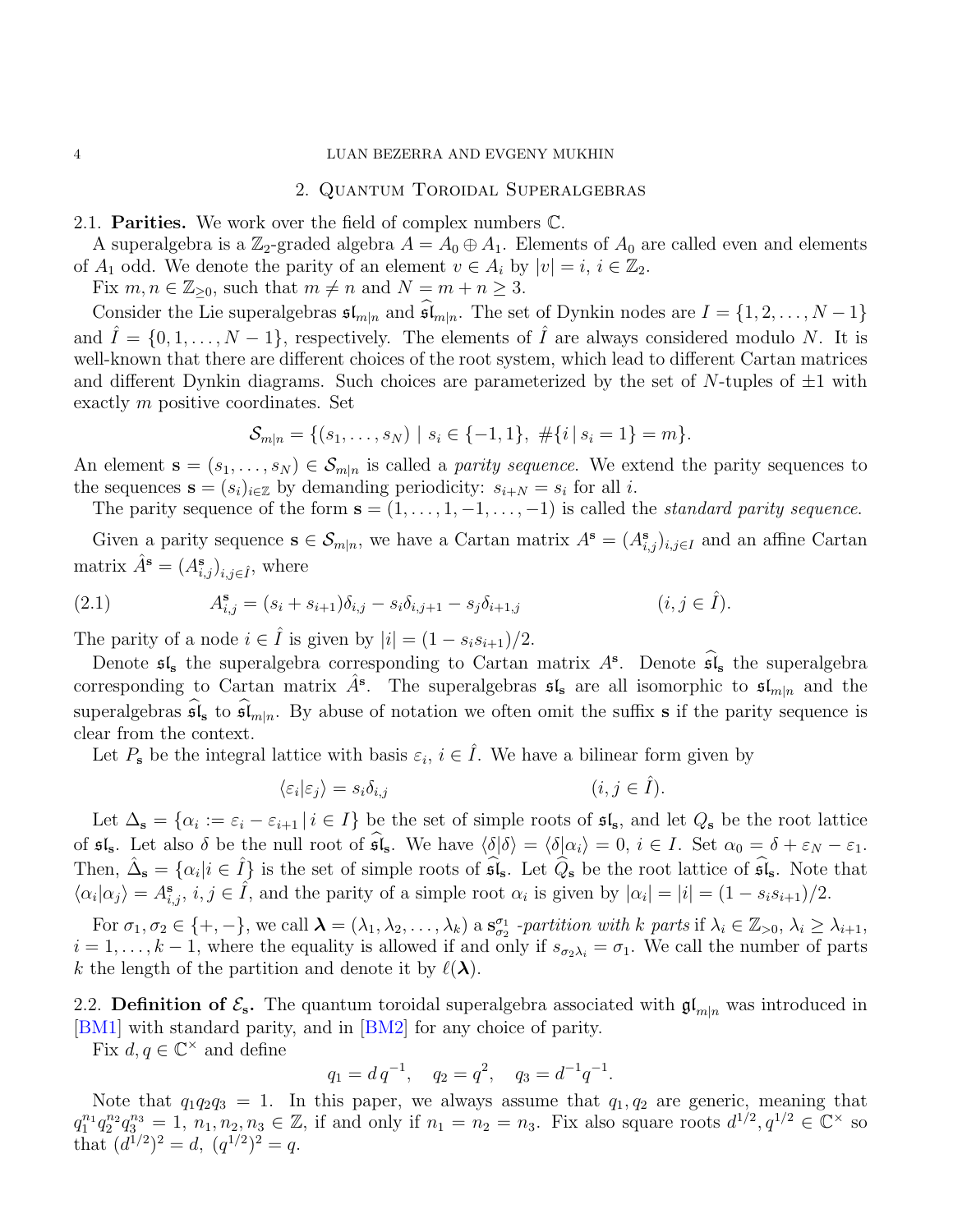Recall the affine Cartan matrix  $\hat{A}^{\mathbf{s}} = (A^{\mathbf{s}}_{i,j})_{i,j,\in \hat{I}}$ , see [\(2.1\)](#page-3-1). We also define the matrix  $M^{\mathbf{s}} = (M^{\mathbf{s}}_{i,j})_{i,j\in\hat{I}}$  by  $M^{\mathbf{s}}_{i+1,i} = -M^{\mathbf{s}}_{i,i+1} = s_{i+1}$ , and  $M^{\mathbf{s}}_{i,j} = 0, i \neq j \pm 1$ .

**Definition 2.1.** The quantum toroidal superalgebra associated with  $\mathfrak{gl}_{m|n}$  and parity sequence s is the unital associative superalgebra  $\mathcal{E}_s = \mathcal{E}_s(q_1, q_2, q_3)$  generated by  $E_{i,r}, F_{i,r}, H_{i,r'}$ , and invertible elements  $K_i$ , where  $i \in \hat{I}$ ,  $r, r' \in \mathbb{Z}$ ,  $r' \neq 0$ , subject to the defining relations  $(2.2)$ - $(2.15)$  below. The parity of the generators is given by  $|E_{i,r}| = |F_{i,r}| = |i| = (1 - s_i s_{i+1})/2$ , and all remaining generators have parity 0.

We use generating series

$$
E_i(z) = \sum_{k \in \mathbb{Z}} E_{i,k} z^{-k}, \quad F_i(z) = \sum_{k \in \mathbb{Z}} F_{i,k} z^{-k}, \quad K_i^{\pm}(z) = K_i^{\pm 1} \exp\left(\pm (q - q^{-1}) \sum_{r > 0} H_{i, \pm r} z^{\mp r}\right).
$$

Let also  $\delta(z) = \sum$ n∈Z  $z^n$  be the formal delta function.

Then the defining relations are as follows.

# $K$  relations

<span id="page-4-0"></span>(2.2) 
$$
K_i K_j = K_j K_i, \qquad K_i E_j(z) K_i^{-1} = q^{A_{i,j}^s} E_j(z), \qquad K_i F_j(z) K_i^{-1} = q^{-A_{i,j}^s} F_j(z).
$$

# $K-K$ ,  $K-E$  and  $K-F$  relations

(2.3) 
$$
K_i^{\pm}(z)K_j^{\pm}(w) = K_j^{\pm}(w)K_i^{\pm}(z), \qquad K_i^{-}(z)K_j^{+}(w) = K_j^{+}(w)K_i^{-}(z),
$$

(2.4) 
$$
(d^{M^s_{i,j}}z - q^{A^s_{i,j}}w)K_i^{\pm}(z)E_j(w) = (d^{M^s_{i,j}}q^{A^s_{i,j}}z - w)E_j(w)K_i^{\pm}(z),
$$

(2.5) 
$$
(d^{M^s_{i,j}}z - q^{-A^s_{i,j}}w)K_i^{\pm}(z)F_j(w) = (d^{M^s_{i,j}}q^{-A^s_{i,j}}z - w)F_j(w)K_i^{\pm}(z).
$$

### E-F relations

(2.6) 
$$
[E_i(z), F_j(w)] = \frac{\delta_{i,j}}{q - q^{-1}} \left( \delta\left(\frac{w}{z}\right) K_i^+(w) - \delta\left(\frac{z}{w}\right) K_i^-(z) \right).
$$

# $E$ - $E$  and  $F$ - $F$  relations

(2.7) 
$$
[E_i(z), E_j(w)] = 0, \quad [F_i(z), F_j(w)] = 0
$$
 (A<sup>s</sup><sub>i,j</sub> = 0),

$$
(2.8) \qquad (d^{M^{\mathbf{s}}_{i,j}}z - q^{A^{\mathbf{s}}_{i,j}}w)E_i(z)E_j(w) = (-1)^{|i||j|} (d^{M^{\mathbf{s}}_{i,j}}q^{A^{\mathbf{s}}_{i,j}}z - w)E_j(w)E_i(z) \qquad (A^{\mathbf{s}}_{i,j} \neq 0),
$$

$$
(2.9) \qquad (d^{M^{\mathbf{s}}_{i,j}}z - q^{-A^{\mathbf{s}}_{i,j}}w)F_i(z)F_j(w) = (-1)^{|i||j|} (d^{M^{\mathbf{s}}_{i,j}}q^{-A^{\mathbf{s}}_{i,j}}z - w)F_j(w)F_i(z) \qquad (A^{\mathbf{s}}_{i,j} \neq 0).
$$

# Serre relations

(2.10) 
$$
\text{Sym}_{z_1, z_2}[[E_i(z_1), [[E_i(z_2), E_{i \pm 1}(w)]]]] = 0 \qquad (A_{i,i}^s \neq 0),
$$

(2.11) 
$$
\text{Sym}_{z_1, z_2} [F_i(z_1), [F_i(z_2), F_{i \pm 1}(w)]]] = 0 \qquad (A_{i,i}^s \neq 0),
$$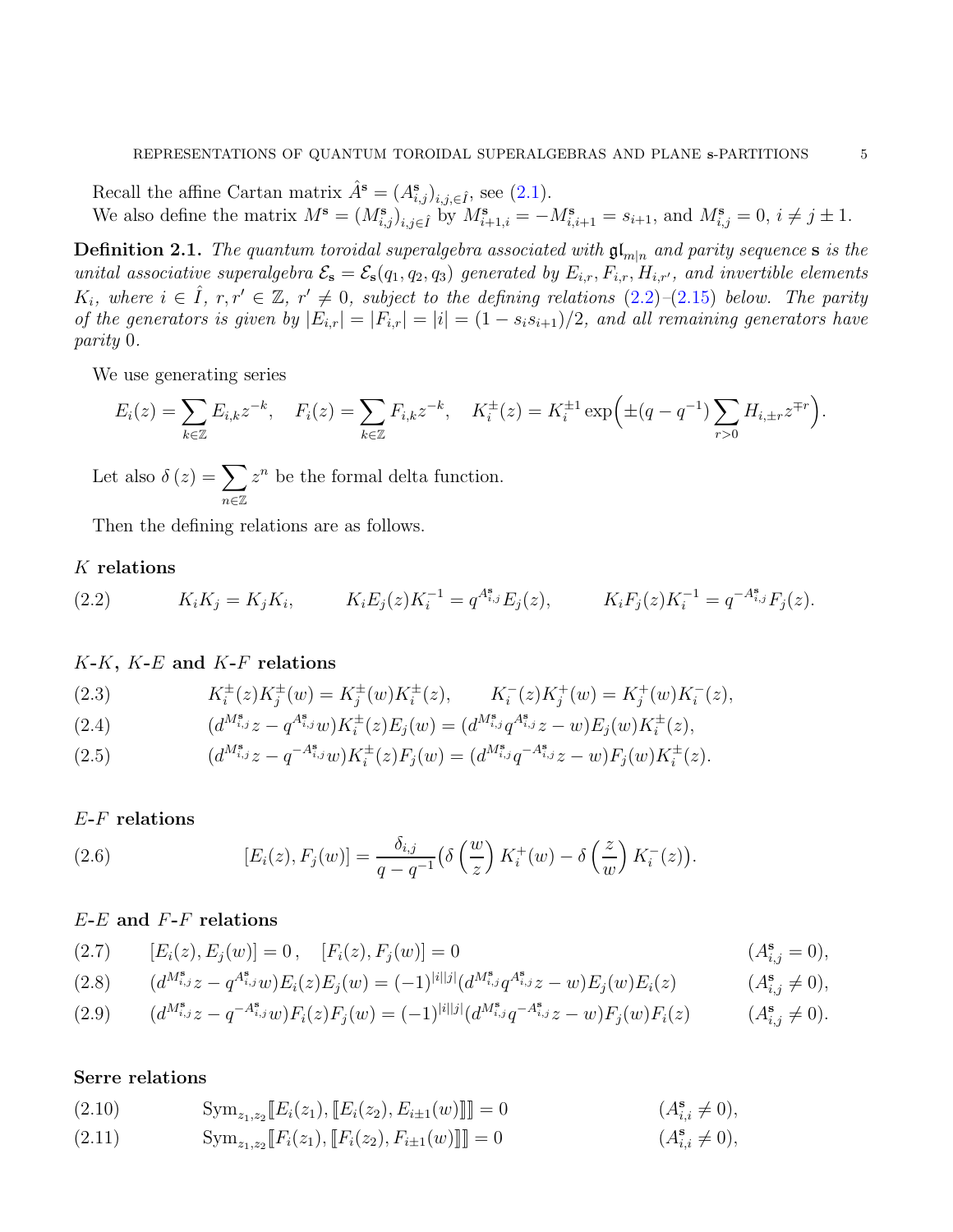If  $mn \neq 2$ ,

(2.12) 
$$
\text{Sym}_{z_1, z_2} \llbracket E_i(z_1), \llbracket E_{i+1}(w_1), \llbracket E_i(z_2), E_{i-1}(w_2) \rrbracket \rrbracket = 0 \qquad (A_{i,i}^s = 0), \n\text{Sym}_{z_1, z_2} \llbracket F_i(z_1), \llbracket F_{i+1}(w_1), \llbracket F_i(z_2), F_{i-1}(w_2) \rrbracket \rrbracket = 0 \qquad (A_{i,i}^s = 0).
$$

If  $mn = 2$ ,

$$
(2.14) \quad \operatorname{Sym}_{z_1, z_2} \operatorname{Sym}_{w_1, w_2} [E_{i-1}(z_1), [E_{i+1}(w_1), [E_{i-1}(z_2), [E_{i+1}(w_2), E_i(y)]]]]] =
$$
  
\n
$$
= \operatorname{Sym}_{z_1, z_2} \operatorname{Sym}_{w_1, w_2} [E_{i+1}(w_1), [E_{i-1}(z_1), [E_{i+1}(w_2), [E_{i-1}(z_2), E_i(y)]]]]] \quad (A_{i,i}^s \neq 0),
$$
  
\n
$$
(2.15) \quad \operatorname{Sym}_{z_1, z_2} \operatorname{Sym}_{w_1, w_2} [E_{i+1}(w_1), [E_{i-1}(z_1), [E_{i+1}(w_2), [E_{i-1}(z_2), E_i(y)]]]] \quad (A_{i,i}^s \neq 0),
$$

<span id="page-5-0"></span>
$$
(2.15) \quad \text{Sym}_{z_1, z_2} \text{Sym}_{w_1, w_2} [F_{i-1}(z_1), [F_{i+1}(w_1), [F_{i-1}(z_2), [F_{i+1}(w_2), F_i(y)]]]]] =
$$
  
= Sym<sub>z\_1, z\_2</sub> Sym<sub>w\_1, w\_2</sub> [F<sub>i+1</sub>(w<sub>1</sub>), [F<sub>i-1</sub>(z<sub>1</sub>), [F<sub>i+1</sub>(w<sub>2</sub>), [F<sub>i-1</sub>(z<sub>2</sub>), F<sub>i</sub>(y)]]]] ] (A<sub>i,j</sub><sup>s</sup> ≠ 0).

Here, the q-deformed bracket  $[\cdot, \cdot]$  is defined as follows. Consider the root space decomposition of  $\mathcal{E}_{\mathbf{s}}$ 

$$
\mathcal{E}_{\mathbf{s}} = \bigoplus_{\alpha \in \widehat{Q}_{\mathbf{s}}} (\mathcal{E}_{\mathbf{s}})_{\alpha},
$$

where  $(\mathcal{E}_s)_{\alpha} := \{ X \in \mathcal{E}_s \mid K_i X K_i^{-1} = q^{\langle \alpha_i | \alpha \rangle}, i \in \hat{I} \}.$  Then, if  $X \in (\mathcal{E}_s)_{\alpha}$  and  $Y \in (\mathcal{E}_s)_{\beta}$ , define  $[[X, Y]] = XY - (-1)^{|X||Y|} q^{\langle \alpha | \beta \rangle} YX.$ 

We have a central element  $K$  given by

$$
K := K_0 K_1 \cdots K_{N-1}.
$$

The subalgebra of  $\mathcal{E}_s$  generated by  $E_i(z)$ ,  $F_i(z)$ ,  $K_i^{\pm}(z)$ ,  $i \in I$ , is isomorphic to  $U_q \widehat{\mathfrak{sl}}_s$  at level zero (that is, with central element  $c = 1$ , see for example Section 2.2 in [\[BM2\]](#page-41-14) for the description of  $\mathfrak{sl}_s$ ). We denote this subalgebra by  $U_q^{ver} \hat{\mathfrak{sl}}_s$  and call it the vertical quantum affine  $\mathfrak{sl}_{m|n}$ .

The subalgebra of  $\mathcal{E}_s$  generated by  $E_{i,0}, F_{i,0}, K_i^{\pm 1}, i \in \hat{I}$ , is isomorphic to  $U_q \widehat{\mathfrak{sl}}_s$ . We denote this subalgebra  $U_q^{hor}$ , sides and call it the *horizontal quantum affine*  $\mathfrak{sl}_{m|n}$ . The horizontal algebra contains the central element K.

The general quantum toroidal superalgebra of  $[BM2]$  has two central elements, K and C. In this paper, we set  $C = 1$  since this happens in all representations we will be considering. In [\[BM1\]](#page-41-15), we studied representations of  $\mathcal{E}_s$  where  $K = 1$  and C was not one. Thus, one can think that our generators of  $\mathcal{E}_s$  in this paper correspond to images of generators of [\[BM1\]](#page-41-15) under the Miki automorphism, which exchanges K and C, see Theorem 5.9 in  $[BM2]$ . In particular, the vertical and horizontal subalgebras in this paper correspond to the horizontal and vertical subalgebras, respectively, in [\[BM1\]](#page-41-15).

It is proved in [\[BM2\]](#page-41-14) that the superalgebras  $\mathcal{E}_s$  are isomorphic for all parities  $s \in \mathcal{S}_{m|n}$ .

The superalgebra  $\mathcal{E}_s$  has a *topological comultiplication*<sup>[1](#page-5-1)</sup> given on generators by

<span id="page-5-2"></span>(2.16)  
\n
$$
\Delta(E_i(z)) = E_i(z) \otimes K_i^-(z) + 1 \otimes E_i(z),
$$
\n
$$
\Delta(F_i(z)) = F_i(z) \otimes 1 + K_i^+(z) \otimes F_i(z),
$$
\n
$$
\Delta(K_i^{\pm}(z)) = K_i^{\pm}(z) \otimes K_i^{\pm}(z).
$$

<span id="page-5-1"></span><sup>&</sup>lt;sup>1</sup>Note that our convention for the coproduct is opposite to that of  $[BM2]$ .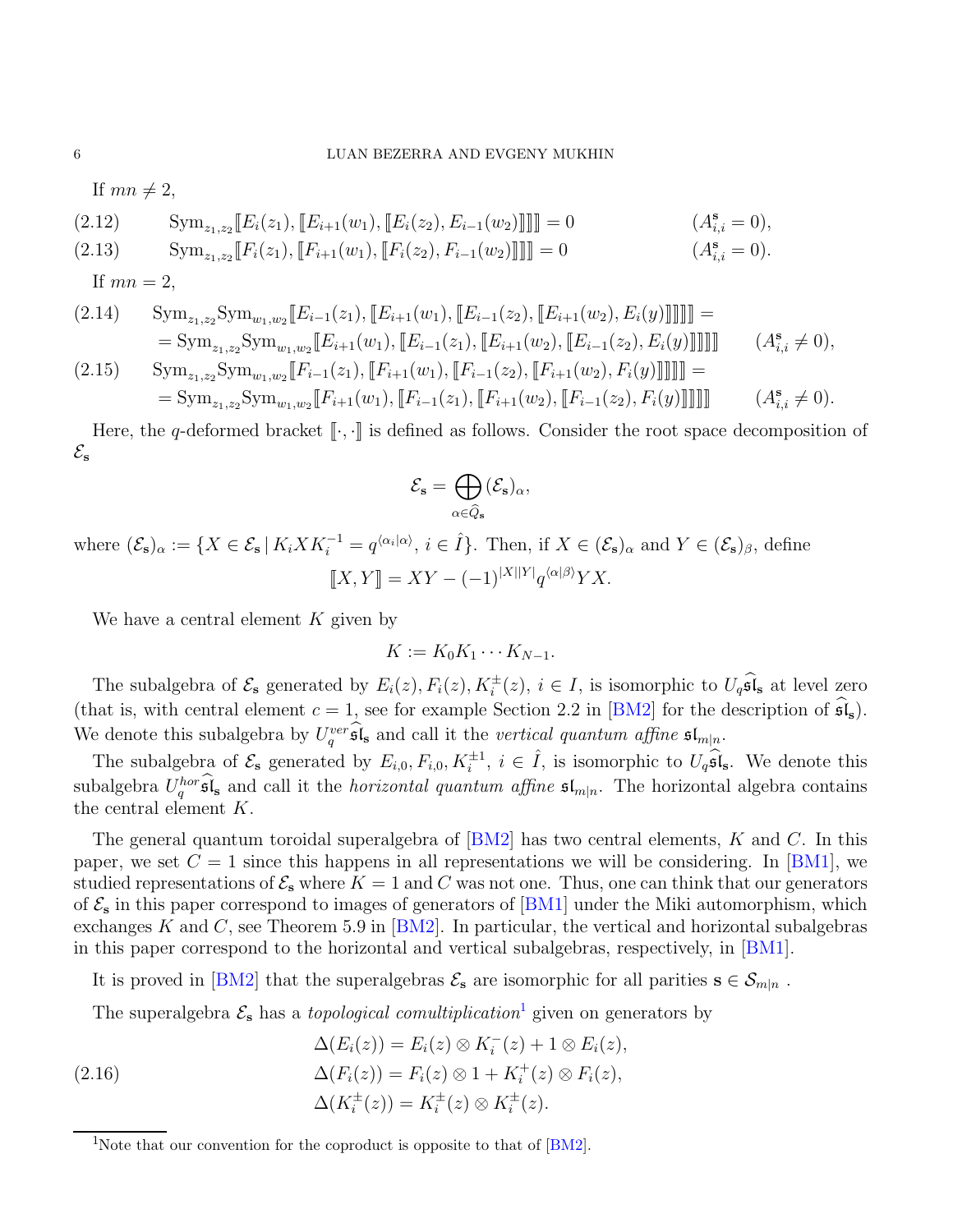The corresponding *topological antipode* is given by

$$
S(E_i(z)) = -E_i(z) (K_i^-(z))^{-1}, \qquad S(F_i(z)) = -(K_i^+(z))^{-1} F_i(z), \qquad S(K_i^{\pm}(z)) = (K_i^{\pm}(z))^{-1}.
$$

The map  $\Delta$  is extended to an algebra homomorphism, and the map S to a superalgebra antihomomorphism,  $S(xy) = (-1)^{|x||y|}S(y)S(x)$ .

Note that the tensor product multiplication is defined for homogeneous elements  $x_1, x_2, y_1, y_2 \in \mathcal{E}_s$ by

$$
(x_1 \otimes y_1)(x_2 \otimes y_2) = (-1)^{|y_1||x_2|} x_1 x_2 \otimes y_1 y_2
$$

and extended to the whole algebra by linearity.

Given  $\mathcal{E}_{s}$ -modules  $V_1, V_2$ , the coproduct [\(2.16\)](#page-5-2) makes  $V_1 \otimes V_2$  into  $\mathcal{E}_{s}$ -module, provided it is well defined. Note the same sign rule applies:

<span id="page-6-1"></span>(x<sup>1</sup> ⊗ y1)(v<sup>1</sup> ⊗ v2) = (−1)<sup>|</sup>y1||v1<sup>|</sup> (2.17) x1v<sup>1</sup> ⊗ y1v2,

for homogeneous elements  $v_1 \in V_1$ ,  $v_2 \in V_2$ ,  $x_1, x_2 \in \mathcal{E}_s$ .

The vertical subalgebra  $U_q^{ver}$ **s** $\hat{\mathbf{s}}$  is a Hopf subalgebra of  $\mathcal{E}_{\mathbf{s}}$ .

For a parity **s** define the parity **s'** by the rule

$$
s_i' = -s_{-i+1}.
$$

We have  $(\mathbf{s}')' = \mathbf{s}$ .

<span id="page-6-0"></span>**Lemma 2.2.** The quantum toroidal superalgebra  $\mathcal{E}_s(q_1, q_2, q_3)$  associated with  $\mathfrak{gl}_{m|n}$  and parity sequence s is isomorphic to the quantum toroidal superalgebra  $\mathcal{E}_{s'}(q_3^{-1}, q_2^{-1}, q_1^{-1})$  associated with  $\mathfrak{gl}_{n|m}$ and parity sequence s'. More precisely, we have an isomorphism of toroidal superalgebras

$$
\tau_{s}: \mathcal{E}_{s}(q_{1}, q_{2}, q_{3}) \to \mathcal{E}_{s'}(q_{3}^{-1}, q_{2}^{-1}, q_{1}^{-1}),
$$
  
\n
$$
E_{i}(z) \mapsto E_{-i}(z), \quad F_{i}(z) \mapsto -F_{-i}(z), \quad K_{i}^{\pm}(z) \mapsto K_{-i}^{\pm}(z).
$$

*Proof.* The lemma is proved by a direct computation.  $\square$ 

For the standard parity, the map  $\tau_s$  was given in [\[BM1\]](#page-41-15).

2.3. Generalities on the  $\mathcal{E}_s$ -modules. Let  $\mathcal{E}_s^+$ ,  $\mathcal{E}_s^-$ ,  $\mathcal{E}_s^0$  be the subalgebras of  $\mathcal{E}_s$  generated by the coefficients of the series  $E_i(z)$ ,  $F_i(z)$ , and  $K_i^{\pm}(z)$ ,  $i \in \hat{I}$ , respectively.

We have the *triangular decomposition*  $\mathcal{E}_s = \mathcal{E}_s^- \otimes \mathcal{E}_s^0 \otimes \mathcal{E}_s^+$ .

The superalgebra  $\mathcal{E}_s$  is  $\mathbb{Z}^N$ -graded with

deg  $E_i(z) = -1_i$ ,  $\deg F_i(z) = 1_i$ ,  $\deg K^{\pm}(z) = 0$ ,

where  $1_i = (0, \ldots, 0, 1, 0, \ldots, 0) \in \mathbb{Z}^N$  with the 1 in the *i*th position.

Let V be a graded  $\mathcal{E}_{s}$ -module. We use the same notation for the degrees of vectors as in  $\mathcal{E}_{s}$ . Then

$$
V = \bigoplus_{\mathbf{l} \in \mathbb{Z}^N} V_{\mathbf{l}}, \qquad V_{\mathbf{l}} = \{ v \in V, \ \deg(v) = \mathbf{l} \}.
$$

A graded module V is called *quasi-finite* if all graded components  $V_l$  are finite-dimensional.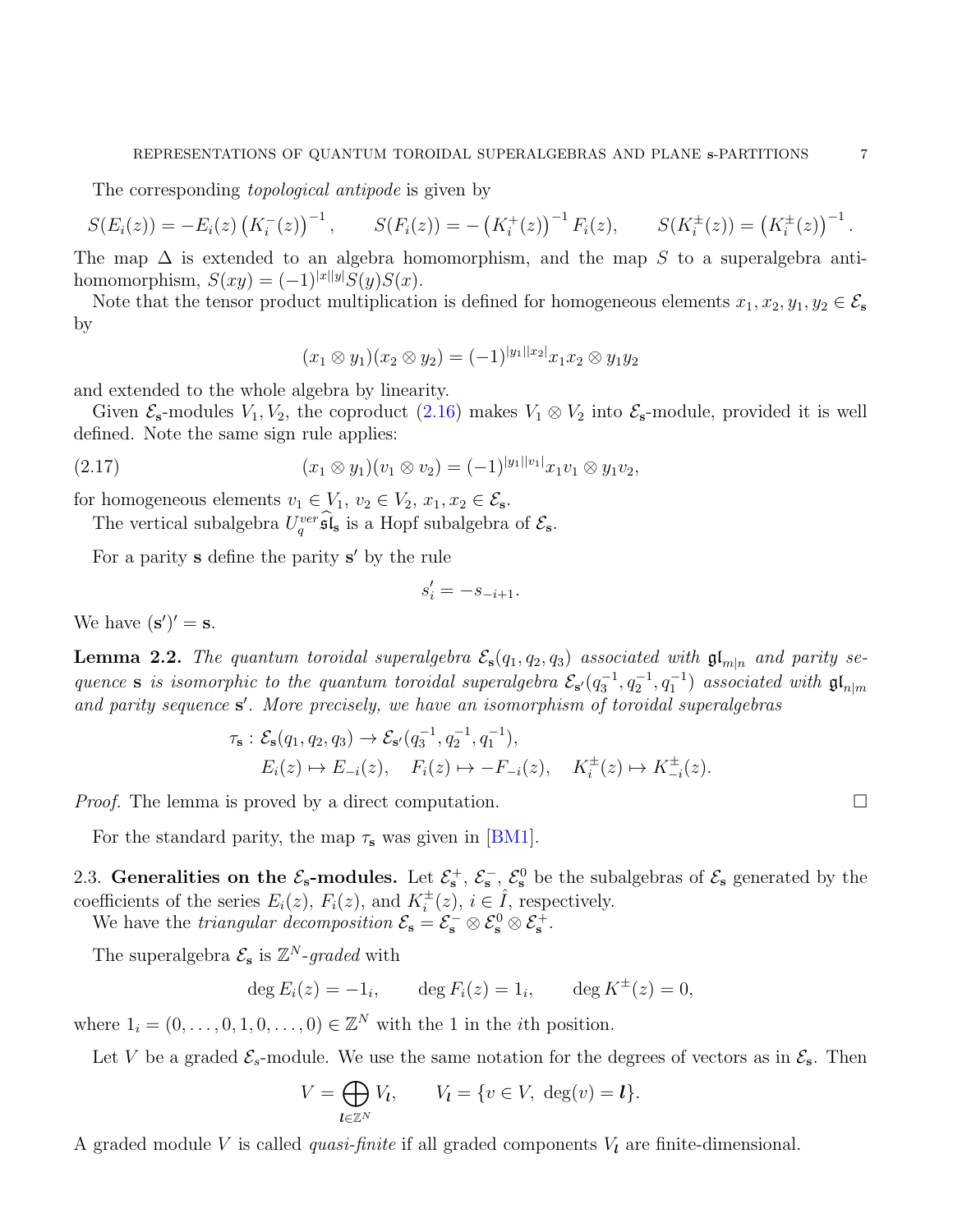N

For a quasi-finite  $\mathcal{E}_{s}$ -module V, we call the sum

<span id="page-7-3"></span>(2.18) 
$$
\chi(V; z_0, \dots, z_{N-1}) = \sum_{\substack{l=(l_0, \dots, l_{N-1}) \in \mathbb{Z}^N}} (\dim V_l) \prod_{i=0}^{N-1} z_i^{l_i}.
$$

the *character* of  $V$ .

We say a vector  $v \in V$  has *finite weight*  $\Lambda = \sum_{i \in \hat{I}} k_i \Lambda_i$ , if  $K_i v_i = q^{k_i} v$  for all  $i \in \hat{I}$ .

A vector  $v \in V$  is called a *weight vector with weight*  $\phi^{\pm}$ ,  $\phi^{\pm} = (\phi_0^{\pm}(z), \ldots, \phi_{N-1}^{\pm}(z)), \phi_i^{\pm} \in \mathbb{C}[z^{\mp 1}]$  if

$$
K_i^{\pm}(z)v = \phi_i^{\pm}(z)v \qquad (i \in \hat{I}).
$$

Note that we have  $K_i v = \phi_i^+(\infty)v = 1/\phi_i^-(0)v$ .

If the space  $V_{\phi^{\pm}} = \{v \in V, K_i^{\pm}(z)v = \phi_i^{\pm}$  $i^{\pm}(z)v, i \in \hat{I}$  is non-zero, then it is called the *weight space* of V weight  $\phi^{\pm}$ .

An  $\mathcal{E}_s$ -module V is called *weighted* if V has a basis consisting of weight vectors. It is important to keep in mind that any submodule of a weighted module is always weighted. Every weighted module is graded.

An  $\mathcal{E}_{s}$ -module V is called *tame* if V is weighted and all weight spaces are 1-dimensional.

A vector  $v \in V$  is called *singular* if  $\mathcal{E}_s^+v = 0$ .

An  $\mathcal{E}_{s}$ -module is called *highest weight module of highest weight*  $\phi^{\pm}$  if it is generated by a singular vector of weight  $\phi^{\pm}$ . Clearly, irreducible sub-quotients of well-defined tensor products of highest weight modules are also highest weight modules.

The following proposition is standard.

**Proposition 2.3.** For any  $\phi^{\pm}(z) \in \mathbb{C}[[z^{\mp 1}]]$  satisfying  $\phi_i^+$  $i^+(\infty)\phi_i^$  $i<sub>i</sub>(0) = 1$  for all  $i \in \hat{I}$ , there exists a unique irreducible highest weight  $\mathcal{E}_{s}$ -module  $L_{\phi^{\pm}}$  with highest weight  $\phi^{\pm}(z)$ .

If for each  $i \in \hat{I}$  the series  $\phi_i^{\pm}$  $i_i^{\pm}(z)$  are expansions of a rational function  $\phi_i(z)$  such that  $\phi_i(\infty)\phi_i(0)=0$ 1, then the irreducible highest weight module  $L_{\phi^{\pm}}$  is quasi-finite.

<span id="page-7-0"></span>An  $\mathcal{E}_{s}$ -module V has level  $k \in \mathbb{C}^{\times}$  if the central element K acts by the constant  $q^{k}$ . A well-defined tensor product of modules of levels  $k_1$  and  $k_2$  is a module of level  $k_1 + k_2$ .

### 3. Vector and covector representations

3.1. Definition of the vector and covector representations. Fix  $u \in \mathbb{C}^{\times}$ . We call u the evaluation parameter.

Given a parity s, define a map  $\overline{\phantom{a}} : \mathbb{Z} \to \mathbb{Z}$  by the rule

<span id="page-7-2"></span>(3.1) 
$$
\overline{j} := \sum_{i=1}^{j} s_i \qquad (j \in \mathbb{Z}_{\geq 0}),
$$

We have the property

<span id="page-7-1"></span>(3.2) 
$$
\overline{j+m+n} = \overline{j} + m-n \qquad (j \in \mathbb{Z}).
$$

Since  $m \neq n$ , this map is surjective. We have  $\overline{0} = 0$  and  $\overline{j+1} = \overline{j} + s_{j+1}$  for all  $j \in \mathbb{Z}$ . For  $k \in \mathbb{Z}$ , let

$$
\psi_k(z) = \frac{q^k - q^{-k}z}{1 - z}.
$$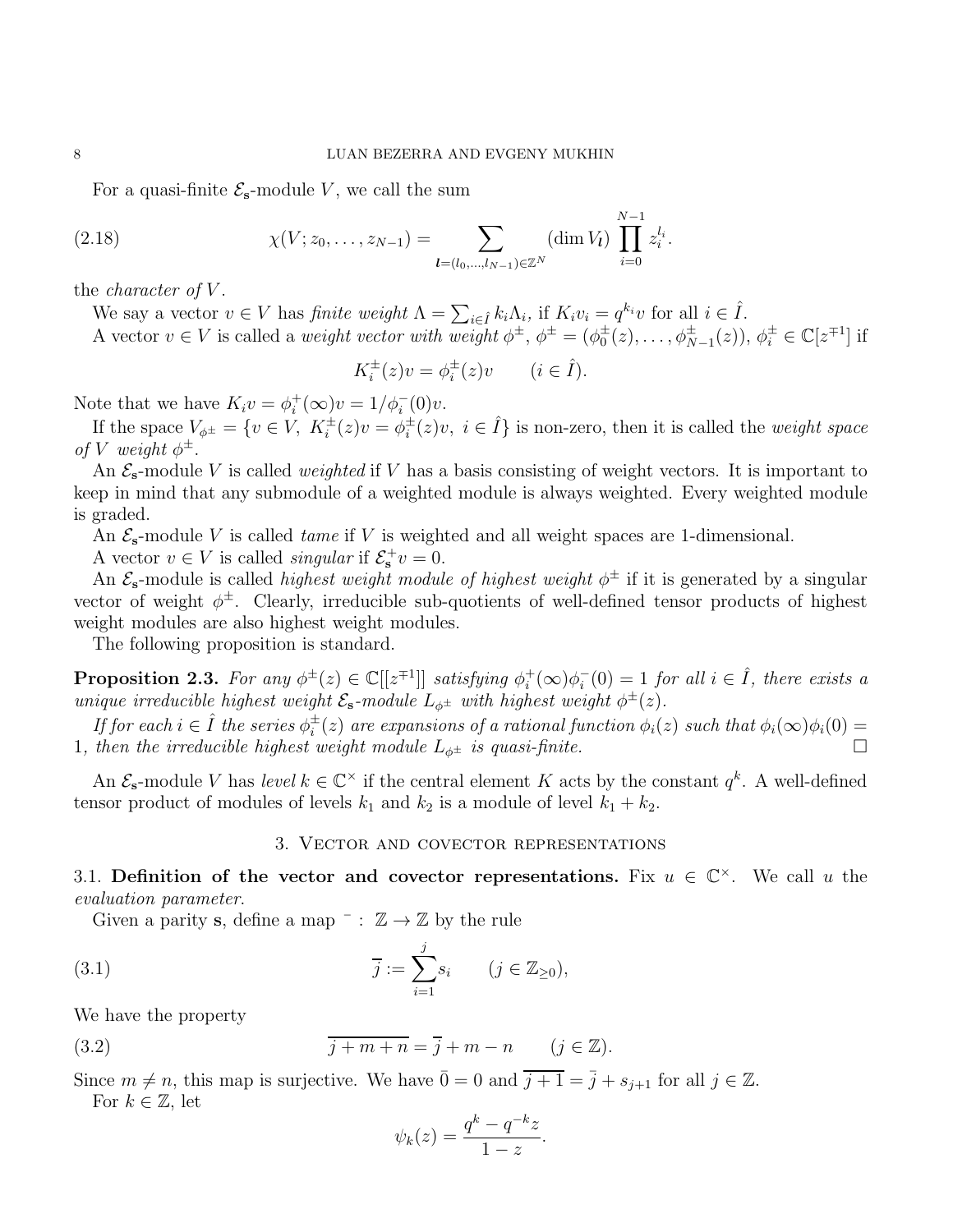We have trivial but useful properties

 $\psi_k(q_2^kz)\psi_k(z^{-1}% ,\hat{z}_{k}^{\prime\prime}\hat{z}_{k}^{k+1})$  $) = 1, \qquad \psi_k(z^{-1}) = \psi_{-k}(z), \qquad \psi_l(q_2^{-k}z)\psi_k(z) = \psi_{k+l}(z).$ We set  $\psi_1(z) = \psi(z)$ . Then  $\psi(q^2) = 0$ ,  $\psi(1)$  is not defined and  $\psi(z)\psi(w) = 1$  if  $zw = q_2$ .

Let  $V(u)$  be the vector superspace with basis  $[u]_j$ ,  $j \in \mathbb{Z}$ , where the parity is given by  $|[u]_j| =$  $(1-s_{j+1})/2$ .

**Lemma 3.1.** The superspace  $V(u)$  has an irreducible tame  $\mathcal{E}_{s}$ -module structure of level zero given by

$$
E_i(z)[u]_j = \begin{cases} \delta\left(q_1^{-\overline{j}}u/z\right)[u]_{j-1}, & i \equiv j \pmod{m+n};\\ 0, & otherwise; \end{cases}
$$
  
\n
$$
F_i(z)[u]_{j-1} = \begin{cases} s_j \delta\left(q_1^{-\overline{j}}u/z\right)[u]_j, & i \equiv j \pmod{m+n};\\ 0, & otherwise; \end{cases}
$$
  
\n
$$
K_i^{\pm}(z)[u]_j = \begin{cases} \psi_{-s_{j+1}}\left(q_1^{-\overline{j}}u/z\right)[u]_j, & i \equiv j \pmod{m+n};\\ \psi_{s_{j+1}}\left(q_1^{-(\overline{j+1})}u/z\right)[u]_j, & i \equiv j+1 \pmod{m+n};\\ [u]_j, & otherwise. \end{cases}
$$

Let  $W(u)$  be the vector superspace with basis  $[u]^j$ ,  $j \in \mathbb{Z}$ , where the parity is given by  $|[u]^j| =$  $(1 - s_j)/2$ .

**Lemma 3.2.** The superspace  $W(u)$  has an irreducible tame  $\mathcal{E}_s$ -module structure of level zero given by

$$
E_i(z)[u]^j = \begin{cases} \delta\left(q_3^{\bar{j}}u/z\right)[u]^{j+1}, & i \equiv j \pmod{m+n};\\ 0, & otherwise; \end{cases}
$$
  

$$
F_i(z)[u]^{j+1} = \begin{cases} s_{j+1} \delta\left(q_3^{\bar{j}}u/z\right)[u]^j, & i \equiv j \pmod{m+n};\\ 0, & otherwise; \end{cases}
$$
  

$$
K_i^{\pm}(z)[u]^j = \begin{cases} \psi_{-s_j}\left(q_3^{\bar{j}}u/z\right)[u]^j, & i \equiv j \pmod{m+n};\\ \psi_{s_j}\left(q_3^{\bar{j-1}}u/z\right)[u]^j, & i \equiv j-1 \pmod{m+n};\\ [u]^j, & otherwise. \end{cases}
$$

We call  $V(u)$  the vector representation of  $\mathcal{E}_s$  and  $W(u)$  the covector representation of  $\mathcal{E}_s$ .

The vector and covector representations  $V(u)$  and  $W(u)$  are periodic. Namely, we have the following simple lemma.

<span id="page-8-0"></span>**Lemma 3.3.** There exist isomorphisms of  $\mathcal{E}_{s}$ -modules:

$$
V(uq_1^{m-n}) \to V(u), \t [uq_1^{m-n}]_i \mapsto [u]_{i-m-n},
$$
  

$$
W(uq_3^{m-n}) \to W(u), \t [uq_3^{m-n}]^i \mapsto [u]^{i+m+n}.
$$

 $\Box$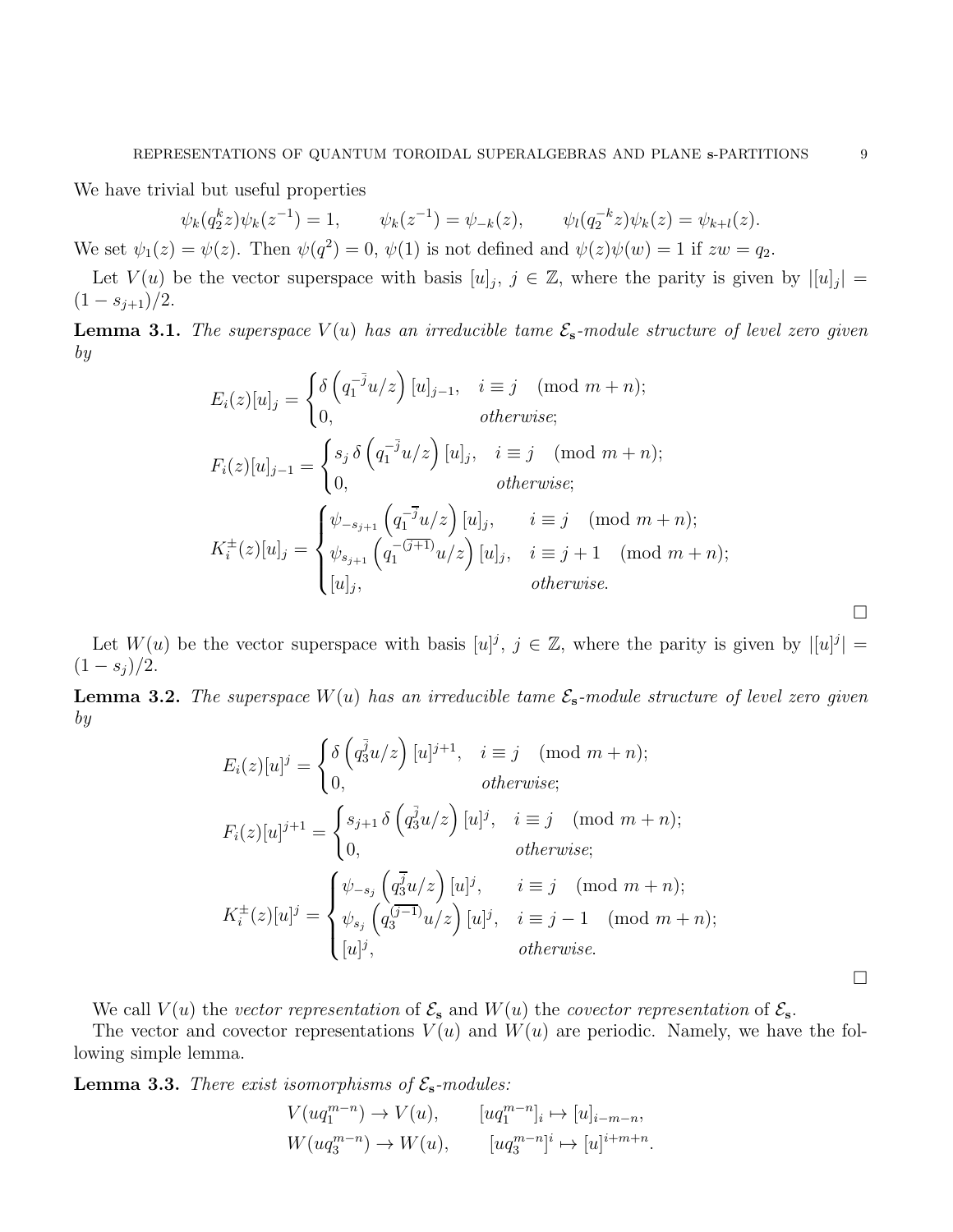*Proof.* The lemma follows immediately from  $(3.2)$ .

The vector and covector representations are related as follows. Recall the isomorphism  $\tau_s$ , see Lemma [2.2.](#page-6-0) Let  $V'(u)$  be the vector representation of the algebra  $\mathcal{E}_{s'}(q_3^{-1}, q_2^{-1}, q_1^{-1})$ . We denote the basis of  $V'(u)$  by  $[u]'_j$ .

<span id="page-9-2"></span>**Lemma 3.4.** The covector representation  $W(u)$  of  $\mathcal{E}_s$  is obtained from the vector representation  $V'(u)$  of  $\mathcal{E}_{s'}(q_3^{-1},q_2^{-1},q_1^{-1})$  via twisting by the isomorphism  $\tau_s$ . Namely, define a linear isomorphism of vector spaces

$$
\tau_W: W(u) \to V'(u),
$$

$$
[u]^j \mapsto [u]_{-j}'.
$$

Then,

$$
g w = \tau_s(g) \tau_W(w), \qquad w \in W(u), \ g \in \mathcal{E}_s.
$$

*Proof.* The lemma is proved by a direct computation noting that  $\overline{(-j)}$  in parity s' equals  $\overline{j}$  in parity  $s.$ 

3.2. Tensor products of vector and covector representations. In this section, we use the comultiplication [\(2.16\)](#page-5-2) to define an action of  $\mathcal{E}_s$  on the tensor products of representations  $V(u) \otimes V(v)$ ,  $W(u) \otimes W(v)$ ,  $V(u) \otimes W(v)$  and find irreducible submodules.

Note that the comultiplication involves infinite sums and, therefore, it can be used only under the condition that these infinite sums are convergent. We describe these conditions explicitly.

<span id="page-9-1"></span>Lemma 3.5. Let  $u, v \in \mathbb{C}^{\times}$ .

- (i) The comultiplication [\(2.16\)](#page-5-2) defines an action of  $\mathcal{E}_s$  on  $V(u) \otimes V(v)$  if and only if  $u \neq q_1^{(m-n)r}$  $x_1^{(m-n)r}v,$  $r \in \mathbb{Z}$ .
- (ii) If the  $\mathcal{E}_s$ -module  $V(u) \otimes V(v)$  is well-defined, then it is a tame module of level zero.
- (iii) If  $v \neq q_2^{\pm 1} q_1^{(m-n)r}u$ , the module  $V(u) \otimes V(v)$  is irreducible.
- (iv) If  $v = q_2 q_1^{(m-n)r}u$ , the module  $V(u) \otimes V(v)$  has an irreducible submodule spanned by  $[u]_j \otimes [v]_k$ , with  $j - k \geq (m + n)r$ , where the equality is allowed only if  $s_{j+1} = -1$ . The quotient module is irreducible.
- (v) If  $v = q_2^{-1} q_1^{(m-n)r} u$ , the module  $V(u) \otimes V(v)$  has an irreducible submodule spanned by  $[u]_j \otimes$  $[v]_k$ , with  $j - k \ge (m + n)r$ , where the equality is allowed only if  $s_{j+1} = 1$ . The quotient module is irreducible.

*Proof.* The non-trivial matrix coefficients of action of  $E_k(z)$  and  $F_k(z)$  are

<span id="page-9-0"></span>(3.3) 
$$
[u]_i \otimes [v]_j \to [u]_i \otimes [v]_{j-1}, \qquad [u]_i \otimes [v]_j \to [u]_{i+1} \otimes [v]_j, [u]_i \otimes [v]_j \to [u]_{i-1} \otimes [v]_j, \qquad [u]_i \otimes [v]_j \to [u]_i \otimes [v]_{j+1}.
$$

The first two come from terms of the form  $1 \otimes E_j(z)$  and  $F_{i+1}(z) \otimes 1$ . Thus, they are given by delta functions. Therefore, they are well-defined and non-trivial.

The last two come from terms of the form  $E_i(z) \otimes K_i^-(z)$  and  $K_{j+1}^+(z) \otimes F_{j+1}(z)$ . Thus, they are given by delta functions multiplied by the value of a rational function evaluated at the support of the delta function. Therefore, these matrix coefficients could be zero or undefined.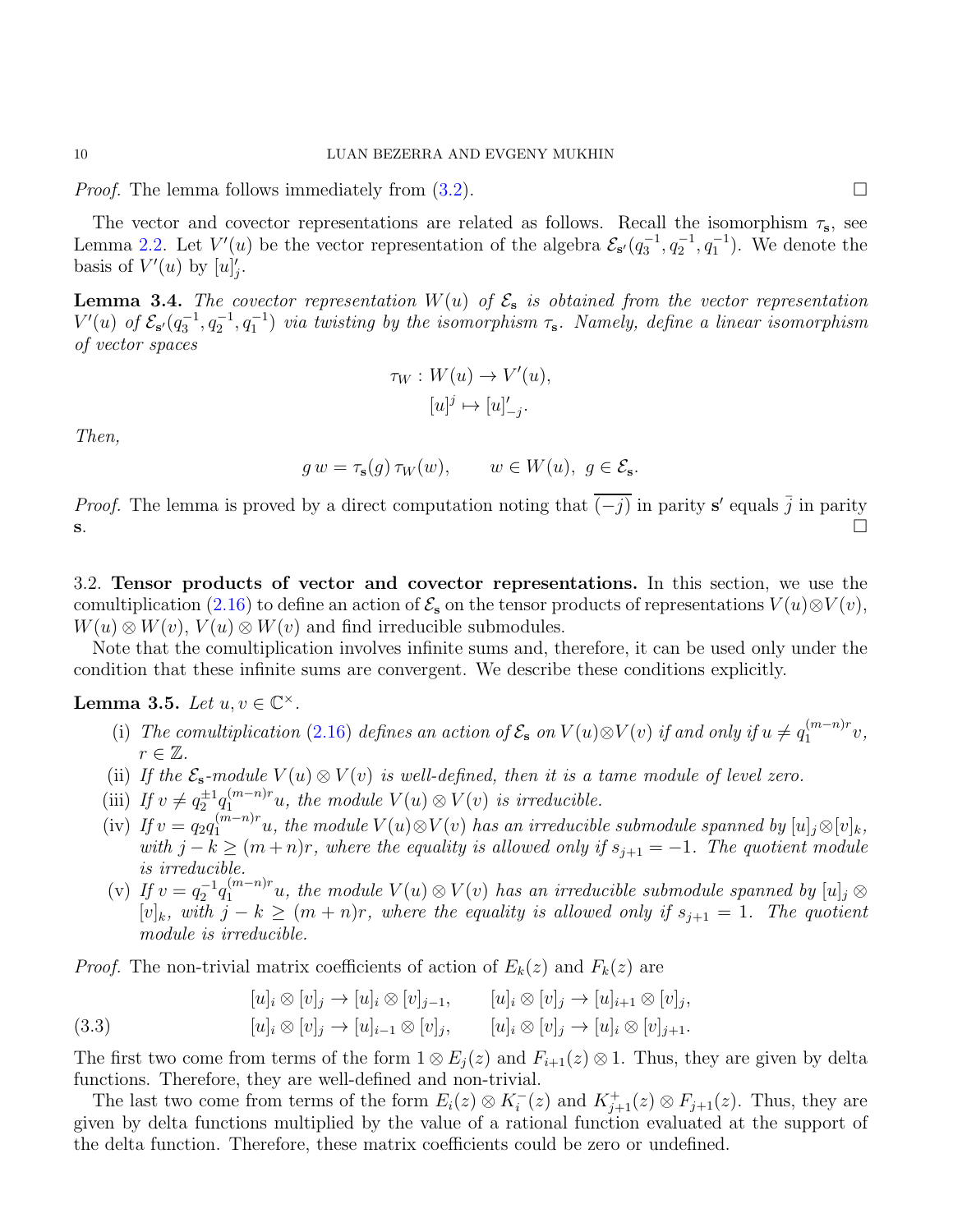Consider  $E_k(z) \otimes K_k^{-}(z)$ . The support of the delta function has the form  $z = q_1^{-k+(m-n)r_1}u$ , with  $r_1 \in \mathbb{Z}$ . The pole of the eigenfunction of  $K_k^-(z)$  is  $z = q_1^{-k+(m-n)r_2}V$ , with  $r_1 \in \mathbb{Z}$ . Clearly, it can be undefined if and only if  $v/u = q_1^{(m-n)r}$  $\binom{(m-n)r}{1}$ ,  $r \in \mathbb{Z}$ . Similarly, one obtains the same condition for  $K_k^+(z) \otimes F_k(z)$ , and part (i) of the lemma is proved.

The  $v/u \neq q_1^{(m-n)r}$  $\lambda_1^{(m-n)r}$ ,  $r \in \mathbb{Z}$ , eigenvalues of  $K_k^{\pm}(z)$  have different poles in  $V(u)$  and  $V(v)$ . Both poles cannot cancel; in addition,  $V(u)$  and  $V(v)$  are tame, so part (ii) follows.

Zeroes of  $K_k^{\pm}(z)$  in  $V(u)$  have the form  $z = q_2^{\pm 1} q_1^{-k+(m-n)r}$  $e^{-k+(m-n)r}$ . Therefore, if  $u/v \neq q_2^{\pm 1}q_1^{(m-n)r}$  $1^{(m-n)r}$ , we have non-zero matrix coefficients  $(3.3)$ . Since the tensor product is tame, it is clear that it is irreducible.

Consider part (iv). Due to Lemma [\(3.3\)](#page-8-0), it is enough to treat the case  $v = q_2u$ . Let  $v = q_2u$ . Then, the following matrix coefficients become zero:

$$
[u]_i \otimes [v]_{i-1} \stackrel{E_i}{\to} [u]_{i-1} \otimes [v]_{i-1}, \qquad [u]_{i-1} \otimes [v]_{i-2} \stackrel{F_{i-1}}{\to} [u]_{i-1} \otimes [v]_{i-1} \qquad (s_i = 1),
$$
  

$$
[u]_{i-1} \otimes [v]_{i-1} \stackrel{E_{i-1}}{\to} [u]_{i-2} \otimes [v]_{i-1}, \qquad [u]_{i-1} \otimes [v]_{i-1} \stackrel{F_i}{\to} [u]_{i-1} \otimes [v]_i \qquad (s_i = -1).
$$

It follows that  $[u]_i \otimes [v]_j$  for all  $i > j$ , and  $[u]_i \otimes [v]_i$  with i such that  $s_{i+1} = -1$  form a unique submodule of  $V(u) \otimes V(uq_2)$ . The part  $(iv)$  is proved.

The part v is done similarly. For  $v = q_2^{-1}u$ , the matrix coefficients which become zero are:

$$
[u]_i \otimes [v]_{i-1} \stackrel{E_i}{\to} [u]_{i-1} \otimes [v]_{i-1}, \qquad [u]_{i-1} \otimes [v]_{i-2} \stackrel{F_{i-1}}{\to} [u]_{i-1} \otimes [v]_{i-1} \quad (s_i = -1),
$$
  

$$
[u]_{i-1} \otimes [v]_{i-1} \stackrel{E_{i-1}}{\to} [u]_{i-2} \otimes [v]_{i-1}, \qquad [u]_{i-1} \otimes [v]_{i-1} \stackrel{F_i}{\to} [u]_{i-1} \otimes [v]_i \qquad (s_i = 1).
$$

 $\Box$ 

 $\Box$ 

<span id="page-10-0"></span>Lemma 3.6. Let  $u, v \in \mathbb{C}^{\times}$ .

- (i) The comultiplication [\(2.16\)](#page-5-2) defines an action of  $\mathcal{E}_s$  on  $W(u) \otimes W(v)$  if and only if  $u \neq$  $q_3^{(m-n)r}$  $\binom{(m-n)r}{3}$ ,  $r \in \mathbb{Z}$ .
- (ii) If the  $\mathcal{E}_s$ -module  $W(u) \otimes W(v)$  is well-defined, then it is a tame module of level zero.
- (iii) If  $v \neq q_2^{\pm 1} q_3^{(m-n)r}u$ , the module  $W(u) \otimes W(v)$  is irreducible.
- (iv) If  $v = q_2 q_3^{(m-n)r}u$ , the module  $W(u) \otimes W(v)$  has an irreducible submodule spanned by  $[u]^j \otimes$  $[v]^k$ , with  $j - k \leq (m + n)r$ , where the equality is allowed only if  $s_j = -1$ . The quotient module is irreducible.
- (v) If  $v = q_2^{-1} q_3^{(m-n)r} u$ , the module  $W(u) \otimes W(v)$  has an irreducible submodule spanned by  $[u]^j \otimes [v]^k$ , with  $j - k \leq (m + n)r$ , where the equality is allowed only if  $s_j = 1$ . The quotient module is irreducible.

Proof. The lemma can be proved similarly to Lemma [3.5.](#page-9-1) Alternatively, it immediately follows from Lemma [3.5](#page-9-1) and Lemma [3.4.](#page-9-2)

We list the matrix coefficients which become zero in part (iv). Let  $v = q_2u$ . Then, the vanishing matrix coefficients are:

$$
[u]^{i-1} \otimes [v]^i \stackrel{E_{i-1}}{\rightarrow} [u]^i \otimes [v]^i, \qquad [u]^i \otimes [v]^{i+1} \stackrel{F_i}{\rightarrow} [u]^i \otimes [v]^i \qquad (s_i = 1),
$$
  

$$
[u]^i \otimes [v]^i \stackrel{E_i}{\rightarrow} [u]^{i+1} \otimes [v]^i, \qquad [u]^i \otimes [v]^i \stackrel{F_{i-1}}{\rightarrow} [u]^i \otimes [v]^{i-1} \qquad (s_i = -1).
$$

Next, we consider tensor products of the forms  $V(u) \otimes W(v)$  and  $W(u) \otimes V(v)$ .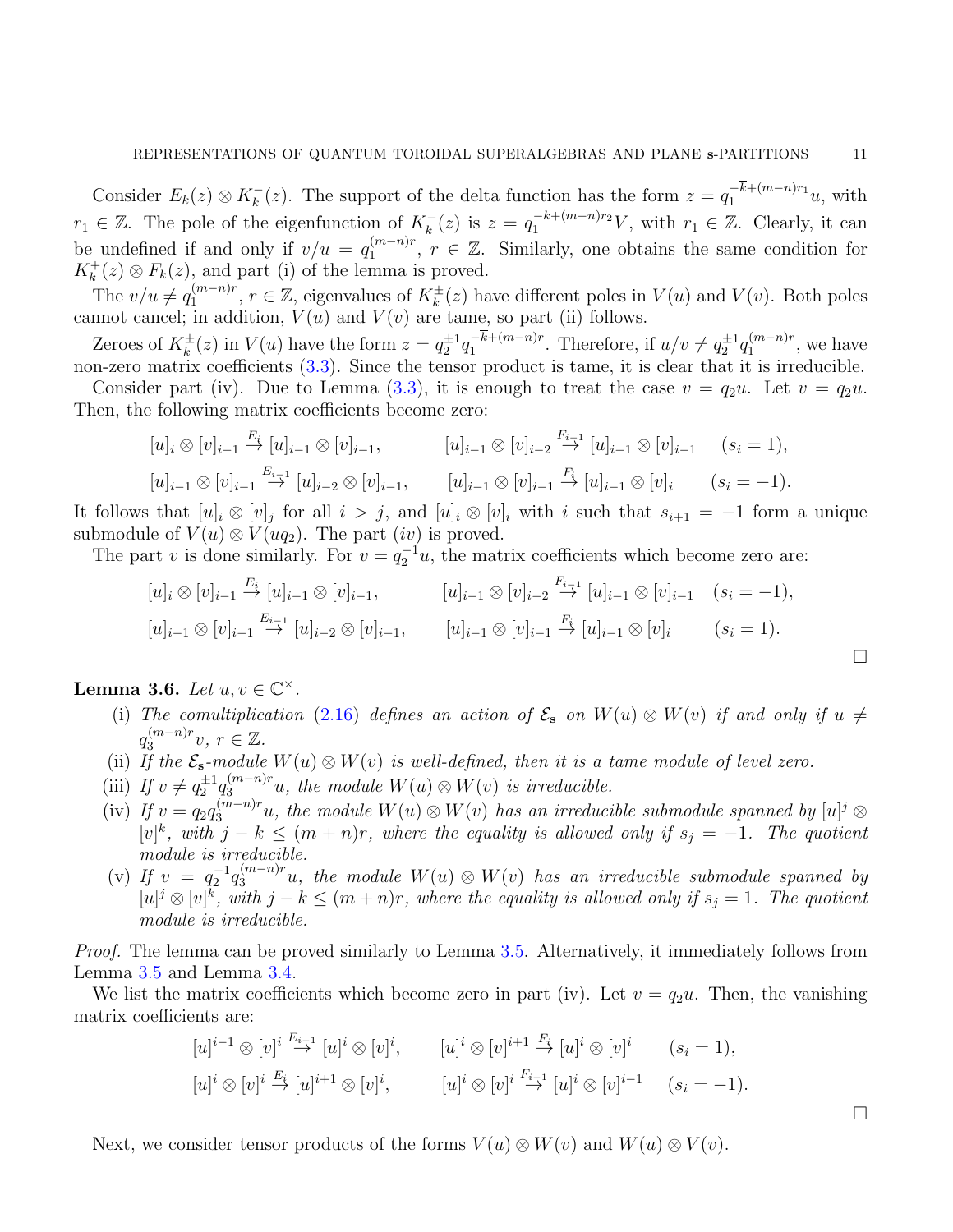Lemma 3.7. Let  $u, v \in \mathbb{C}^{\times}$ .

- (i) The comultiplication [\(2.16\)](#page-5-2) defines an action of  $\mathcal{E}_s$  on  $V(u) \otimes W(v)$  if and only if  $u \neq q_1^a q_3^b v$ ,  $a, b \in \mathbb{Z}$ ,  $a \equiv b \pmod{m-n}$ .
- (ii) The comultiplication [\(2.16\)](#page-5-2) defines an action of  $\mathcal{E}_s$  on  $W(u) \otimes V(v)$  if and only if  $u \neq q_1^a q_3^b v$ ,  $a, b \in \mathbb{Z}$ ,  $a \equiv b \pmod{m-n}$ .
- (iii) If the  $\mathcal{E}_s$ -module  $V(u) \otimes W(v)$  is well-defined, then it is an irreducible tame module of level zero.
- (iv) If the  $\mathcal{E}_s$ -module  $W(u) \otimes V(v)$  is well-defined, then it is an irreducible tame module of level zero.

*Proof.* The lemma is similar to Lemmas [3.5,](#page-9-1) [3.6.](#page-10-0) If  $u \neq q_1^a q_3^b v$ ,  $a, b \in \mathbb{Z}$ ,  $a \equiv b \pmod{m-n}$ , then there are no non-trivial zeroes of matrix coefficients.

We note that the module  $V(u) \otimes W(v)$  is well-defined if and only if the module  $W(u) \otimes V(v)$  is well-defined.

We now describe poles and non-trivial zeroes of matrix coefficients in the spaces  $V(u) \otimes W(v)$  and  $W(u) \otimes V(v)$  when the parameters do not satisfy (i) (or (ii)) of Lemma [3.4.](#page-9-2) That is,  $u = q_2^a q_3^{(m-n)r}$  $\frac{(m-n)r}{3}v.$ Again, with Lemma [3.3](#page-8-0) in mind, we concentrate on the case  $u = q_2^a v$ .

For  $i \in \mathbb{Z}$ , let

$$
B_{\mathbf{s}}(i) = \{ j \in \mathbb{Z} \mid \overline{j} = i \},
$$

be the preimage of i under the bar map with respect to parity s. Then,  $B_s(i)$  is a non-empty finite set, we have  $\sqcup_i B_{s}(i) = \mathbb{Z}$ . Note also that if  $j_1, j_2 \in B_{s}(i)$ , then  $j_1 \not\equiv j_2 \pmod{m+n}$ .

Let  $v = q_2^a u$  where  $a \in \mathbb{Z}$ .

The poles of matrix coefficients in  $V(u) \otimes W(v)$  are

<span id="page-11-0"></span>
$$
(3.4) \t [u]_i \otimes [v]^i \stackrel{E_i}{\to} [u]_{i-1} \otimes [v]^i, \t [u]_i \otimes [v]^{i+1} \stackrel{E_i}{\to} [u]_{i-1} \otimes [v]^{i+1} \t (i \in B_s(a)),
$$

$$
(3.5) \t [u]_i \otimes [v]^{i+1} \stackrel{F_i}{\to} [u]_i \otimes [v]^i, \t [u]_{i-1} \otimes [v]^{i+1} \stackrel{F_i}{\to} [u]_{i-1} \otimes [v]^i \t (i \in B_s(a)).
$$

The zeroes of matrix coefficients in  $V(u) \otimes W(v)$  are

$$
[u]_i \otimes [v]^i \stackrel{E_i}{\to} [u]_{i-1} \otimes [v]^i, \qquad [u]_{i-1} \otimes [v]^{i+1} \stackrel{F_i}{\to} [u]_{i-1} \otimes [v]^i \qquad (i \in B_{\mathbf{s}}(a+s_i)),
$$
  

$$
[u]_i \otimes [v]^{i+1} \stackrel{E_i}{\to} [u]_{i-1} \otimes [v]^{i+1}, \qquad [u]_i \otimes [v]^{i+1} \stackrel{F_i}{\to} [u]_i \otimes [v]^i \qquad (i \in B_{\mathbf{s}}(a-s_{i+1})).
$$

The poles of matrix coefficients in  $W(u) \otimes V(v)$  are

<span id="page-11-1"></span>
$$
(3.6) \t [u]^i \otimes [v]_i \stackrel{E_i}{\to} [u]^{i+1} \otimes [v]_i, \t [u]^i \otimes [v]_{i-1} \stackrel{E_i}{\to} [u]^{i+1} \otimes [v]_{i-1} \t (i \in B_s(-a)),
$$

$$
(3.7) \t [u]^i \otimes [v]_{i-1} \xrightarrow{F_i} [u]^i \otimes [v]_i, \t [u]^{i+1} \otimes [v]_{i-1} \xrightarrow{F_i} [u]^{i+1} \otimes [v]_i \t (i \in B_s(-a)).
$$

The zeroes of matrix coefficients in  $W(u) \otimes V(v)$  are

$$
[u]^i \otimes [v]_i \stackrel{E_i}{\to} [u]^{i+1} \otimes [v]_i, \qquad [u]^{i+1} \otimes [v]_{i-1} \stackrel{F_i}{\to} [u]^{i+1} \otimes [v]_i \qquad (i \in B_{\mathbf{s}}(-a - s_{i+1})),
$$
  
\n
$$
[u]^i \otimes [v]_{i-1} \stackrel{E_i}{\to} [u]^{i+1} \otimes [v]_{i-1}, \qquad [u]^i \otimes [v]_{i-1} \stackrel{F_i}{\to} [u]^i \otimes [v]_i \qquad (i \in B_{\mathbf{s}}(s_i - a)).
$$

In the following sections, we will work with (often semi-infinite) tensor products of copies of the same module with the evaluation parameter shifted by  $q_2^{\pm 1}$ . We say a tensor product such that the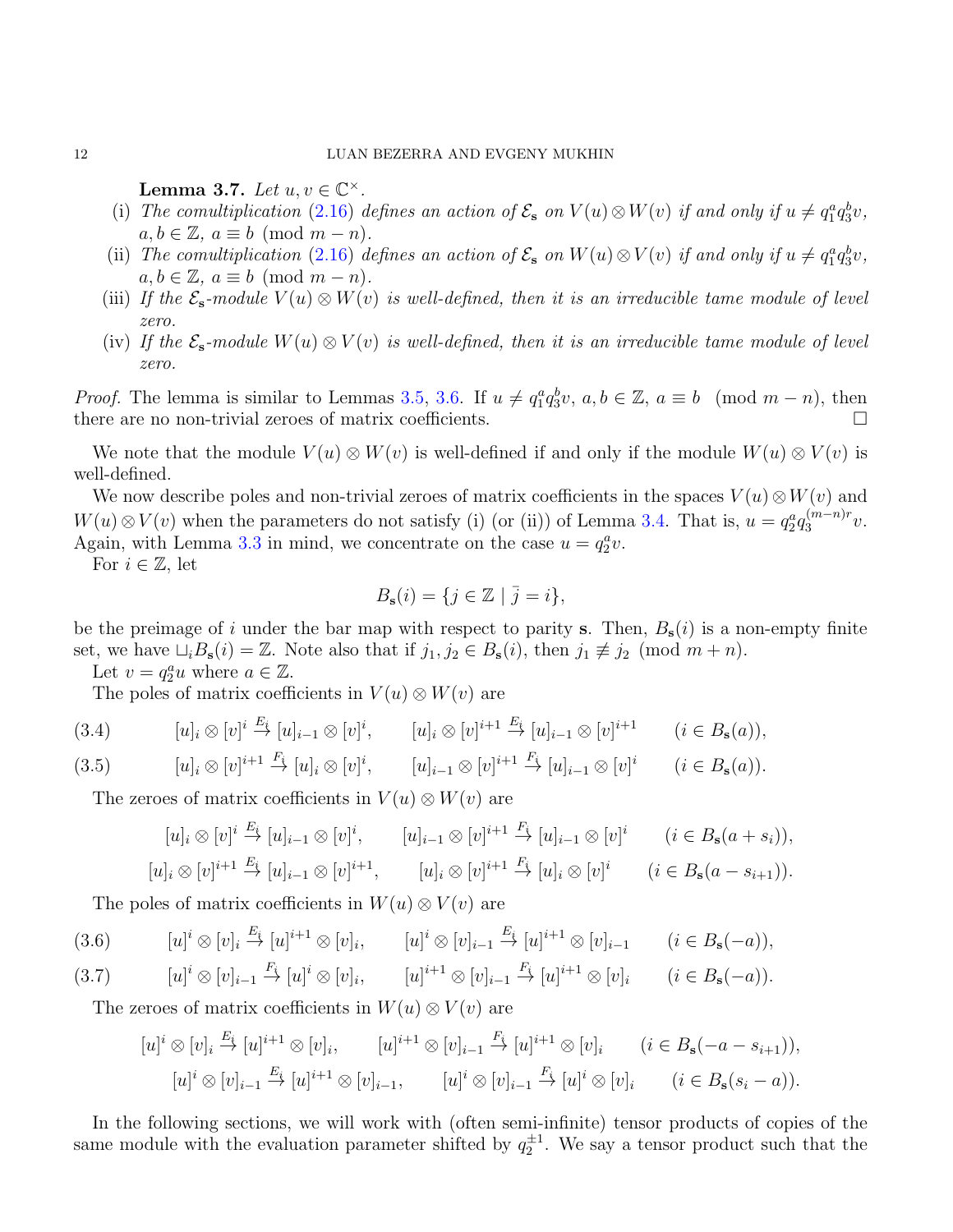following pattern occurs

$$
\cdots \otimes M(u) \otimes M( uq_2^s) \otimes M(uq_2^{2s}) \otimes \cdots
$$

<span id="page-12-0"></span>has *positive direction* if  $s = 1$ , and *negative direction* if  $s = -1$ .

### 4. Fock modules

In this section, we discuss a family of  $\mathcal{E}_{s}$ -modules that we call Fock spaces. The Fock modules  $\mathcal{F}_{\Lambda}(u)$  are parameterized by finite highest weights  $\Lambda$  of the form  $\Lambda = \pm \Lambda_i$  or  $\Lambda = s_i(r\Lambda_{i-1}-(r+1)\Lambda_i)$ ,  $i \in \hat{I}$ ,  $r \in \mathbb{Z}$ , and the arbitrary evaluation parameter  $u \in \mathbb{C}^{\times}$ .

<span id="page-12-2"></span>4.1. The case of  $\mathcal{F}_{\Lambda_i}$ . The modules  $\mathcal{F}_{\Lambda_i}$  are constructed from the tensor products of vector and covector representations in positive direction. We start with the case of  $i = 0$ .

Consider the following tensor product of vector spaces in positive direction

$$
V(u) \otimes W(u) \otimes V(uq_2) \otimes W(uq_2) \otimes \cdots \otimes V(uq_2^{k-1}) \otimes W(uq_2^{k-1}).
$$

It has a basis given by vectors

 $(4.1) \quad |\lambda, \mu\rangle^{(k)} := [u]_{\lambda}^{\mu} = [u]_{\lambda_1-1} \otimes [u]^{-\mu_1} \otimes [uq_2]_{\lambda_2-1} \otimes [uq_2]^{-\mu_2} \otimes \cdots \otimes [uq_2^{k-1}]_{\lambda_k-1} \otimes [uq_2^{k-1}]^{-\mu_k},$ where  $\lambda_i, \mu_i \in \mathbb{Z}$ .

The coproduct [\(2.16\)](#page-5-2) has poles and does not define an  $\mathcal{E}_{s}$ -module structure on the whole tensor product. However, there exists a subspace where the  $\mathcal{E}_{s}$ -action is well-defined.

First, consider the subspace  $\mathcal{F}^{(k)}$  of the tensor product given by

$$
\mathcal{F}^{(k)} = \langle | \boldsymbol{\lambda}, \boldsymbol{\mu} \rangle^{(k)} \mid \boldsymbol{\lambda} \text{ is a s+-partition, } \boldsymbol{\mu} \text{ is a s--partition, and } k \geq \ell(\boldsymbol{\lambda}) \geq \ell(\boldsymbol{\mu}) \rangle.
$$

Let  $k > 3$ . Consider the subspace  $\mathcal{F}^{(k)} \subset \mathcal{F}^{(k)}$  given by

$$
\mathring{\mathcal{F}}^{(k)} = \langle | \boldsymbol{\lambda}, \boldsymbol{\mu} \rangle^{(k)} \in \mathcal{F}^{(k)} \mid k - 3 \geq \ell(\boldsymbol{\lambda}) \geq \ell(\boldsymbol{\mu}) \rangle.
$$

We can make the action of generators of  $\mathcal{E}_s$  on  $\mathcal{F}^{(k)}$  well-defined as follows. Let

$$
F_i^{(k)}(z) = \Delta^{(2k)} F_i(z)
$$
  $(i \in \hat{I}),$ 

and

$$
E_i^{(k)}(z) = \begin{cases} \psi(q_2^k u/z) \Delta^{(2k)} E_0(z) & (i = 0); \\ \Delta^{(2k)} E_i(z) & (i \in I), \end{cases} \qquad (K_i^{\pm})^{(k)}(z) = \begin{cases} \psi(q_2^k u/z) \Delta^{(2k)} K_0^{\pm}(z) & (i = 0); \\ \Delta^{(2k)} K_i^{\pm}(z) & (i \in I), \end{cases}
$$

where  $\Delta^{(2k)}$  is the (2k)-th iteration of the coproduct [\(2.16\)](#page-5-2).

Then, we have the following lemma.

<span id="page-12-1"></span>**Lemma 4.1.** Let  $v \in \mathring{\mathcal{F}}^{(k)}$ . Then,  $E_i^{(k)}$  $f_i^{(k)}(z)v, F_i^{(k)}$  $i^{(k)}(z)v$ , and  $K_i^{(k)}$  $i_i^{(k)}(z)v, i \in \hat{I}$ , are well-defined vectors in  $\mathcal{F}^{(k)}$ . Moreover, relations  $(2.2)$ - $(2.15)$  are satisfied when applied to v.

*Proof.* We consider the case  $E_i^{(k)}$  $i^{(k)}(z)$ . As before, the matrix coefficients are delta functions multiplied by rational functions.

First, we claim that there are no poles of the rational functions at the support of the delta functions. Indeed, such poles could happen if two of the factors are as in  $(3.4)$  or  $(3.6)$ , where  $v = uq_2^a$  and  $a \geq 0$ . Consider the first case in [\(3.4\)](#page-11-0). Since the bottom indices are at least  $-1$  and the upper indices at most 0, we must have  $i = 0$  or  $i = -1$ . Since  $\overline{0} = 0$ , we have  $\overline{-1} = -s_0$ . So, if  $s_0 = -1$ , then we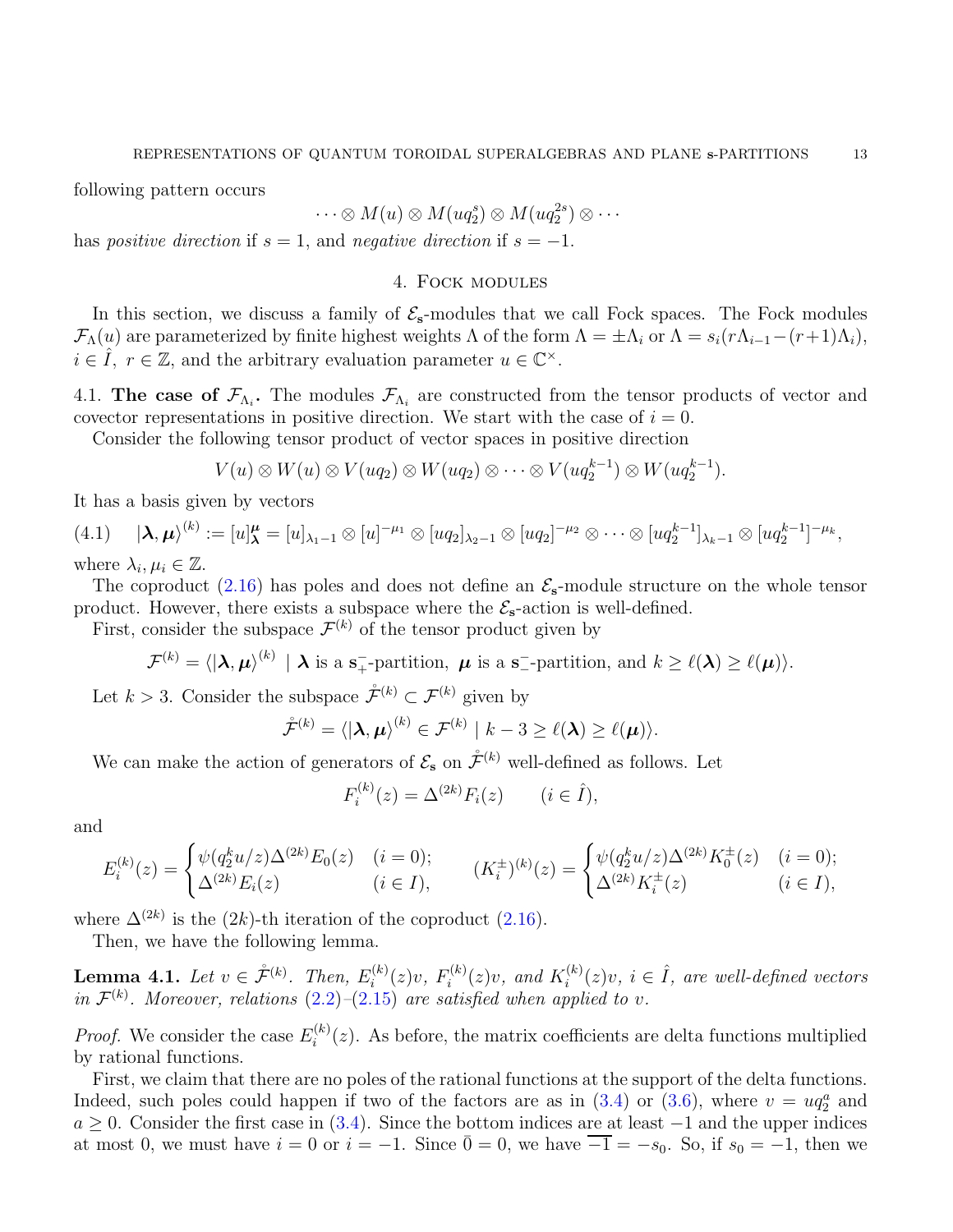have two possibilities  $a = 0$ ,  $i = 0$  and  $a = 1$ ,  $i = -1$ . And, if  $s_0 = 1$ , then only the case  $a = 0$ ,  $i = 0$ is present. We treat  $i = a = 0$ .

Suppose  $[ uq_2^s]_0 \otimes [ uq_2^s]_0$  occurs in some vector belonging to the submodule. The presence of  $[ uq_2^s]_0$ forces the presence of  $[uq_2^{s+1}]^0$ . So, we must have

$$
v = w \otimes [uq_2^s]_0 \otimes [uq_2^s]^0 \otimes [uq_2^{s+1}]_j \otimes [uq_2^{s+1}]^0 \otimes \cdots \otimes [uq_2^{k-1}]_{-1} \otimes [uq_2^{k-1}]^0,
$$

where, a priori,  $j = -1$  or  $j = 0$ .

If  $s_0 = -1$ , then the possible pole of  $E_0(z)$ , coming from the  $K_0(z)$  eigenfunction of  $[uq_2^s]$ <sup>0</sup>, is canceled by the  $K_0^-(z)$  eigenfunction of  $[uq_2^{s+1}]^0$ .

If  $s_0 = 1$ , we have to look at  $s_1$ . If  $s_1 = 1$ , then  $j = -1$ . Whereas, if  $s_1 = -1$ , then  $j = -1$  or  $j = 0$ . In either case, the possible pole of  $E_0(z)$ , coming from the  $K_0(z)$  eigenfunction of  $[uq_2^s]$ <sup>0</sup>, is canceled by the  $K_0^-(z)$  eigenfunction of  $[uq_2^{s+1}]_j$ .

The other cases are checked similarly.

Next, we check that the result of the application is inside  $\mathcal{F}^{(k)}$ . For that, we use the information about zeroes of matrix coefficients. The fact that  $\lambda$  and  $\mu$  stay  $s_+^-$  and  $s_-^-$  partitions follows from Lemmas [3.5](#page-9-1) and [3.6.](#page-10-0) We check that the condition  $\ell(\lambda) \geq \ell(\mu)$  is preserved. Indeed, if  $v = w_1 \otimes$  $[ug_2^s]_{-1} \otimes [uq_2^s]_{-1} \otimes w_2$ , then  $F_{-1}(z)$  acts on  $[uq_2^s]_{-1}$  by zero, which comes from the eigenfunction of  $K_{-1}^+(z)$  on  $[ug_2^s]_{-1}$ . Similarly, if  $v = w_1 \otimes [uq_2^s]_0 \otimes [uq_2^{s+1}] \otimes [uq_2^{s+1}]_{-1} \otimes [uq_2^{s+1}]^0 \otimes w_2$ ,  $j < 0$ , then  $E_0(z)$ acts on  $[uq_2^s]_0$  by zero, which comes from the eigenfunction of  $K_0^-(z)$  on  $[uq_2^{s+1}]_0^0$  if  $s_0 = -1$ , or from the eigenfunction of  $K_0^-(z)$  on  $[ uq_2^{s+1}]_{-1}$  if  $s_0 = 1$ .

Moreover, we now show that the modified action is stable under the change of  $k$ . We have a natural embedding

$$
\phi^{(k)}: \mathcal{F}^{(k)} \hookrightarrow \mathcal{F}^{(k+1)}, \qquad |\lambda, \mu\rangle^{(k)} \mapsto |\lambda, \mu\rangle^{(k+1)}.
$$
  

$$
\subset \mathring{\mathcal{F}}^{(k+1)} \text{ and } \phi^{(k+2)} \circ \phi^{(k+1)} \circ \phi^{(k)}(\mathcal{F}^{(k)}) = \mathring{\mathcal{F}}^{(k+3)}.
$$

Note that  $\phi^{(k)}(\mathcal{F}^{(k)}),$ Then, we have the following lemma.

<span id="page-13-0"></span>**Lemma 4.2.** For any  $v \in \mathring{\mathcal{F}}^{(k)}$  and  $i \in \hat{I}$ , we have

$$
\phi^{(k)} E_i^{(k)}(z)v = E_i^{(k+1)}(z)\phi^{(k)}v,
$$
  
\n
$$
\phi^{(k)} F_i^{(k)}(z)v = F_i^{(k+1)}(z)\phi^{(k)}v,
$$
  
\n
$$
\phi^{(k)} (K_i^{\pm})^{(k)}(z)v = (K_i^{\pm})^{(k+1)}(z)\phi^{(k)}v.
$$

*Proof.* The lemma follows from the fact that all operators act trivially on the tail of the form  $[uq_2^k]_{-1}$  $[uq_2^k]^0$ . We note that the modification of  $K_0^{\pm}(z)$  is important here.

Let  $\mathcal{F}(u)$  be the inductive limit of  $\mathcal{F}^{(k)}$ . The basis of  $\mathcal{F}(u)$  is given by  $|\lambda, \mu\rangle$  with  $\lambda$  being a  $\mathbf{s}_+^-$ -partition and  $\boldsymbol{\mu}$  a  $\mathbf{s}_-^-$ -partition and  $\ell(\boldsymbol{\lambda}) \geq \ell(\boldsymbol{\mu})$ .

We define the action of  $\mathcal{E}_s$  on  $\mathcal{F}(u)$  in the obvious way. Namely, for any  $v \in \mathcal{F}(u)$  there exists k such that  $v \in \mathcal{F}^{(k)}$ . Then we let  $E_i(z)$ ,  $F_i(z)$ ,  $K_i^{\pm}$  $i^{\pm}(z)$  act on  $v \in \mathcal{F}(u)$  as  $E_i^{(k)}$  $f_i^{(k)}(z), F_i^{(k)}$  $i^{(k)}(z)$ ,  $(K_i^{\pm})$  $(\frac{1}{i})^{(k)}(z).$ 

<span id="page-13-1"></span>**Theorem 4.3.** The space  $\mathcal{F}(u)$  is an irreducible tame highest weight  $\mathcal{E}_{s}$ -module with highest weight  $(\psi(u/z), 1, \ldots, 1).$ 

*Proof.* Lemmas [4.1,](#page-12-1) [4.2](#page-13-0) show that the action of  $\mathcal{E}_s$  is well-defined.

We prove the property of being tame at the end of Section [6.](#page-24-0)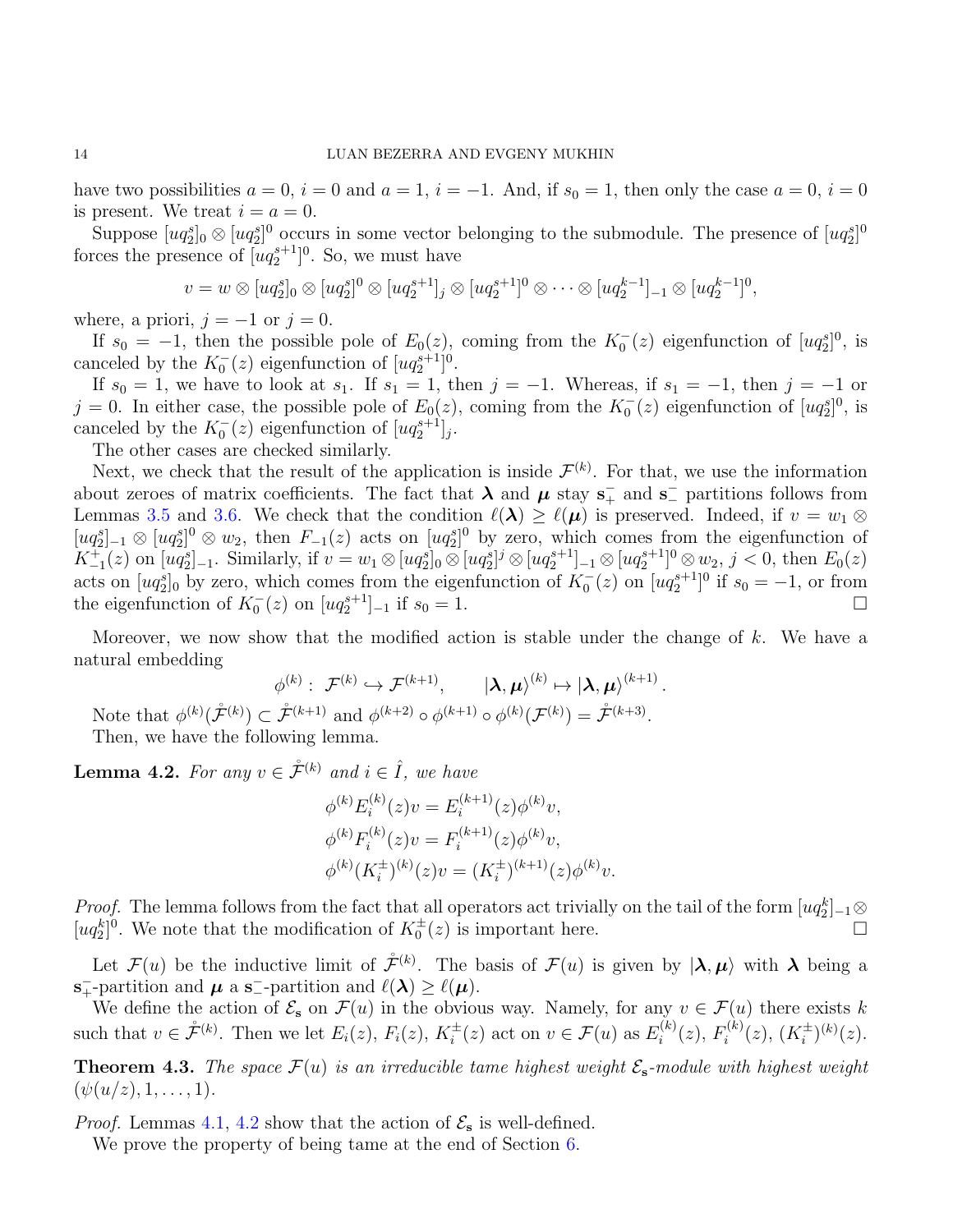Since the module is tame, any submodule of  $\mathcal{F}(u)$  has a basis consisting of eigenvectors of  $K_i^{\pm}(z)$ , that is, of vectors of the form  $|\lambda, \mu\rangle$ . Moreover, if  $|\lambda, \mu\rangle$  is in a submodule, then every vector of the form  $|\lambda', \mu'\rangle$  in the linear combinations  $F_i(z) |\lambda, \mu\rangle$  or  $E_i(z) |\lambda, \mu\rangle$  is in the same submodule. It follows that  $\mathcal{F}(u)$  has no non-trivial submodules.

The finite weight of the highest weight vector is  $\Lambda_0$ , therefore we reflect it in the notation and denote  $\mathcal{F}(u)$  by  $\mathcal{F}_{\Lambda_0}(u)$ .

Alternatively, one can construct  $\mathcal{F}_{\Lambda_0}(u)$  using the product (also in the positive direction)

$$
W(u)\otimes V(u)\otimes W(uq_2)\otimes V(uq_2)\otimes W(uq_2^2)\otimes V(uq_2^2)\otimes\cdots.
$$

The highest weight vector is given by

$$
[u]^1 \otimes [u]_0 \otimes [uq_2]^1 \otimes [uq_2]_0 \otimes [uq_2^2]^1 \otimes [uq_2^2]_0 \otimes \cdots
$$

With obvious changes, we similarly construct  $\mathcal{F}_{\Lambda_i}(u)$ , for each  $i \in \hat{I}$ . In particular, such a module is constructed through tensor products in positive direction. The basis of  $\mathcal{F}_{\Lambda_i}(u)$  is given by

$$
|\lambda,\mu\rangle_i^+ := [u q_1^{\bar{i}}]_{\lambda_1+i-1} \otimes [u q_1^{\bar{i}} q_2^{\bar{i}}]^{i-\mu_1} \otimes [u q_1^{\bar{i}} q_2]_{\lambda_2+i-1} \otimes [u q_1^{\bar{i}} q_2^{\bar{i}+1}]^{i-\mu_2} \otimes \cdots,
$$

where  $\lambda_j, \mu_j \in \mathbb{Z}_{\geq 0}$  are such that  $\lambda_1 \geq \lambda_2 \geq \ldots$  with equality  $\lambda_j = \lambda_{j+1}$  allowed if  $s_{i+\lambda_j} = -1$  or if  $\lambda_j = \mu_j = 0$ , and  $\mu_1 \ge \mu_2 \ge \ldots$  with equality  $\mu_j = \mu_{j+1}$  allowed if  $s_{i-\mu_j} = -1$  or if  $\mu_j = \lambda_{j+1} = 0$ . In addition, only finitely many  $\lambda_j, \mu_j$  are non-zero and  $\mu_j = 0$  whenever  $\lambda_j = 0$ .

The highest weight vector of  $\mathcal{F}_{\Lambda_i}(u)$  is then  $|\phi, \phi\rangle_i^+$ <sup>+</sup> and the highest weight of  $\mathcal{F}_{\Lambda_i}(u)$  is given by  $(1, \ldots, 1, \psi(u/z), 1, \ldots, 1)$ , where  $\psi(u/z)$  is in the *i*-th position.

4.2. Explicit formulas. The action of generators of  $\mathcal{E}_s$  on  $\mathcal{F}_{\Lambda_i}(u)$  is easily obtained from the construction. We give here the explicit formulas for  $i = 0$ .

Given a partition  $\lambda = (\lambda_1 \geq \lambda_2 \geq \cdots \geq \lambda_k)$  with at most k parts and  $j \in \{1, \ldots, k\}$ , define the new sequence  $\boldsymbol{\lambda} - \mathbf{1}_j = (\lambda_1, \lambda_2, \dots, \lambda_j - 1, \dots, \lambda_k).$ 

We consider the module  $\mathcal{F}_{\Lambda_0}$  defined in Theorem [4.3.](#page-13-1)

We call a pair  $(\lambda, \mu)$  admissible if  $\lambda$  is a s<sub>+</sub>-partition,  $\mu$  is a s<sub>-</sub>-partition, and  $\ell(\lambda) \geq \ell(\mu)$ . The basis of  $\mathcal{F}_{\Lambda_0}$  is given by  $|\lambda, \mu\rangle_0^+$  with admissible  $(\lambda, \mu)$ .

We list all non-trivial matrix coefficients. We skip the zero and pluses from the notation of vectors writing simply  $|\lambda, \mu\rangle$  for  $|\lambda, \mu\rangle_0^+$  $<sub>0</sub><sup>+</sup>$ . We also use the bra-ket notation.</sub>

Let  $(\lambda, \mu)$  and  $(\lambda - 1_j, \mu)$  be admissible pairs of partitions. If  $i \equiv \lambda_j - 1$ , then

$$
(4.2) \qquad \langle \lambda - \mathbf{1}_j, \mu | E_i(z) | \lambda, \mu \rangle = (-1)^{|i| (\sum_{k=1}^{j-1} (1 - s_{\lambda_k})/2 + (1 - s_{-\mu_k})/2)} \delta \left( q_1^{-(\overline{\lambda_j - 1})} q_2^{j-1} u/z \right) \times \times \prod_{\substack{k=j+1 \\ i \equiv \lambda_k - 1}}^{\infty} \psi \left( \left( q_1^{-(\overline{\lambda_k - 1})} q_2^{k-1} u/z \right)^{-s_{\lambda_k}} \right) \prod_{\substack{k=j+1 \\ i \equiv \lambda_k}}^{\infty} \psi \left( \left( q_1^{-(\overline{\lambda_k})} q_2^{k-1} u/z \right)^{s_{\lambda_k}} \right) \times \times \prod_{\substack{k=j \\ i \equiv -\mu_k}}^{\infty} \psi \left( \left( q_3^{\overline{(-\mu_k)}} q_2^{k-1} u/z \right)^{-s_{-\mu_k}} \right) \prod_{\substack{k=j \\ i \equiv -\mu_k - 1}}^{\infty} \psi \left( \left( q_3^{\overline{(-\mu_k - 1)}} q_2^{k-1} u/z \right)^{s_{-\mu_k}} \right).
$$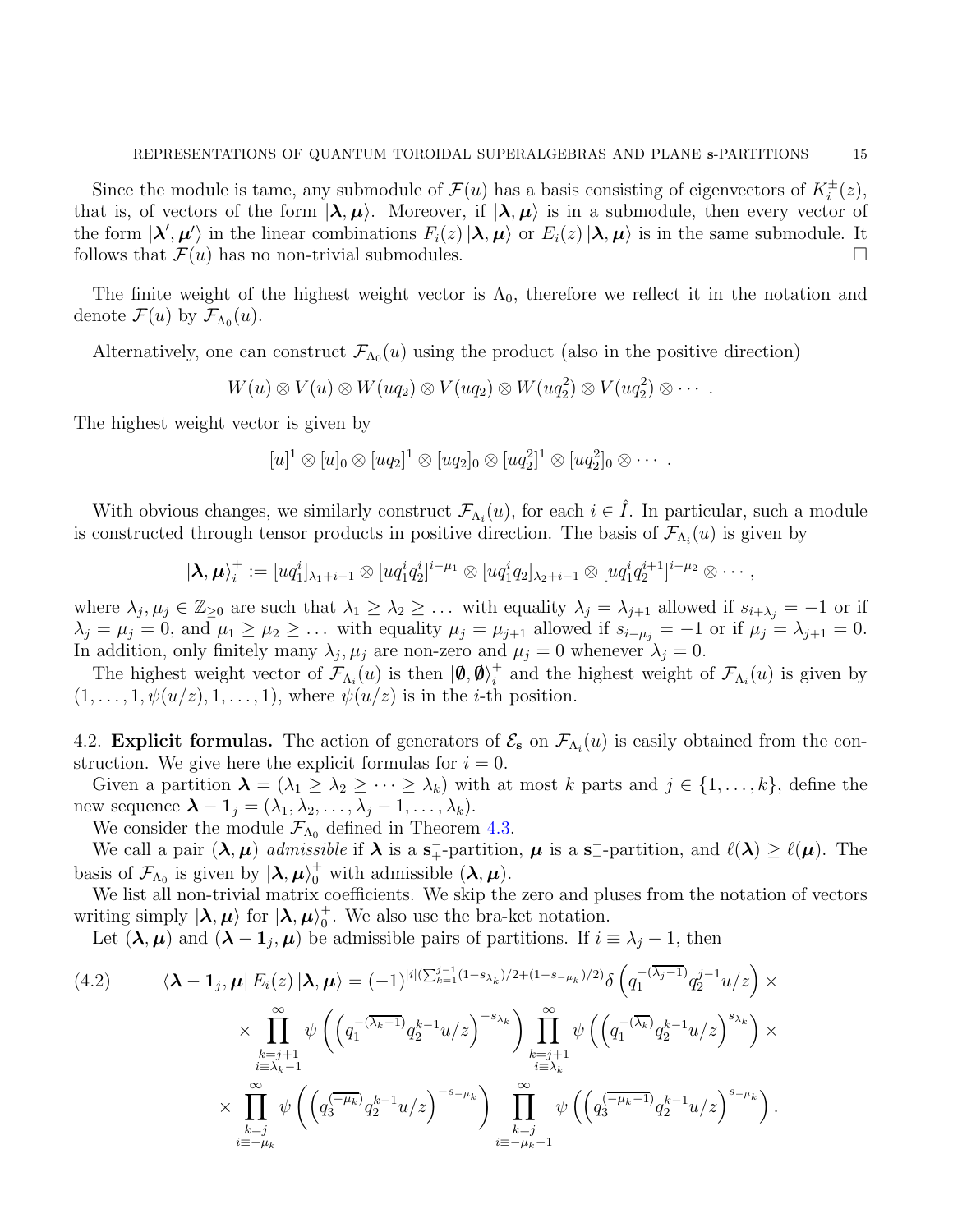Let  $(\lambda, \mu)$  and  $(\lambda, \mu - 1_j)$  be admissible pairs of partitions. If  $i \equiv -\mu_j$ , then

$$
(4.3) \qquad \langle \lambda, \mu - 1_j | E_i(z) | \lambda, \mu \rangle = (-1)^{|i|((1-s_{\lambda_j})/2 + \sum_{k=1}^{j-1} (1-s_{\lambda_k})/2 + (1-s_{-\mu_k})/2)} \delta \left( q_3^{\overline{(-\mu_j)}} q_2^{j-1} u/z \right) \times \times \prod_{\substack{k=j+1 \ i \equiv \lambda_k - 1}}^{\infty} \psi \left( \left( q_1^{-(\overline{\lambda_k}-1)} q_2^{k-1} u/z \right)^{-s_{\lambda_k}} \right) \prod_{\substack{k=j+1 \ i \equiv \lambda_k}}^{\infty} \psi \left( \left( q_1^{-(\overline{\lambda_k})} q_2^{k-1} u/z \right)^{s_{\lambda_k}} \right) \times \times \prod_{\substack{k=j+1 \ i \equiv -\mu_k}}^{\infty} \psi \left( \left( q_3^{\overline{(-\mu_k)}} q_2^{k-1} u/z \right)^{-s_{-\mu_k}} \right) \prod_{\substack{k=j+1 \ i \equiv -\mu_k - 1}}^{\infty} \psi \left( \left( q_3^{\overline{(-\mu_k-1)}} q_2^{k-1} u/z \right)^{s_{-\mu_k}} \right).
$$

Let  $(\lambda, \mu)$  and  $(\lambda + 1_j, \mu)$  be admissible pairs of partitions. If  $i \equiv \lambda_j$ , then

$$
(4.4) \qquad \langle \lambda + \mathbf{1}_j, \mu | F_i(z) | \lambda, \mu \rangle = s_{\lambda_j} (-1)^{|i| (\sum_{k=1}^{j-1} (1-s_{\lambda_k})/2 + (1-s_{-\mu_k})/2)} \delta \left( q_1^{-(\overline{\lambda_j})} q_2^{j-1} u/z \right) \times \times \prod_{\substack{k=1 \\ i \equiv \lambda_k - 1}}^{j-1} \psi \left( \left( q_1^{-(\overline{\lambda_k} - 1)} q_2^{k-1} u/z \right)^{-s_{\lambda_k}} \right) \prod_{\substack{k=1 \\ i \equiv \lambda_k}}^{j-1} \psi \left( \left( q_1^{-(\overline{\lambda_k})} q_2^{k-1} u/z \right)^{s_{\lambda_k}} \right) \times \times \prod_{\substack{k=1 \\ i \equiv -\mu_k}}^{j-1} \psi \left( \left( q_3^{(-\mu_k)} q_2^{k-1} u/z \right)^{-s_{-\mu_k}} \right) \prod_{\substack{k=1 \\ i \equiv -\mu_k - 1}}^{j-1} \psi \left( \left( q_3^{(-\mu_k - 1)} q_2^{k-1} u/z \right)^{s_{-\mu_k}} \right).
$$

Let  $(\lambda, \mu)$  and  $(\lambda, \mu + 1_j)$  be admissible pairs of partitions. If  $i \equiv -\mu_j - 1$ , then

$$
(4.5) \langle \lambda, \mu + 1_j | F_i(z) | \lambda, \mu \rangle = s_{-\mu_j+1}(-1)^{|i|((1-s_{\lambda_j})/2 + \sum_{k=1}^{j-1} (1-s_{\lambda_k})/2 + (1-s_{-\mu_k})/2)} \delta \left( q_3^{\overline{(-\mu_j)}} q_2^{j-1} u/z \right) \times \times \prod_{\substack{k=1 \ i \equiv \lambda_k-1}}^j \psi \left( \left( q_1^{-(\overline{\lambda_k}-1)} q_2^{k-1} u/z \right)^{-s_{\lambda_k}} \right) \prod_{\substack{k=1 \ i \equiv \lambda_k}}^j \psi \left( \left( q_1^{-(\overline{\lambda_k})} q_2^{k-1} u/z \right)^{s_{\lambda_k}} \right) \times \times \prod_{\substack{k=1 \ i \equiv -\mu_k}}^{j-1} \psi \left( \left( q_3^{\overline{(-\mu_k)}} q_2^{k-1} u/z \right)^{-s_{-\mu_k}} \right) \prod_{\substack{k=1 \ i \equiv -\mu_k-1}}^{j-1} \psi \left( \left( q_3^{\overline{(-\mu_k-1)}} q_2^{k-1} u/z \right)^{s_{-\mu_k}} \right).
$$

Finally, let  $(\lambda, \mu)$  be an admissible pair of partitions. Then

$$
\langle \lambda, \mu | K_i^{\pm}(z) | \lambda, \mu \rangle = \prod_{\substack{k=1 \ k \geq 1}}^{\infty} \psi \left( \left( q_1^{-(\overline{\lambda_k}-1)} q_2^{k-1} u/z \right)^{-s_{\lambda_k}} \right) \prod_{\substack{k=1 \ k \geq 1}}^{\infty} \psi \left( \left( q_1^{-(\overline{\lambda_k})} q_2^{k-1} u/z \right)^{s_{\lambda_k}} \right) \times \prod_{\substack{k=1 \ k \geq 1}}^{\infty} \psi \left( \left( q_3^{-(\overline{\lambda_k})} q_2^{k-1} u/z \right)^{s_{\lambda_k}} \right) \times \prod_{\substack{k=1 \ k \geq -\mu_k}}^{\infty} \psi \left( \left( q_3^{-(\overline{\lambda_k})} q_2^{k-1} u/z \right)^{s_{-\mu_k}} \right).
$$

We will not write explicit formulas for other cases. Instead, we give a combinatorial description of the action in Section [6.](#page-24-0)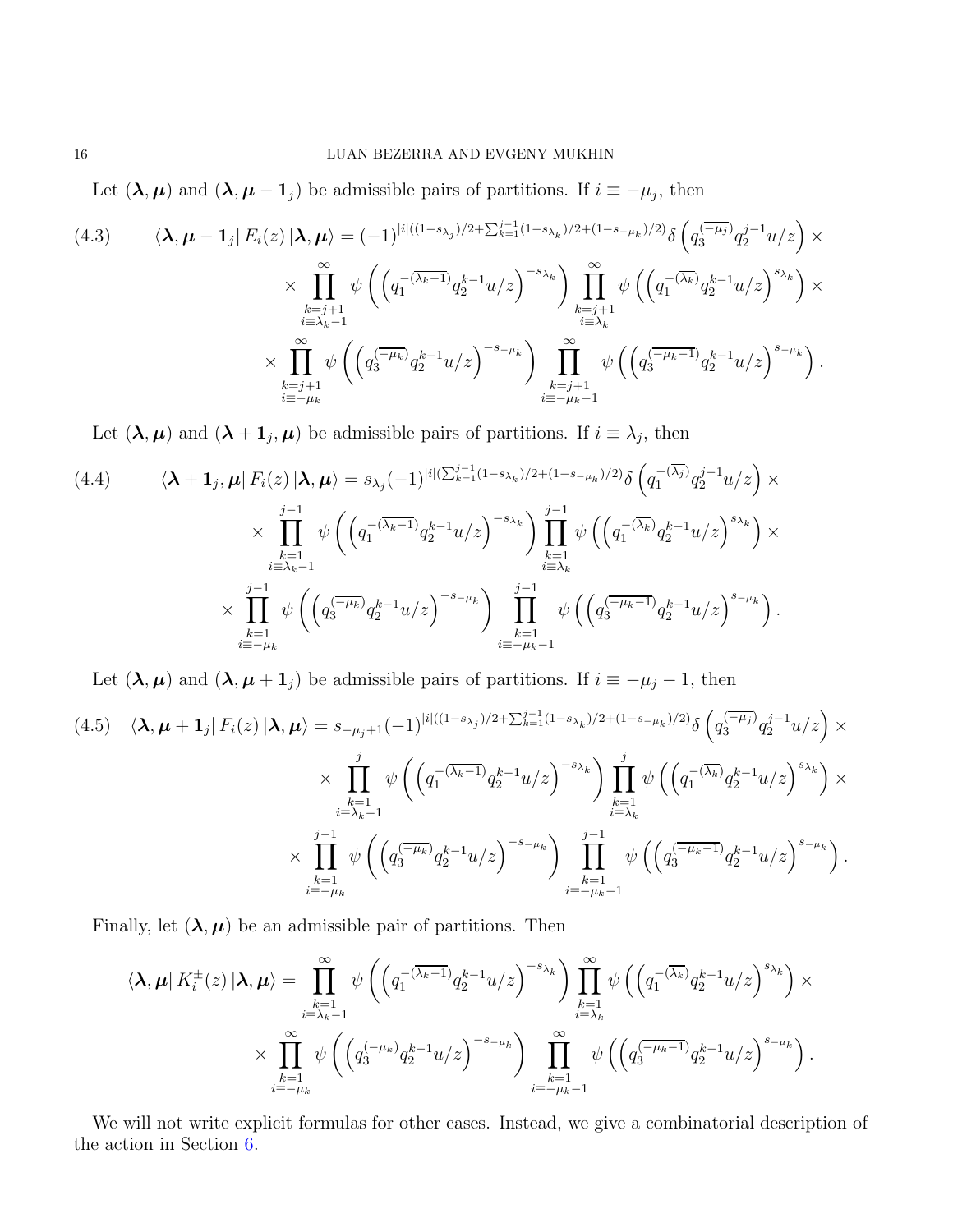4.3. The case of  $\mathcal{F}_{-\Lambda_i}$ . The construction of  $\mathcal{F}_{-\Lambda_i}$  is parallel to the construction of  $\mathcal{F}_{\Lambda_i}$  but it uses tensor products in negative direction. Essentially, one changes q to  $q^{-1}$  in all formulas. We give a few details.

Consider the tensor product of vector spaces in negative direction

$$
V(u) \otimes W(u) \otimes V(uq_2^{-1}) \otimes W(uq_2^{-1}) \otimes \cdots \otimes V(uq_2^{-k+1}) \otimes W(uq_2^{-k+1}).
$$

We consider a subspace  $\mathcal{F}^{(k)}$  of the tensor product given by

$$
\mathcal{F}^{(k)} = \langle | \boldsymbol{\lambda}, \boldsymbol{\mu} \rangle^{(k)} | \boldsymbol{\lambda} \text{ is a s}_+^+\text{-partition}, \boldsymbol{\mu} \text{ is a s}_-^-\text{-partition, and } k \geq \ell(\boldsymbol{\lambda}) \geq \ell(\boldsymbol{\mu}) \rangle.
$$

In this case, we modify the action as follows. Let

$$
F_i^{(k)}(z) = \Delta^{(2k)} F_i(z) \qquad (i \in \hat{I}),
$$

and

$$
E_i^{(k)}(z) = \begin{cases} \psi_{-1}(q_2^{-k}u/z)\Delta^{(2k)}E_0(z) & (i=0);\\ \Delta^{(2k)}E_i(z) & (i \in I), \end{cases} \qquad (K_i^{\pm})^{(k)}(z) = \begin{cases} \psi_{-1}(q_2^{-k}u/z)\Delta^{(2k)}K_0^{\pm}(z) & (i=0);\\ \Delta^{(2k)}K_i^{\pm}(z) & (i \in I). \end{cases}
$$

With this modification, the action stabilizes as k increases.

Again we consider the inductive limit of  $\mathcal{F}^{(k)}$  and denote it by  $\mathcal{F}(u)$ . The basis of  $\mathcal{F}(u)$  is given by  $|\lambda, \mu\rangle$  with  $\lambda$  being a s<sup>+</sup>-partition,  $\mu$  a s<sup>+</sup>-partition, and  $\ell(\lambda) \geq \ell(\mu)$ . We define the action of  $\mathcal{E}_{s}$ on  $\mathcal{F}(u)$  in the obvious way.

<span id="page-16-0"></span>**Theorem 4.4.** The space  $\mathcal{F}(u)$  is an irreducible tame highest weight  $\mathcal{E}_s$ -module with highest weight  $(\psi_{-1}(u/z), 1, \ldots, 1).$ 

*Proof.* The proof of the theorem is parallel to that of Theorem [4.3.](#page-13-1)

The finite weight of the highest weight vector is  $-\Lambda_0$ . Therefore, we denote  $\mathcal{F}(u)$  constructed in Theorem [4.4](#page-16-0) by  $\mathcal{F}_{-\Lambda_0}(u)$ .

With obvious changes, we construct  $\mathcal{F}_{-\Lambda_i}(u)$  for each  $i \in \hat{I}$ . The basis of  $\mathcal{F}_{-\Lambda_i}(u)$  is given by

$$
|{\boldsymbol{\lambda}},{\boldsymbol{\mu}}\rangle_i^-:= [q_1^{\bar{i}}u]_{\lambda_1+i-1}\otimes [q_1^{\bar{i}}q_2^{\bar{i}}u]^{i-\mu_1}\otimes [q_1^{\bar{i}}q_2^{-1}u]_{\lambda_2+i-1}\otimes [q_1^{\bar{i}}q_2^{\bar{i}-1}u]^{i-\mu_2}\otimes\cdots,
$$

where  $\lambda_j, \mu_j \in \mathbb{Z}_{\geq 0}$  are such that  $\lambda_1 \geq \lambda_2 \geq \ldots$  with equality  $\lambda_j = \lambda_{j+1}$  allowed if  $s_{i+\lambda_j} = 1$  or if  $\lambda_j = \mu_j = 0$ , and  $\mu_1 \ge \mu_2 \ge \ldots$  with equality  $\mu_j = \mu_{j+1}$  allowed if  $s_{i-\mu_j} = 1$  or if  $\mu_j = \lambda_{j+1} = 0$ . In addition, only finitely many  $\lambda_j, \mu_j$  are non-zero and  $\mu_j = 0$  whenever  $\lambda_j = 0$ .

The highest weight vector of  $\mathcal{F}_{-\Lambda_i}(u)$  is  $|\phi, \phi\rangle_i^ \bar{i}$  and the highest weight of  $\mathcal{F}_{\Lambda_i}(u)$  is given by  $(1, \ldots, 1, \psi_{-1}(u/z), 1, \ldots, 1)$ , where  $\psi_{-1}(u/z)$  is in the *i*-th position.

<span id="page-16-1"></span>4.4. The case of  $\mathcal{F}_{s_{i+1}(r\Lambda_{i+1}-(r+1)\Lambda_i)}$ . We consider tensor products of Fock spaces constructed in the previous sections with appropriate tensor products of vector representations to obtain a larger set of Fock modules.

We start with the case of  $i = 0$ . Set  $s = s_1$ . Let  $r \in \mathbb{Z}_{>0}$ .

The modules  $\mathcal{F}_{\Lambda_0}(u)$  and  $\mathcal{F}_{-\Lambda_0}(u)$  are constructed in Theorems [4.3,](#page-13-1) [4.4](#page-16-0) using tensor product in positive and negative directions, respectively. We multiply it by an extra tensor product of vector representations in the same direction. Namely, consider:

$$
U = V(u) \otimes V(uq_2^{-s}) \otimes V(uq_2^{-2s}) \otimes \cdots \otimes V(uq_2^{s(1-r)}) \otimes \mathcal{F}_{-s\Lambda_0}(uq_2^{-sr}).
$$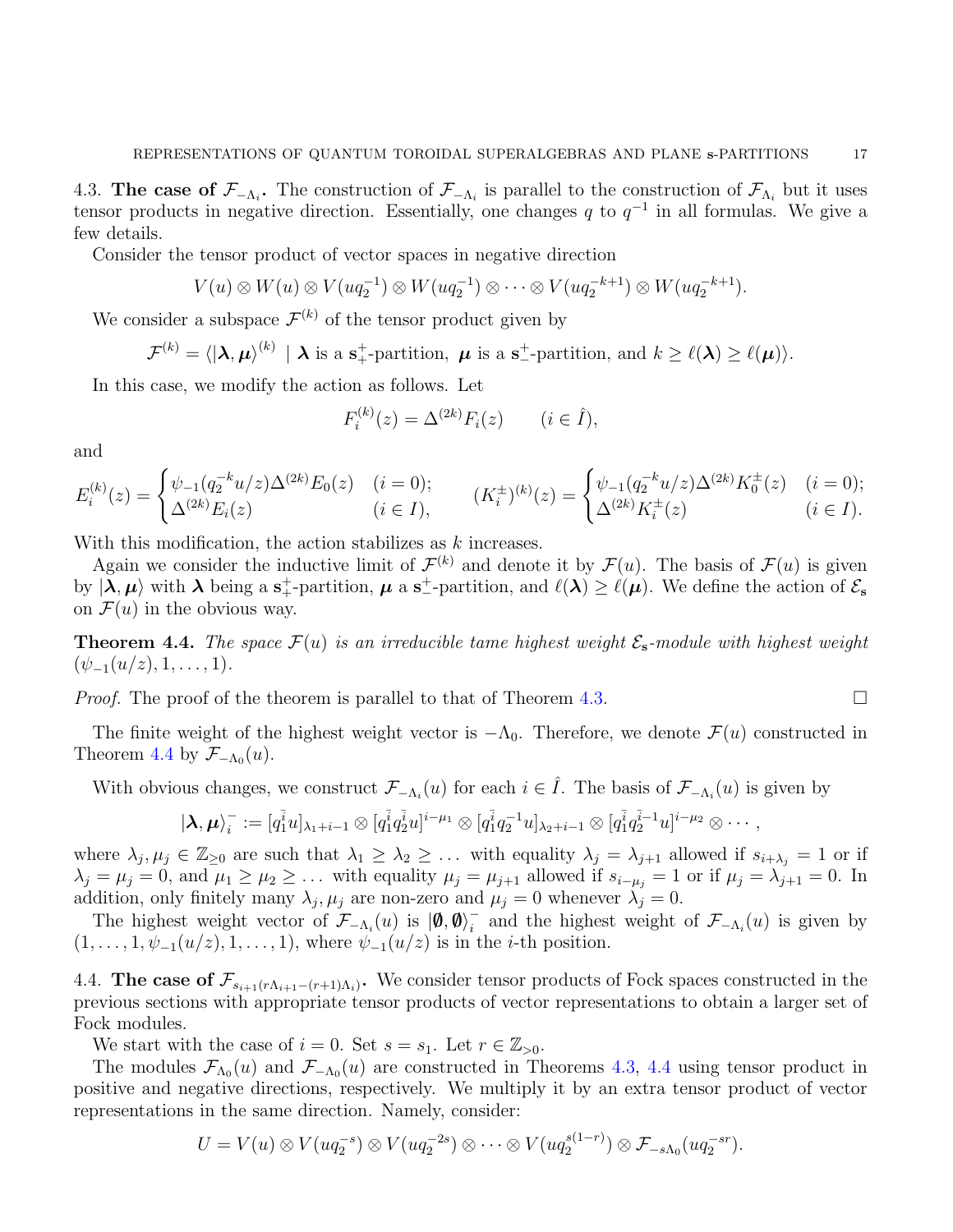The basis of  $U$  is given by

$$
|(\boldsymbol{\nu},\boldsymbol{\lambda}),\boldsymbol{\mu}\rangle_{0,r}^{-s}=[u]_{\nu_1}\otimes [uq_2^{-s}]_{\nu_2}\otimes\cdots\otimes [uq_2^{s(1-r)}]_{\nu_r}\otimes |\boldsymbol{\lambda},\boldsymbol{\mu}\rangle_0^{-s}.
$$

Here,  $|\lambda, \mu\rangle_0^{-s}$  $_0^{-s}$  denotes  $|\boldsymbol\lambda,\boldsymbol\mu\rangle_0^+$  $\frac{1}{0}$  if  $s = -1$ , and  $\ket{\lambda, \mu}_{0}^{-1}$  $_{0}^{-}$  if  $s=1$ . We consider a subspace  $\mathcal{F}(u) \subset U$ ,

$$
\mathcal{F}(u) = \langle |(\boldsymbol{\nu}, \boldsymbol{\lambda}), \boldsymbol{\mu} \rangle_{0,r}^{-s} \mid (\boldsymbol{\nu} + 1, \boldsymbol{\lambda}) \text{ is a s}_+^{-\text{-partition if } s_1 = -1 \text{ and s}_+^-\text{-partition if } s_1 = 1 \rangle.
$$

Here,  $\nu + 1 = (\nu_1 + 1, \ldots, \nu_r + 1).$ 

<span id="page-17-0"></span>**Theorem 4.5.** The space  $\mathcal{F}(u)$  is an irreducible tame highest weight  $\mathcal{E}_{s}$ -module with highest weight vector  $\vert (\boldsymbol{\emptyset}, \boldsymbol{\emptyset}), \boldsymbol{\emptyset} \rangle_{0,r}^{-s}$  and highest weight  $(\psi_{-s(r+1)}(q_2^{-sr}u/z), \psi_{sr}(q_1^{-s}u/z), 1, \ldots, 1)$ .

*Proof.* The proof is done by a direct check.

The finite weight of the highest weight vector is  $s_1(r\Lambda_1 - (r+1)\Lambda_0)$ . Therefore, we denote  $\mathcal{F}(u)$ constructed in Theorem [4.5](#page-17-0) by  $\mathcal{F}_{s_1(r\Lambda_1-(r+1)\Lambda_0)}(u)$ .

With obvious changes, we construct the module  $\mathcal{F}_{s_{i+1}(r\Lambda_{i+1}-(r+1)\Lambda_i)}(u)$ , for each  $i \in \hat{I}$ . The basis of  $\mathcal{F}_{s_{i+1}(r\Lambda_{i+1}-(r+1)\Lambda_i)}(u)$  is given by

$$
|(\nu,\lambda),\mu\rangle_{i,r}^{-s_{i+1}}:=[uq_{1}^{\overline{i}}]_{\nu_1+i}\otimes [uq_{1}^{\overline{i}}q_{2}^{-s_{i+1}}]_{\nu_2+i}\otimes \cdots \otimes [uq_{1}^{\overline{i}}q_{2}^{s_{i+1}(1-r)}]_{\nu_r+i}\otimes |\lambda,\mu\rangle_{i}^{-s_{i+1}},
$$

where  $|\lambda, \mu\rangle_i^{-s_{i+1}} \in \mathcal{F}_{-s\Lambda_i}(uq_2^{-s_{i+1}r})$  $(\mathcal{L}_2^{s_{i+1}r}), \nu_j \in \mathbb{Z}_{\geq 0}$  are such that  $\nu_1 \geq \nu_2 \geq \cdots \geq \nu_r$  with equality  $\nu_j = \nu_{j+1}$  allowed if  $s_{i+\nu_j+1} = s_{i+1}$ , and such that  $\nu_r + 1 \geq \lambda_1$  with equality allowed if  $s_{i+\lambda_1} = s_{i+1}$ .

The highest weight of the module  $\mathcal{F}_{s_{i+1}(r\Lambda_{i+1}-(r+1)\Lambda_i)}(u)$  is given by the  $\hat{I}$ -tuple

$$
(1,\ldots,1,\psi_{-s_{i+1}(r+1)}(q_2^{-s_{i+1}r}u/z),\psi_{s_{i+1}r}(q_1^{-s_{i+1}}u/z),1,\ldots,1),
$$

where the non-trivial functions are at the *i*-th and  $(i + 1)$ -st positions.

4.5. The case of  $\mathcal{F}_{s_i(r\Lambda_{i-1}-(r+1)\Lambda_i)}$ . The construction of the previous section can also be repeated using tensor products of pure Fock modules and covector representations yielding more modules.

We again start with the case of  $i = 0$ . Set  $s = s_0$ . Let  $r \in \mathbb{Z}_{>0}$ .

The modules  $\mathcal{F}_{\Lambda_0}(u)$  and  $\mathcal{F}_{-\Lambda_0}(u)$  are constructed in Theorems [4.3,](#page-13-1) [4.4](#page-16-0) using tensor product in positive and negative directions, respectively. We multiply it by an extra tensor product of covector representations in the same direction. Namely, consider:

$$
U = W(u) \otimes W(uq_2^{-s}) \otimes \cdots \otimes W(uq_2^{s(1-r)}) \otimes \mathcal{F}_{-s\Lambda_0}(uq_2^{-sr}).
$$

The basis of  $U$  is given by

$$
|\boldsymbol{\lambda},(\boldsymbol{\nu},\boldsymbol{\mu})\rangle_{0,r}^{-s}=[u]^{-\nu_1}\otimes [uq_2^{-s}]^{-\nu_2}\otimes\cdots\otimes [uq_2^{s(1-r)}]^{-\nu_r}\otimes |\boldsymbol{\lambda},\boldsymbol{\mu}\rangle_0^{-s}.
$$

We consider a subspace  $\mathcal{F}(u) \subset U$ ,

$$
\mathcal{F}(u) = \langle | \boldsymbol{\lambda}, (\boldsymbol{\nu}, \boldsymbol{\mu}) \rangle_{0,r}^{-s} \mid (\boldsymbol{\nu}, \boldsymbol{\mu}) \text{ is a s--partition if } s_0 = -1 \text{ and s--partition if } s_0 = 1 \rangle.
$$

<span id="page-17-1"></span>**Theorem 4.6.** The space  $\mathcal{F}(u)$  is an irreducible tame highest weight  $\mathcal{E}_{s}$ -module with highest weight vector  $|\mathbf{0}, (\mathbf{0}, \mathbf{0})\rangle_{0,r}^{-s}$  and highest weight  $(\psi_{-s(r+1)}(q_2^{-sr}u/z), 1, \ldots, 1, \psi_{sr}(q_3^{-s}u/z)).$ 

*Proof.* The proof is done by a direct check.  $\square$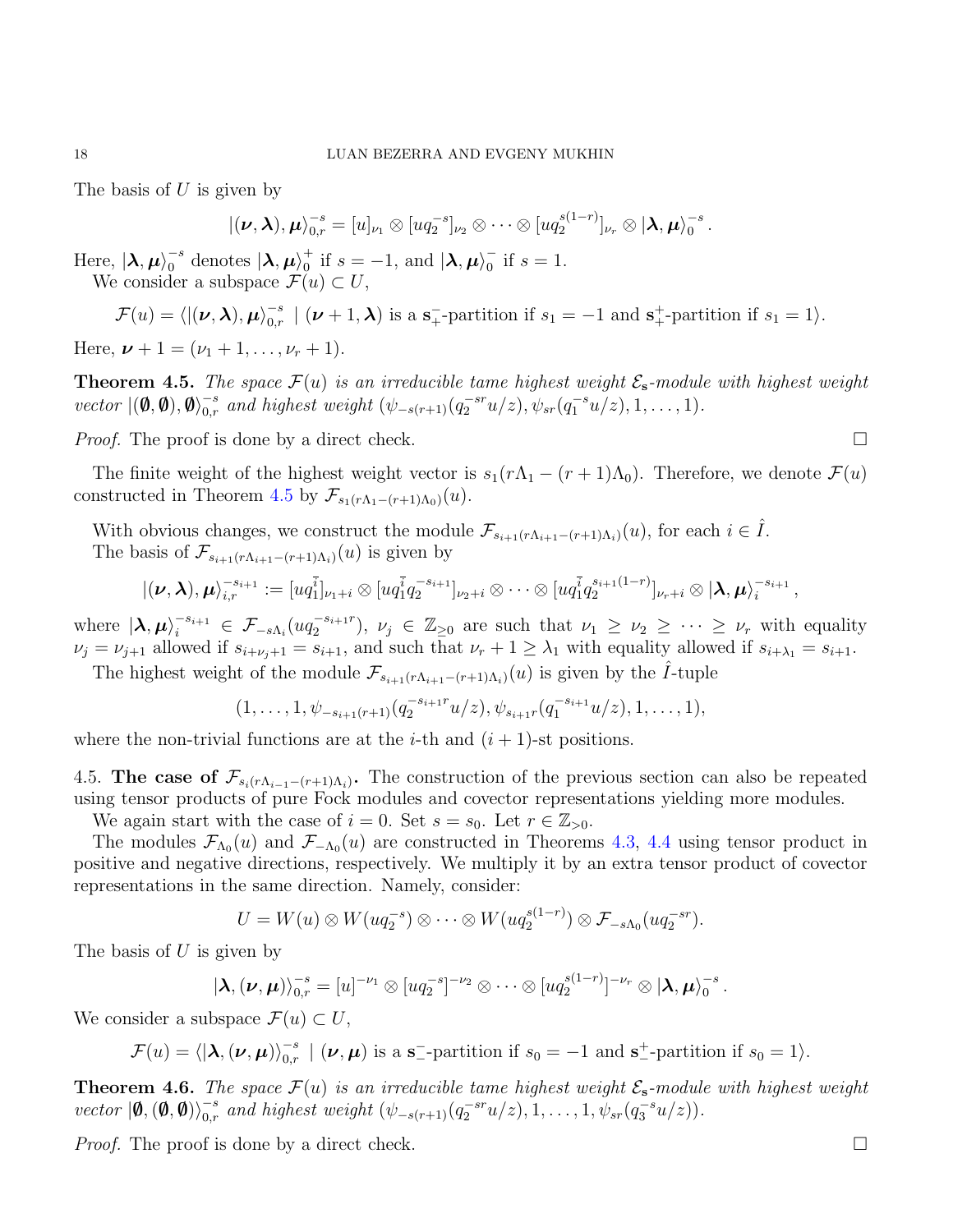The finite weight of the highest weight vector is  $s_0(r\Lambda_{-1} - (r+1)\Lambda_0)$ . Therefore, we denote  $\mathcal{F}(u)$ constructed in Theorem [4.6](#page-17-1) by  $\mathcal{F}_{s_0(r\Lambda_{-1}-(r+1)\Lambda_0)}(u)$ .

With obvious changes, we construct the module  $\mathcal{F}_{s_i(r\Lambda_{i-1}-(r+1)\Lambda_i)}(u)$ , for each  $i \in \hat{I}$ . The basis of  $\mathcal{F}_{s_i(r\Lambda_{i-1}-(r+1)\Lambda_i)}(u)$  is given by

$$
|\lambda,(\nu,\mu)\rangle_{i,r}^{-s_i} := [u q_3^{-\bar{i}}]^{i-\nu_1} \otimes [u q_3^{-\bar{i}} q_2^{-s_i}]^{i-\nu_2} \otimes \cdots \otimes [u q_3^{-\bar{i}} q_2^{s_i(1-r)}]^{i-\nu_r} \otimes |\lambda,\mu\rangle_i^{-s_i},
$$

where  $|\lambda, \mu\rangle_i^{-s_i} \in \mathcal{F}_{-s_i\Lambda_i}(uq_2^{-s_i r}), \nu_j \in \mathbb{Z}_{\geq 0}$  are such that  $\nu_1 \geq \nu_2 \geq \cdots \geq \nu_r$  with equality  $\nu_j = \nu_{j+1}$ allowed if  $s_{i-\nu_j} = s_i$ , and such that  $\nu_r \geq \mu_1$  with equality allowed if  $s_{i-\mu_1} = s_i$ .

The highest weight of the module  $\mathcal{F}_{s_i(r\Lambda_{i-1}-(r+1)\Lambda_i)}(u)$  is given by the *Î*-tuple

$$
(1,\ldots,1,\psi_{s_ir}(q_3^{-s_i}u/z),\psi_{-s_i(r+1)}(q_2^{-s_ir}u/z),1,\ldots,1),
$$

<span id="page-18-0"></span>where the non-trivial functions are at the  $(i - 1)$ -st and i-th positions.

### 5. MacMahon Modules

5.1. Tensor products of Fock modules. First, we study tensor products of Fock modules. A generic tensor product of Fock modules is irreducible. We are interested in non-generic cases.

The Fock module  $\mathcal{F}_{\Lambda_k}(u)$  is constructed using tensor products in positive direction. We consider the space  $\mathcal{F}_{\Lambda_k}(u) \otimes \mathcal{F}_{\Lambda_k}(u q_2^{-a})$ , where  $a \in \mathbb{Z}_{\geq 1}$ . Thus, as in the previous cases, we cannot use the coproduct [\(2.16\)](#page-5-2) to define an  $\mathcal{E}_{s}$ -module structure on the whole tensor product, however, we can do it on a subspace.

<span id="page-18-1"></span>**Lemma 5.1.** Assume  $s_k = -1$ . The subspace of  $\mathcal{F}_{\Lambda_k}(u) \otimes \mathcal{F}_{\Lambda_k}(uq_2^{-a})$  spanned by

$$
|{\boldsymbol{\lambda}}^{(1)},{\boldsymbol{\mu}}^{(1)}\rangle_k^+\otimes|{\boldsymbol{\lambda}}^{(2)},{\boldsymbol{\mu}}^{(2)}\rangle_k^+ \,,
$$

with  $\lambda_i^{(1)} \geq \lambda_{i+i}^{(2)}$ (2)  $\mu_{i+a-1}$ , where the equality is allowed only if  $s_{\lambda_i^{(1)}+k} = 1$  or  $\lambda_i^{(1)} = 0$ , and  $\mu_i^{(1)} \ge \mu_{i+a}^{(2)}$  $\frac{(2)}{i+a-1},$ where the equality is allowed only if  $s_{-\mu_i^{(1)}+k} = 1$  or  $\mu_i^{(1)} = 0$ , and where  $\ell(\lambda^{(2)}) \leq \ell(\mu^1) + a - 1$ , is an irreducible tame highest weight  $\mathcal{E}_{s}$ -module with highest weight  $(1,\ldots,1,\psi(u/z)\psi(q_{2}^{-a}u/z),1,\ldots,1),$ where the non-trivial function is in the k-th position.

*Proof.* Without loss of generality, let  $k = 0$ .

Recall that the Fock space  $\mathcal{F}_{\Lambda_0}(u)$  is realized as a subspace of tensor products of  $V(uq_2^{j-1})$  $i_2^{j-1})$  and  $W(uq_2^{j-1})$  $j^{-1}_{2}$ ) with  $j \in \mathbb{Z}_{>0}$ .

We study the poles and the non-trivial zeros of matrix coefficients. There are four cases:  $E_i(z)$ acting on  $V(uq_2^{j-1})$  $_2^{j-1})$  or  $W(uq_2^{j-1})$  $2^{j-1}$ ) coming from the first Fock space, and  $F_i(z)$  acting on  $V(uq_2^{j-1})$  $i_2^{j-1})$  or  $W(uq_2^{j-1})$  $2^{J-1}$ ) coming from the second Fock space.

Consider  $F_i(z)$  acting on  $V(uq_2^{j-1})$  $2^{j-1}$ ) coming from the second space. The possible poles come from  $\left[uq_2^{j-1}\right]$  $_{2}^{j-1}]_{i-1}\otimes [uq_{2}^{j-1}]$  $\left[uq_2^{j-1}\right]_{i-1}, \qquad \left[uq_2^{j-1}\right]$  $_{2}^{j-1}]_{i}\otimes [uq_{2}^{j-1}]$  $\left[uq_2^{j_1-1}\right]_{i-1}, \qquad \left[uq_2^{j_1-1}\right]$  $\left[ uq_{2}^{j-1}\right]^{i}\otimes\left[ uq_{2}^{j-1}\right]$  $\left[uq_2^{j_1-1}\right]_{i-1}, \qquad \left[uq_2^{j_1-1}\right]$  $_{2}^{j_{1}-1}]^{i+1}\otimes [uq_{2}^{j-1}]$  $\left[\begin{smallmatrix} j & -1 \\ 2 & 1 \end{smallmatrix}\right]_{i-1},$ 

where the second factor comes from the second Fock space.

Note that the fourth case is not present in the subspace, since  $\mu_{j_1}^{(1)} = -i - 1 \ge 0$  and  $\lambda_{j+a}^{(2)} - 1 =$  $i-1 \geq -1$ . Also, the first and third cases force  $i = 0$ ,  $j_1 = j$ . Indeed, for the third case we need  $i \leq 0$  and  $i-1 \geq -1$ , and for the first case both inequalities  $\lambda_j^{(1)} \geq \lambda_{j+a-1}^{(2)} \geq \lambda_{j+1}^{(2)}$  $j+a}^{(2)}$  are equalities, which is possible only if  $\lambda_j^{(1)} - 1 = i = -1$ .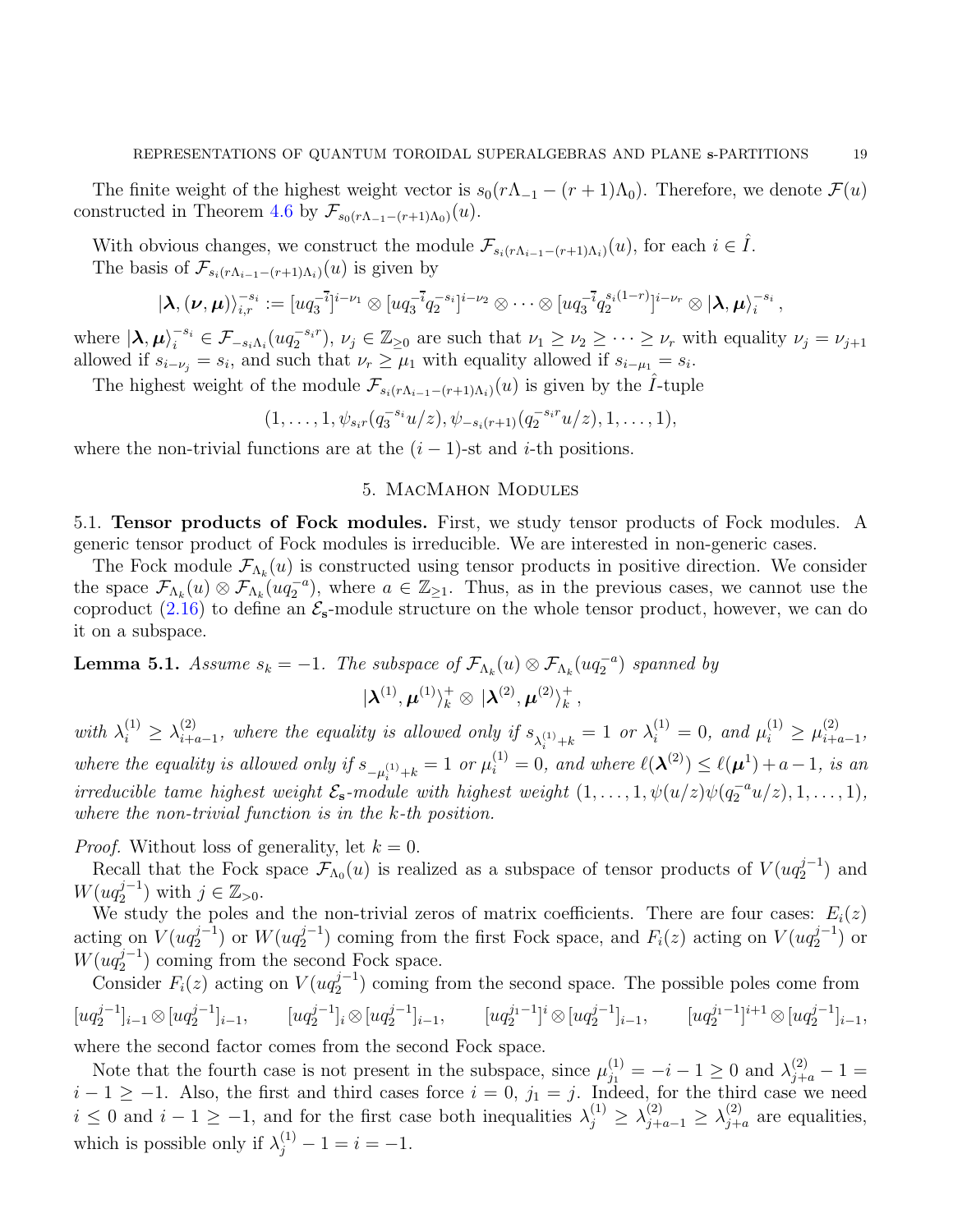Consider the third case,  $[uq_2^{j-1}]$  $_{2}^{j-1}]^{0}\otimes [uq_{2}^{j-1}]$  $\left[\begin{smallmatrix} j-1 \\ 2 \end{smallmatrix}\right]_{-1}$ . Then,  $\left[uq_2^j\right]$  $_{2}^{j}$ ]<sup>0</sup> and  $[ uq_{2}^{j-2} ]$  $\binom{1}{2}$ -1 must be present. A second pole could be coming from  $[uq_2^{j-1}]$  $\left[\begin{matrix}j-1\\2\end{matrix}\right]_{-1}$  (the first case), but in this case,  $\left[uq_2^j\right]$  $2]_{-1}$  must also be present. In both cases, the total matrix coefficient is zero.

Consider the second case,  $[uq_2^{j-1}]$  $_{2}^{j-1}]_i\otimes [uq_{2}^{j-1}]$  $\{\lambda_j^{j-1}\}_{i-1}$ . Then,  $\lambda_{j+1}^{(2)}$  $j_{+a-1}^{(2)}$  is either *i* or *i* + 1. If  $\lambda_{j+a-1}^{(2)} = i$ , we must have  $s_i = s_{i+1} = -1$ , and  $[uq_2^j]$  $_{2}^{j}]_{i}$  and  $\left[ uq_{2}^{j-2}\right]$  $\sum_{i=1}^{j-2}$  must be present. If  $\lambda_{j+a-1}^{(2)} = i+1$ , we must have  $s_i = s_{i+1} = 1$ , and  $[uq_2^j]$  $_{2}^{j}]_{i-1}$  and [ $uq_{2}^{j-2}$  $2^{j-2}$ <sub>i</sub> must be present. In both cases, the total matrix coefficient is zero.

Let us now look at  $E_i(z)$  acting on  $W(uq_2^{j-1})$  $2^{j-1}$ ) coming from the first space. The possible poles come from

 $\left[uq_2^{j-1}\right]$  $_{2}^{j-1}]^i\otimes[uq_{2}^{j-1}]$  $\left[uq_2^{j-1}\right]$ <sup>i</sup>,  $\left[uq_2^{j-1}\right]$  $_{2}^{j-1}]^i\otimes[uq_{2}^{j-1}]$  $\left[uq_2^{j-1}\right]^{i+1}, \qquad \left[uq_2^{j-1}\right]$  $\left[uq_2^{j_1-1}\right]_i, \qquad \left[uq_2^{j-1}\right]_i$  $\left[\begin{matrix}i&\&aq_2^{j_1-1}\\a&\&b\end{matrix}\right]_{i-1},$ 

where the second factor comes from the second Fock space.

The first and fourth cases happen only if  $i = 0$  and  $j_1 = j$ , and the third case only if  $i = -1$  and  $j_1 = j - 1$ . The third case could also happen if  $i = 0$  and  $j_1 = j$ , but this means that  $\mu_j^{(1)} = 0$  and  $\lambda_{j+a}^{(2)} = 1$ , but  $\mu_j^{(1)} = 0$  implies  $\lambda_{j+a-1}^{(2)} = 0$ .

Consider the first case,  $[uq_2^{j-1}]$  $_{2}^{j-1}]^{0}\otimes [uq_{2}^{j-1}]$  $\left[\begin{matrix} 2 & -1 \\ 2 & 0 \end{matrix}\right]$ <sup>0</sup>. A second pole could be coming from  $\left[\begin{matrix} uq_2^j & -1 \\ u & v_2^j \end{matrix}\right]$  $\binom{j-1}{2}_{-1}$  (fourth case). But in both cases, we must have two factors  $[uq_2]$  $\lambda_{j=2}^{(j)}$ , and  $\mu_{j}^{(1)} = 0$  implies  $\lambda_{j+a-1}^{(2)} = 0$ . Thus,  $\left[uq_2^{j-2}\right]$  $\binom{1}{2}$  = 1 is also present, which makes the matrix coefficient zero.

Consider the second case,  $[uq_2^{j-1}]$  $\lfloor \frac{j-1}{2} \rfloor^i \otimes \lfloor uq_2^{j-1} \rfloor$  $[\mu_2^{j-1}]^{i+1}$ . Then,  $\mu_{j+a-1}^{(2)} = -i$  or  $\mu_{j+a-1}^{(2)} = -i-1$ . If  $\mu_{j+a-1}^{(2)} =$  $-i$ , we must have  $s_i = s_{i+1} = 1$ , and  $[uq_2]$  $_{2}^{j}$ <sub>2</sub><sup>i+1</sup> and [ $uq_{2}^{j-2}$  $\mu_2^{j-2}$ <sup>*i*</sup> must be present. If  $\mu_{j+a-1}^{(2)} = -i - 1$ , we must have  $s_i = s_{i+1} = -1$ , and  $[uq_2^j]$  $_{2}^{j}$ ]<sup>*i*</sup> and [ $uq_{2}^{j-2}$  $\binom{j-2}{2}^{i+1}$  must be present. In both cases, the total matrix coefficient is zero.

Consider the third case,  $[uq_2^{j-1}]$  $\lfloor uq_2^{j-1} \rfloor^{-1} \otimes \lfloor uq_2^{j-2} \rfloor$  $\left[\begin{matrix}i-2\\2\end{matrix}\right]_{-1}$ . Then,  $\left[uq_2^{j-2}\right]$  $2^{j-2}$ <sup>0</sup> must be present, which makes the matrix coefficient well-defined.

The other checks are done similarly.

Finally, we note that, in the absence of the poles, the existence of the zero matrix coefficients keeping the subspace preserved is straightforward.

If  $s_k = 1$ , one can also prove an analog of Lemmas [5.1.](#page-18-1) The only change is that in this case there is no conditions  $\ell(\mathbf{\lambda}^{(2)}) \leq \ell(\mathbf{\mu}^1) + a - 1$ . We do not need this case for the construction of MacMahon modules.

The Fock module  $\mathcal{F}_{-\Lambda_k}(u)$  is constructed using tensor products in negative direction. We consider the space  $\mathcal{F}_{-\Lambda_k}(u) \otimes \mathcal{F}_{-\Lambda_k}(uq_2^a)$ , where  $a \in \mathbb{Z}_{\geq 1}$ .

<span id="page-19-0"></span>**Lemma 5.2.** Assume 
$$
s_k = 1
$$
. The subspace of  $\mathcal{F}_{-\Lambda_k}(u) \otimes \mathcal{F}_{-\Lambda_k}(uq_2^a)$  spanned by  $|\lambda^{(1)}, \mu^{(1)}\rangle_k^- \otimes |\lambda^{(2)}, \mu^{(2)}\rangle_k^-$ ,

with  $\lambda_i^{(1)} \geq \lambda_{i+i}^{(2)}$  $\sum_{i+a-1}^{(2)}$ , where the equality is allowed only if  $s_{\lambda_i^{(1)}+k} = -1$  or  $\lambda_i^{(1)} = 0$ , and  $\mu_i^{(1)} \ge \mu_{i+i}^{(2)}$  $\frac{(2)}{i+a-1},$ where the equality is allowed only if  $s_{-\mu_i^{(1)}+k} = -1$  or  $\mu_i^{(1)} = 0$ , and where  $\ell(\lambda^{(2)}) \leq \ell(\mu^{(1)})+a-1$ , is an irreducible tame highest weight  $\mathcal{E}_{s}$ -module with highest weight  $(1,\ldots,1,\psi(z/u)\psi(q_{2}^{-a}z/u),1,\ldots,1),$ where the non-trivial function is in the position  $k$ .

 $\Box$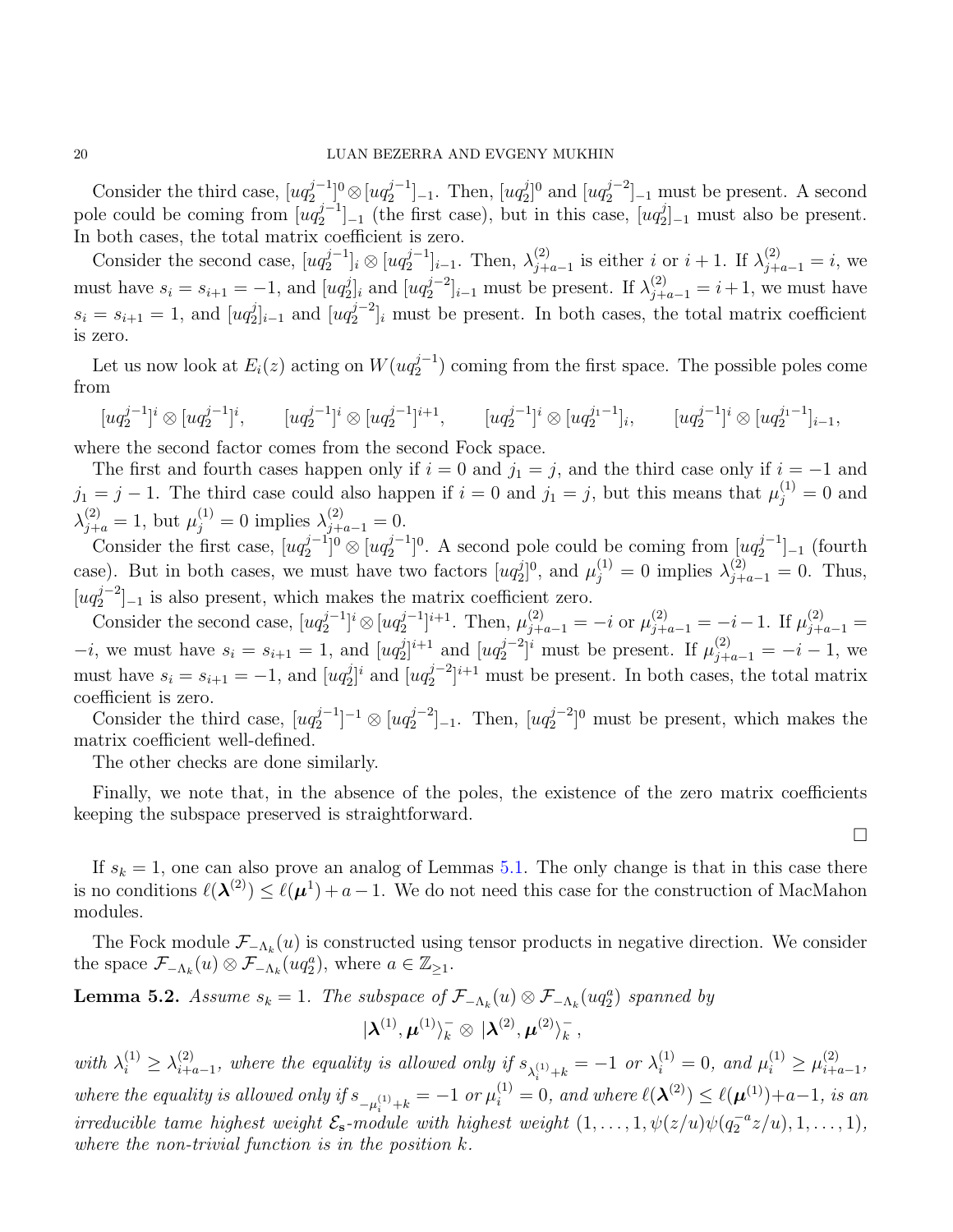*Proof.* Lemma [5.2](#page-19-0) is proved similarly to Lemma [5.1.](#page-18-1)

If  $s_k = -1$ , one can also prove an analog of Lemmas [5.2.](#page-19-0) The only change is that in this case there is no conditions  $\ell(\lambda^{(2)}) \leq \ell(\mu^{(1)}) + a - 1$ .

One can prove similar lemmas for other tensor products of Fock spaces. We do not give these lemmas here as it does not add anything extra to our main goal of constructing the MacMahon modules.

5.2. Vacuum MacMahon modules. Let  $s_0 = -1$ . We construct the vacuum MacMahon module by a procedure similar to the one used for the construction of the Fock modules, cf. Section [4.1.](#page-12-2) See also [\[FJMM\]](#page-41-16).

We consider

$$
\mathcal{F}_{\Lambda_0}(u)\otimes \mathcal{F}_{\Lambda_0}(uq_2^{-1})\otimes \mathcal{F}_{\Lambda_0}(uq_2^{-2})\otimes \cdots \otimes \mathcal{F}_{\Lambda_0}(uq_2^{-k+1}).
$$

Note that this tensor product has negative direction, while the Fock module  $\mathcal{F}_{\Lambda_0}(u)$  is constructed from tensor product with positive direction.

This space has a basis given by

$$
|\vec{\boldsymbol{\lambda}},\vec{\boldsymbol{\mu}}\rangle^{(k)}=|\boldsymbol{\lambda}^{(1)},\boldsymbol{\mu}^{(1)}\rangle_0^+\otimes|\boldsymbol{\lambda}^{(2)},\boldsymbol{\mu}^{(2)}\rangle_0^+\otimes\cdots\otimes|\boldsymbol{\lambda}^{(k)},\boldsymbol{\mu}^{(k)}\rangle_0^+.
$$

Given two pairs of partitions  $(\lambda^{(1)}, \mu^{(1)})$ ,  $(\lambda^{(2)}, \mu^{(2)})$  and  $j \in \hat{I}$ , we say  $(\lambda^{(1)}, \mu^{(1)}) \geq_j (\lambda^{(2)}, \mu^{(2)})$  if the following three conditions are met.

- $\ell(\boldsymbol{\lambda}^{(2)}) \leq \ell(\boldsymbol{\mu}^{(1)}), \quad \ell(\boldsymbol{\lambda}^{(2)}) \leq \ell(\boldsymbol{\lambda}^{(1)}), \quad \ell(\boldsymbol{\mu}^{(2)}) \leq \ell(\boldsymbol{\mu}^{(1)}).$
- For  $i = 1, ..., \ell(\lambda^{(2)})$ , we have the inequality  $\lambda_i^{(1)} \geq \lambda_i^{(2)}$  $i^{(2)}$ , where equality is allowed if either  $s_{\lambda_i^{(1)}+j} = -s_j$  or  $\lambda_i^{(1)} = 0$ .
- For  $i = 1, \ldots, \ell(\mu^{(2)})$ , we have the inequality  $\mu_i^{(1)} \ge \mu_i^{(2)}$  $i^{(2)}$ , where equality is allowed if either  $s_{-\mu_i^{(1)}+j} = -s_j$  or  $\mu_i^{(1)} = 0$ .

The relation  $\geq_j$  is transitive in the following sense. If  $(\lambda^{(1)}, \mu^{(1)}) \geq_j (\lambda^{(2)}, \mu^{(2)})$  and  $(\lambda^{(2)}, \mu^{(2)}) \geq_j$  $(\boldsymbol{\lambda}^{(3)},\boldsymbol{\mu}^{(3)})$  then we have  $(\boldsymbol{\lambda}^{(1)},\boldsymbol{\mu}^{(1)})\geq_j (\boldsymbol{\lambda}^{(3)},\boldsymbol{\mu}^{(3)})$  provided  $\ell(\boldsymbol{\mu}^{(2)})\leq \ell(\boldsymbol{\lambda}^{(2)})$ .

The relation  $\geq_j$  is not reflexive in general. We call a pair  $(\lambda, \mu)$  j-self-comparable if  $(\lambda, \mu) \geq_j$  $(\lambda, \mu)$ . In particular,  $(\emptyset, \emptyset)$  is j-self-comparable.

We set

(5.1) 
$$
\mathcal{M}^{(k)}(u) = \langle |\vec{\boldsymbol{\lambda}}, \vec{\boldsymbol{\mu}}\rangle^{(k)} | (\boldsymbol{\lambda}^{(i)}, \boldsymbol{\mu}^{(i)}) \geq_0 (\boldsymbol{\lambda}^{(i+1)}, \boldsymbol{\mu}^{(i+1)}), i = 1, \ldots, k-1 \rangle.
$$

Note that  $\mathcal{M}^{(k)}(u)$  is an  $\mathcal{E}_{s}$ -module with action given by the coproduct  $(2.16)$ . However, this action is not stable under the change of k. We can make it stable on a subspace as follows.

Let  $k > 3$  and set

<span id="page-20-0"></span>
$$
\mathring{\mathcal{M}}^{(k)}(u) = \langle |\vec{\boldsymbol{\lambda}}, \vec{\boldsymbol{\mu}} \rangle^{(k)} \in \mathcal{M}^{(k)}(u) | \boldsymbol{\lambda}^{(j)} = \boldsymbol{\mu}^{(j)} = \emptyset, \ j = k-2, k-1, k \rangle.
$$

For  $r \in \mathbb{Z}$  and  $K \in \mathbb{C}^{\times}$ , let

<span id="page-20-1"></span>(5.2) 
$$
f^{(r)}(K,z) = \frac{K - K^{-1}z}{q^r - q^{-r}z}.
$$

Set

$$
F_i^{(k)}(z) = \Delta^{(k)} F_i(z) \qquad (i \in \hat{I}),
$$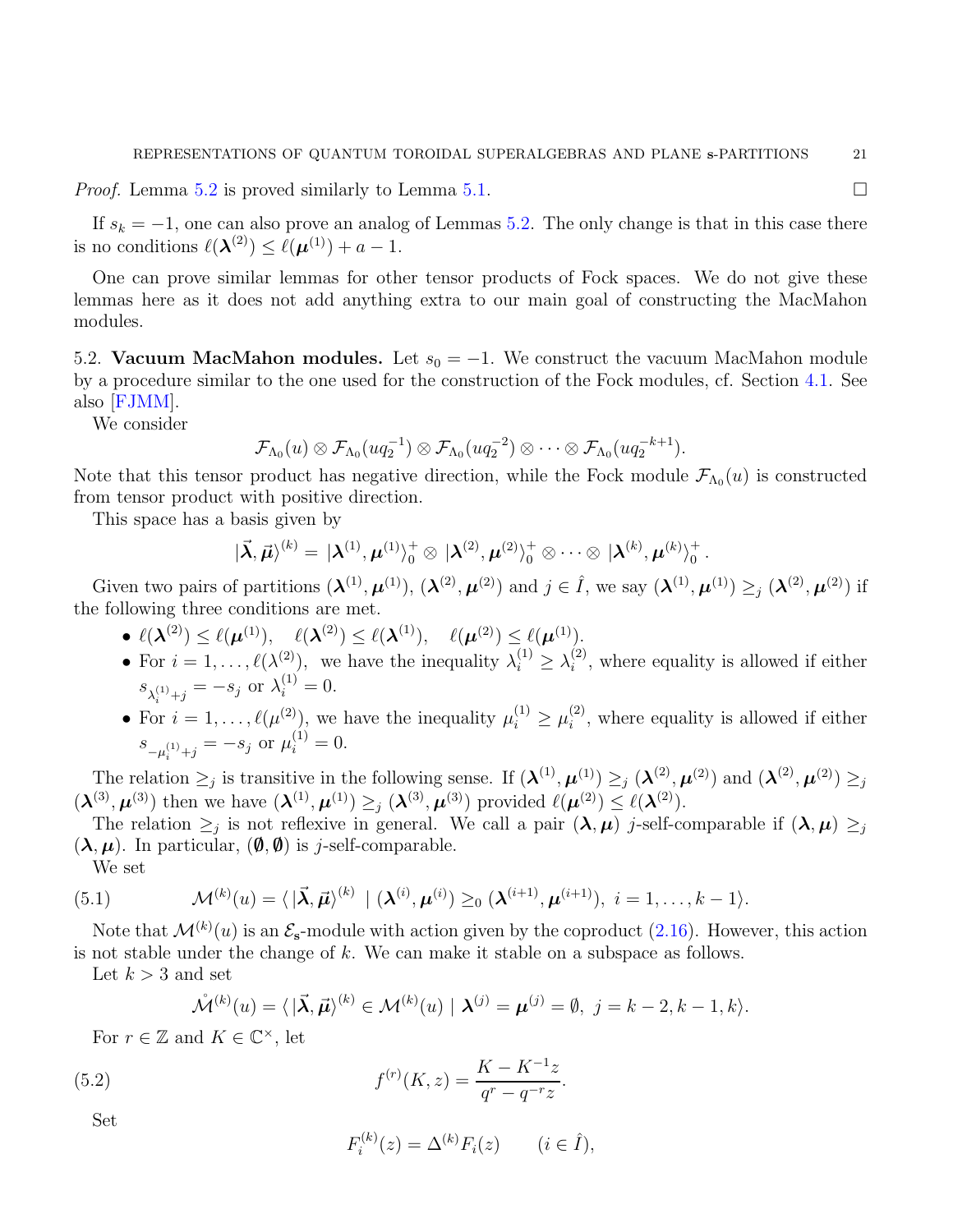and

$$
E_i^{(k)}(z) = \begin{cases} f^{(k)}(K, u/z) \Delta^{(k)} E_0(z) & (i = 0); \\ \Delta^{(k)} E_i(z) & (i \in I), \end{cases} \qquad (K_i^{\pm})^{(k)}(z) = \begin{cases} f^{(k)}(K, u/z) \Delta^{(k)} K_0^{\pm}(z) & (i = 0); \\ \Delta^{(k)} K_i^{\pm}(z) & (i \in I), \end{cases}
$$

where  $\Delta^{(k)}$  is the k-th iteration of the coproduct [\(2.16\)](#page-5-2).

Now, we have the following lemma.

<span id="page-21-0"></span>Lemma 5.3. Let  $v \in \mathring{\mathcal{M}}^{(k)}$ . Then  $E_i^{(k)}$  $f_i^{(k)}(z)v, F_i^{(k)}$  $i^{(k)}(z)v, (K_i^{\pm})^{(k)}(z)v,$  are well defined vectors in  $\mathcal{M}^{(k)}$ . Moreover, these operators satisfy the relations  $(2.2)$ - $(2.15)$  on v.

*Proof.* The proof of Lemma [5.3](#page-21-0) is similar to the proof of Lemma [4.1.](#page-12-1)

We have a natural embedding

$$
\phi^{(k)}:\; {\cal M}^{(k)}(u)\hookrightarrow {\cal M}^{(k+1)}(u),\qquad |\vec{\bm{\lambda}},\vec{\bm{\mu}}\rangle^{(k)}\mapsto\; |\vec{\bm{\lambda}},\vec{\bm{\mu}}\rangle^{(k)}\otimes\ket{\bm{\emptyset},\bm{\emptyset}}_0.
$$

Note that  $\phi^{(k)}(\mathring{M}^{(k)}) \subset \mathring{M}^{(k+1)}$  and  $\phi^{(k+2)} \circ \phi^{(k+1)} \circ \phi^{(k)}(\mathcal{M}^{(k)}) = \mathring{M}^{(k+3)}$ .

Then, we have the following lemma.

<span id="page-21-1"></span>**Lemma 5.4.** For any  $v \in \mathring{\mathcal{M}}^{(k)}(u)$  and  $i \in \hat{I}$ , we have

$$
\phi^{(k)} E_i^{(k)}(z)v = E_i^{(k+1)}(z)\phi^{(k)}v,
$$
  
\n
$$
\phi^{(k)} F_i^{(k)}(z)v = F_i^{(k+1)}(z)\phi^{(k)}v,
$$
  
\n
$$
\phi^{(k)}(K_i^{\pm})^{(k)}(z)v = (K_i^{\pm})^{(k+1)}(z)\phi^{(k)}v.
$$

*Proof.* Lemma [5.4](#page-21-1) is similar to Lemma [4.2.](#page-13-0)

Let  $\mathcal{M}(u)$  be the inductive limit of  $\mathcal{M}^{(k)}(u)$ . The basis of  $\mathcal{M}(u)$  is given by  $|\vec{\lambda}, \vec{\mu}\rangle$  with only finitely many non-empty paritions  $\mathbf{\lambda}^{(i)}$ ,  $\mathbf{\mu}^{(i)}$ , such that  $(\mathbf{\lambda}^{(i)}, \mathbf{\mu}^{(i)}) \geq_0 (\mathbf{\lambda}^{(i+1)}, \mathbf{\mu}^{(i+1)})$  for all  $i \in \mathbb{Z}_{>0}$ .

We define an action of  $\mathcal{E}_s$  on  $\mathcal{M}(u)$  in the obvious way. Namely, for any  $v \in \mathcal{M}(u)$ , there exists k, such that  $v \in \mathring{\mathcal{M}}^{(k)}$ . Then  $E_i(z)$ ,  $F_i(z)$ ,  $K_i^{\pm}(z)$  act on  $v \in \mathcal{M}(u)$  as  $E_i^{(k)}$  $f_i^{(k)}(z), F_i^{(k)}$  $i^{(k)}(z)$ ,  $(K_i^{\pm})^{(k)}(z)$ . We say that K is generic if  $K \neq q_1^a q_2^b, a, b \in \mathbb{Z}$ .

<span id="page-21-2"></span>**Theorem 5.5.** The space  $\mathcal{M}(u)$  is an irreducible tame highest weight  $\mathcal{E}_{s}$ -module with highest weight  $(f^{(0)}(K, u/z), 1, \ldots, 1)$ . If K is generic, it is irreducible and tame.

*Proof.* Theorem [5.5](#page-21-2) is similar to Theorem [4.3.](#page-13-1)

Let now  $s_0 = 1$ . We construct the vacuum MacMahon module similarly. In particular, the direction of tensor products is reversed. In this case, we consider the submodule of

$$
\mathcal{F}_{-\Lambda_0}(u)\otimes \mathcal{F}_{-\Lambda_0}(q_2u)\otimes \mathcal{F}_{-\Lambda_0}(uq_2^2)\otimes \cdots \otimes \mathcal{F}_{-\Lambda_0}(uq_2^{k-1}).
$$

described by the same condition  $(5.1)$ . The submodules are stabilized when k is increasing in the same way. The only difference is the change  $f^{(k)}(K, u/z) \mapsto f^{(-k)}(K, u/z)$  in the renormalization of  $E_0^{(k)}$  $\binom{k}{0}(z)$  and  $(K_0^{\pm})^{(k)}(z)$ .

As the result, for every  $i \in \hat{I}$ , independent on the parity  $s_i$ , we obtain the highest weight  $\mathcal{E}_{s}$ -module with highest weight  $(1, \ldots, 1, (K - K^{-1}u/z)/(1 - u/z), 1, \ldots, 1)$ , where the non-trivial function is in the *i*-th position. We denote this module  $\mathcal{M}_i(u)$  and call it the *MacMahon module*. The basis of  $\mathcal{M}_i(u)$  is parameterized by the set

$$
\{(\vec{\boldsymbol{\lambda}},\vec{\boldsymbol{\mu}}),\text{where }(\boldsymbol{\lambda}^{(j)},\boldsymbol{\mu}^{(j)})\geq_i(\boldsymbol{\lambda}^{(j+1)},\boldsymbol{\mu}^{(j+1)}),\ j\in\mathbb{Z}_{>0},\text{ and }(\boldsymbol{\lambda}^{(j)},\boldsymbol{\mu}^{(j)})=(\boldsymbol{\emptyset},\boldsymbol{\emptyset})\text{ for almost all }j\}.
$$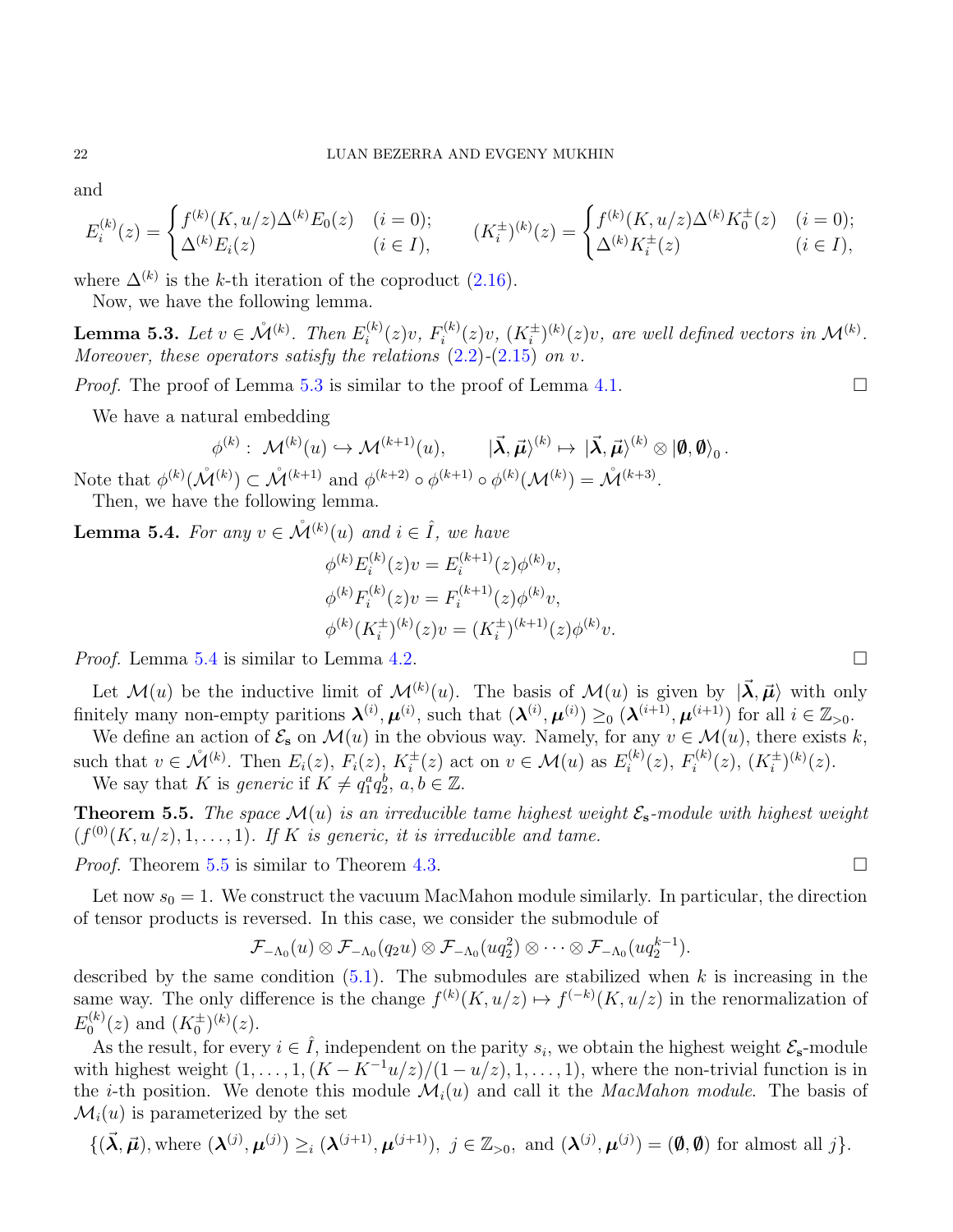5.3. MacMahon modules with vertical boundaries. We can repeat the construction of the vacuum MacMahon module in a more general setting. This generalization depends on a pair of partitions with special properties. We call such partitions colorless self-comparable pairs of partitions.

Let  $s_0 = -1$ . Let  $|\lambda, \mu\rangle_0 \in \mathcal{F}_{\Lambda_0}$ . Then  $\lambda$  is a  $s_+$ -partition,  $\mu$  is a  $s_-$ -partition, and  $\ell(\lambda) \geq \ell(\mu)$ . For  $i \in \hat{I}$ , let

<span id="page-22-0"></span>(5.3) 
$$
a_i = \#\{j \mid \lambda_j \equiv i+1, j \leq \ell(\lambda)\}, \qquad b_i = \#\{j \mid -\mu_j \equiv i, j \leq \ell(\lambda)\}.
$$

A pair of partitions  $(\lambda, \mu)$  is 0-self-comparable if and only if  $a_i = 0$  whenever  $s_{i+1} = s_0 = -1$  and  $b_i = 0$  whenever  $s_i = s_0 = -1$ .

We call a pair of partitions  $(\lambda, \mu)$  colorless if  $a_i = b_{i+1}$  for all  $i \in \hat{I}$ . It is not hard to see that  $(\lambda, \mu)$  is colorless if and only if the number of boxes of each color in its diagram (cf. Figure [7\)](#page-29-0) is the same.

Let  $(\gamma, \epsilon)$  be a colorless 0-self-comparable pair of partitions, with  $\ell(\gamma) \geq \ell(\epsilon)$ . We again consider the tensor product in negative direction

$$
\mathcal{F}_{\Lambda_0}(u)\otimes \mathcal{F}_{\Lambda_0}(uq_2^{-1})\otimes \mathcal{F}_{\Lambda_0}(uq_2^{-2})\otimes \cdots \otimes \mathcal{F}_{\Lambda_0}(uq_2^{-k+1})
$$

and the subspace

$$
(5.4) \mathcal{M}_{(\boldsymbol{\gamma},\boldsymbol{\epsilon})}^{(k)}(u) = \langle |\vec{\boldsymbol{\lambda}},\vec{\boldsymbol{\mu}}\rangle^{(k)} \mid (\boldsymbol{\lambda}^{(i)},\boldsymbol{\mu}^{(i)}) \geq_0 (\boldsymbol{\lambda}^{(i+1)},\boldsymbol{\mu}^{(i+1)}), i = 1,\ldots,k-1, (\boldsymbol{\lambda}^{(k)},\boldsymbol{\mu}^{(k)}) \geq_0 (\boldsymbol{\gamma},\boldsymbol{\epsilon})\rangle.
$$

This subspace is not preserved by the  $\mathcal{E}_{s}$ -action. We renormalize the action and go to the inductive limit.

Let

$$
\mathring{\mathcal{M}}_{(\gamma,\epsilon)}^{(k)}(u) = \langle |\vec{\boldsymbol{\lambda}},\vec{\boldsymbol{\mu}}\rangle^{(k)} \in \mathcal{M}_{(\gamma,\epsilon)}^{(k)}(u) \mid (\boldsymbol{\lambda}^{(j)},\boldsymbol{\mu}^{(j)}) = (\gamma,\epsilon) \; j = k-2, k-1, k \rangle.
$$

Set

$$
F_i^{(k)}(z) = \Delta^{(k)} F_i(z) \qquad (i \in \hat{I}),
$$

and

$$
E_i^{(k)}(z) = \begin{cases} f^{(k-\ell(\gamma))}(K, u/z) f_{0,(\gamma,\epsilon)}^{(k)}(u/z) \Delta^{(k)} E_0(z) & (i = 0);\\ f_{i,(\gamma,\epsilon)}^{(k)}(u/z) \Delta^{(k)} E_i(z) & (i \in I),\\ (K_i^{\pm})^{(k)}(z) = \begin{cases} f^{(k-\ell(\gamma))}(K, u/z) f_{0,(\gamma,\epsilon)}^{(k)}(u/z) \Delta^{(k)} K_0^{\pm}(z) & (i = 0);\\ f_{i,(\gamma,\epsilon)}^{(k)}(u/z) \Delta^{(k)} K_i^{\pm}(z) & (i \in I), \end{cases}
$$

where  $\Delta^{(k)}$  is the k-th iteration of the coproduct  $(2.16)$ ,  $f^{(k-\ell(\gamma))}(K, u/z)$  is the function  $(5.2)$ , and

$$
f_{i,(\gamma,\epsilon)}^{(k)}(z) = \prod_{\substack{j=1 \ i \equiv \gamma_j-1}}^{\ell(\gamma)} \left( q^{k-j} q_1^{\overline{(\gamma_j-1)}/2} - q^{j-k} q_1^{-\overline{(\gamma_j-1)}/2} z \right) \prod_{\substack{j=1 \ i \equiv -\epsilon_j}}^{\ell(\gamma)} \left( q^{k-j} q_3^{-\overline{(-\epsilon_j)}/2} - q^{j-k} q_3^{\overline{(-\epsilon_j)}/2} z \right) \times \prod_{\substack{j=1 \ i \equiv -\epsilon_j}}^{\ell(\gamma)} \left( q^{k-j+1} q_1^{\overline{\gamma_j}/2} - q^{j-k-1} q_1^{-\overline{\gamma_j}/2} z \right)^{-1} \prod_{\substack{j=1 \ i \equiv -\epsilon_j-1}}^{\ell(\gamma)} \left( q^{k-j+1} q_3^{-\overline{(-\epsilon_j-1)}/2} - q^{j-k-1} q_3^{\overline{(-\epsilon_j-1)}/2} z \right)^{-1}.
$$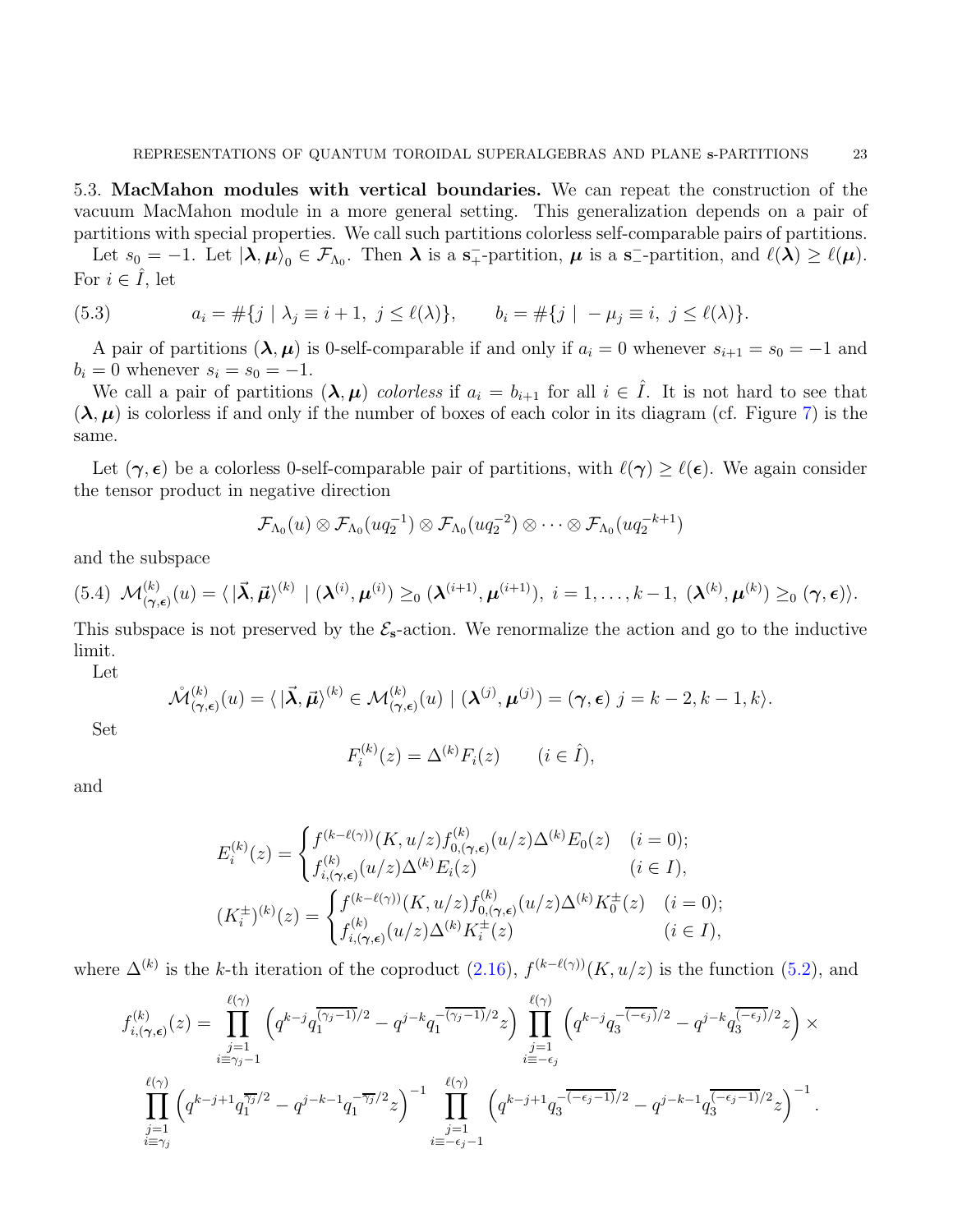Note that  $f_{i}^{(k)}$  $i_{i,(\gamma,\epsilon)}^{(\kappa)}(z)$  are degree zero rational functions, with inverse values at  $z=0$  and  $z=\infty$ . Moreover, all zeroes and poles non-trivially depend on k. Given that  $(\gamma, \epsilon)$  is self-comparable, the existence of such functions is equivalent to the property of  $(\gamma, \epsilon)$  being colorless.

Then, we have an analog of Lemma  $5.3$ .

<span id="page-23-0"></span>**Lemma 5.6.** Let  $v \in \mathcal{M}_{(\gamma,\epsilon)}^{(k)}$ . Then  $E_i^{(k)}$  $f_i^{(k)}(z)v, F_i^{(k)}$  $\tilde{g}_i^{(k)}(z)v, (K_i^{\pm})^{(k)}(z)v,$  are well defined vectors in  $\mathcal{M}^{(k)}_{(\gamma,\epsilon)}$ . Moreover, these operators satisfy the relations [\(2.2\)](#page-4-0)-[\(2.15\)](#page-5-0) on v.

*Proof.* The proof of Lemma [5.6](#page-23-0) is similar to proof of Lemma [4.1.](#page-12-1)

We have an embedding

$$
\phi^{(k)}_{(\gamma,\epsilon)}: \ \mathcal{M}^{(k)}_{(\gamma,\epsilon)}(u) \hookrightarrow \mathcal{M}^{(k+1)}_{(\gamma,\epsilon)}(u), \qquad |\vec{\pmb{\lambda}},\vec{\pmb{\mu}}\rangle^{(k)} \mapsto |\vec{\pmb{\lambda}},\vec{\pmb{\mu}}\rangle^{(k)} \otimes |(\gamma,\epsilon)\rangle_0 \, .
$$

Let  $\mathcal{M}^{(\gamma,\epsilon)}(u)$  be the inductive limit of  $\mathcal{M}^{(k)}_{(\gamma,\epsilon)}(u)$ . The basis of  $\mathcal{M}^{(\gamma,\epsilon)}(u)$  is given by  $|\vec{\lambda}, \vec{\mu}\rangle$  with only finitely many  $(\lambda^{(i)}, \mu^{(i)})$  different from  $(\gamma, \epsilon)$ , such that  $(\lambda^{(i)}, \mu^{(i)}) \geq_0 (\lambda^{(i+1)}, \mu^{(i+1)})$  for all  $i \in \mathbb{Z}_{>0}$ .

<span id="page-23-1"></span>**Theorem 5.7.** The space  $\mathcal{M}^{(\gamma,\epsilon)}(u)$  is an irreducible tame highest weight  $\mathcal{E}_{s}$ -module with highest weight vector  $|\gamma, \epsilon\rangle_0 \otimes |\gamma, \epsilon\rangle_0 \otimes \ldots$  If K is generic, it is irreducible and tame.

*Proof.* Theorem [5.7](#page-23-1) is similar to Theorem [5.5.](#page-21-2)

We call  $\mathcal{M}^{(\gamma,\epsilon)}(u)$  the MacMahon module with vertical boundary  $(\gamma,\epsilon)$ .

In a similar fashion, for every  $i \in \hat{I}$ , for any parity  $s_i$ , and any colorless *i*-self-comparable pair of partitions  $(\gamma, \epsilon)$ , we construct an irreducible tame  $\mathcal{E}_{s}$ -submodule of the following tensor product in direction  $s_i$ 

$$
\mathcal{F}_{-s_i\Lambda_i}(u)\otimes \mathcal{F}_{-s_i\Lambda_i}(uq_2^{s_i})\otimes \mathcal{F}_{-s_i\Lambda_i}(uq_2^{2s_i})\otimes\cdots
$$

and with the highest weight vector  $|\gamma, \epsilon\rangle_i \otimes |\gamma, \epsilon\rangle_i \otimes \cdots$  . We denote this module  $\mathcal{M}_i^{(\gamma, \epsilon)}(u)$  and call it the MacMahon module with vertical boundary  $(\gamma, \epsilon)$ . The basis of  $\mathcal{M}_i^{(\gamma, \epsilon)}(u)$  is parameterized by the set

$$
\{(\vec{\boldsymbol{\lambda}},\vec{\boldsymbol{\mu}}),\text{where }(\boldsymbol{\lambda}^{(j)},\boldsymbol{\mu}^{(j)})\geq_i(\boldsymbol{\lambda}^{(j+1)},\boldsymbol{\mu}^{(j+1)}),\ j\in\mathbb{Z}_{>0},\text{ and }(\boldsymbol{\lambda}^{(j)},\boldsymbol{\mu}^{(j)})=(\boldsymbol{\gamma},\boldsymbol{\epsilon}),\text{for almost all }j\}.
$$

5.4. MacMahon modules with general boundaries. Let  $s_0 = -1$ . Let  $(\gamma, \epsilon)$  be a colorless 0-self-comparable pair of partitions, with  $\ell(\gamma) \geq \ell(\epsilon)$ . Let  $\alpha = \alpha_1 \geq \alpha_2 \geq \cdots \geq \alpha_k > 0$  be a partition with k parts.

The module  $\mathcal{M}_0^{(\gamma,\epsilon)}(u)$  is constructed using tensor product in negative direction. We multiply it by extra tensor product of Fock modules:

<span id="page-23-2"></span>(5.5) 
$$
\mathcal{F}_{\Lambda_0}(uq_2^{\alpha_1+k}) \otimes \mathcal{F}_{\Lambda_0}(uq_2^{\alpha_2+k-1}) \otimes \cdots \otimes \mathcal{F}_{\Lambda_0}(uq_2^{\alpha_k+1}) \otimes \mathcal{M}_0^{(\gamma,\epsilon)}(u).
$$

It has a basis of the form

<span id="page-23-3"></span>(5.6) 
$$
\left|\tilde{\boldsymbol{\nu}}^{(1)}, \tilde{\boldsymbol{\pi}}^{(1)}\right\rangle_0^+ \otimes \left|\tilde{\boldsymbol{\nu}}^{(2)}, \tilde{\boldsymbol{\pi}}^{(2)}\right\rangle_0^+ \otimes \cdots \otimes \left|\tilde{\boldsymbol{\nu}}^{(k)}, \tilde{\boldsymbol{\pi}}^{(k)}\right\rangle_0^+ \otimes \left|\vec{\boldsymbol{\lambda}}, \vec{\boldsymbol{\mu}}\right\rangle.
$$

We define new (generalized) partitions  $\nu^{(i)}$ ,  $\pi^{(i)}$  as follows.

$$
\nu_j^{(i)} = \begin{cases} \infty & (j \leq \alpha_i); \\ \tilde{\nu}_{j-\alpha_i}^{(i)} & (j > \alpha_i), \end{cases} \qquad \pi_j^{(i)} = \begin{cases} \infty & (j \leq \alpha_i); \\ \tilde{\pi}_{j-\alpha_i}^{(i)} & (j > \alpha_i). \end{cases}
$$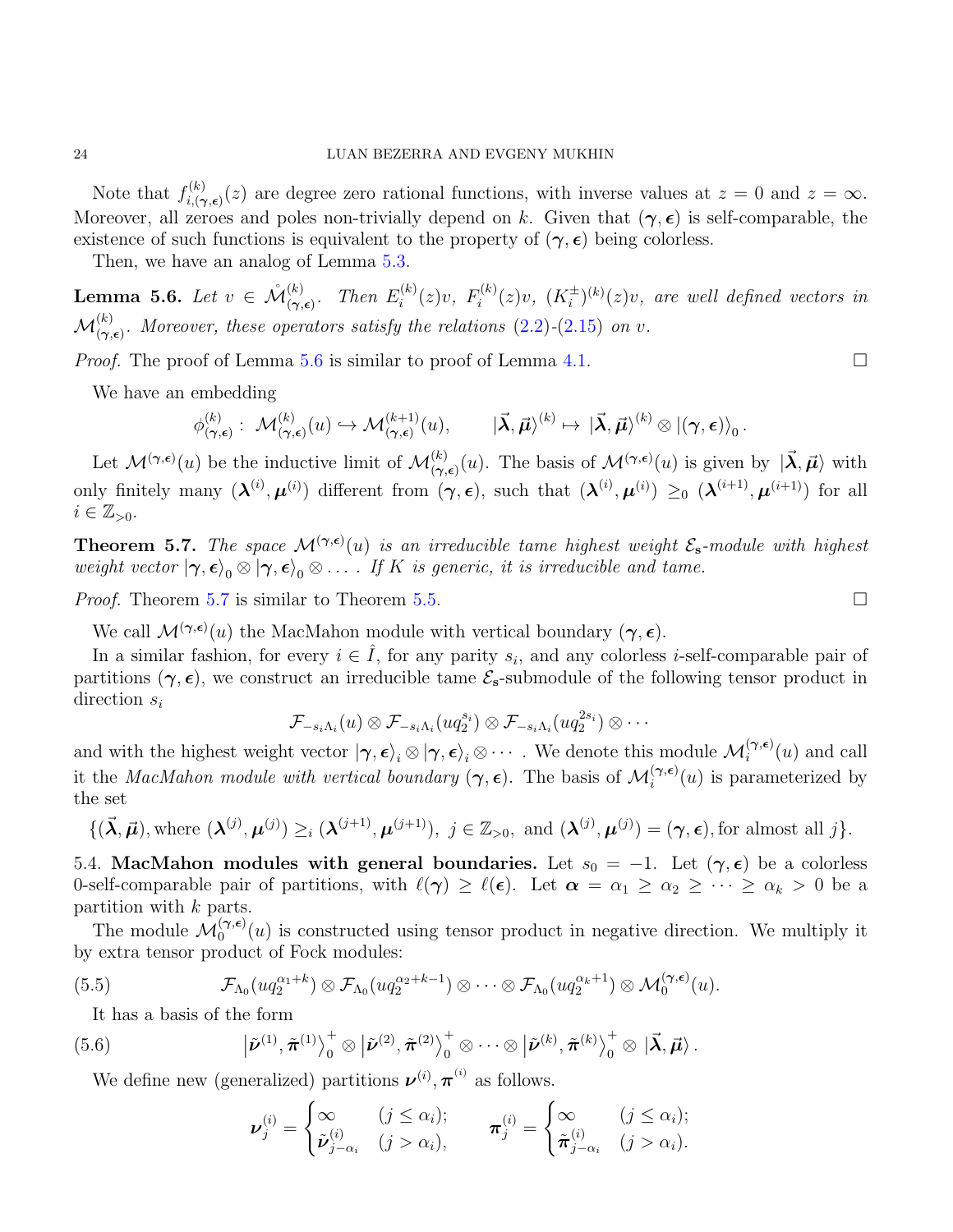Consider the subspace  $\mathcal{M}_0^{(\gamma,\epsilon),\alpha}(u)$  of the tensor product [\(5.5\)](#page-23-2) spanned by vectors [\(5.6\)](#page-23-3) such that

$$
(\boldsymbol{\nu}^{(1)}, \boldsymbol{\pi}^{(1)}) \geq_0 (\boldsymbol{\nu}^{(2)}, \boldsymbol{\pi}^{(2)}) \geq_0 \cdots \geq_0 (\boldsymbol{\nu}^{(k)}, \boldsymbol{\pi}^{(k)}) \geq_0 (\boldsymbol{\lambda}^{(1)}, \boldsymbol{\mu}^{(1)}).
$$

Here, by convention,  $\infty$  is larger than any integer and also  $\infty \geq \infty$  is allowed for any parity.

The coproduct [\(2.16\)](#page-5-2) does not define a  $\mathcal{E}_{s}$ -module structure on the whole space [\(5.5\)](#page-23-2), however, it does on the subspace  $\mathcal{M}_0^{(\gamma,\epsilon),\alpha}(u)$ . More precisely, we have the following theorem.

<span id="page-24-2"></span>**Theorem 5.8.** The subspace  $\mathcal{M}_0^{(\gamma,\epsilon),\alpha}(u)$  is an irreducible tame highest weight  $\mathcal{E}_s$ -module with highest weight vector given by the product of empty partitions.

*Proof.* The theorem follows from Lemma [5.1](#page-18-1) and the construction of the MacMahon module  $\mathcal{M}_0(u)$  $\Box$ 

More generally, for any  $i \in \hat{I}$ , any  $s_i$ , any colorless *i*-self-comparable pair of partitions  $(\gamma, \epsilon)$ , with  $\ell(\gamma) \geq \ell(\epsilon)$ , and a partition  $\alpha$  with k parts, we construct an irreducible tame  $\mathcal{E}_{s}$ -module  $\mathcal{M}_{i}^{(\gamma,\epsilon),\alpha}(u)$ . The basis of  $\mathcal{M}_i^{(\gamma,\epsilon),\alpha}(u)$  is parameterized by an infinite sequence of pairs of partitions  $(\lambda^{(i)},\mu^{(i)}),$  $i \in \mathbb{Z}_{>0}$ , such that  $(\boldsymbol{\lambda}^{(i)}, \boldsymbol{\mu}^{(i)}) \geq_i (\boldsymbol{\lambda}^{(i+1)}, \boldsymbol{\mu}^{(i+1)}),$  such that  $\lambda_j^{(i)} = \mu_j^{(i)} = \infty$  if and only if  $i \leq k, j \leq \alpha_i$ , and such that  $(\mathbf{\lambda}^{(i)}, \mathbf{\mu}^{(i)}) = (\gamma, \epsilon)$  for all but finitely many *i*.

We call the module  $\mathcal{M}_i^{(\gamma,\epsilon),\alpha}(u)$  the *MacMahon module with vertical boundary*  $(\gamma,\epsilon)$  *and horizontal* boundary  $\alpha$ .

### 6. PICTURES

<span id="page-24-0"></span>6.1. General conventions. The study of highest weight  $\mathcal{E}_{s}$ -modules is related to combinatorics of supersymmetric versions of partitions and plane partitions. We describe a convenient way to visualize the modules appearing in this paper.

We picture basis vectors by a collection of colored boxes in 2 (tensor products of vector and covector representations, Fock modules) or 3 (tensor products of Fock modules, MacMahon modules) dimensions. The basic vectors are eigenvectors of the generators  $K_i^{\pm}(z)$ . The eigenvalues are rational functions and are computed from the picture as we describe below. Operators  $F_i(z)$  act by adding boxes of color i, and operators  $E_i(z)$  by removing boxes of color i. The matrix coefficients of  $F_i(z)$ and  $E_i(z)$  are delta functions multiplied by some constants. The support of the delta function is given by the q-content of the box which is being added or removed.

We consider boxes with coordinates  $(i, j)$  or  $(i, j, k)$ , where  $i, j, k \in \mathbb{Z}$ . In our pictures, the axes always look as given in Figure [3.](#page-24-1) The box with coordinates  $(0, 0)$  or  $(0, 0, 0)$  will have color shown in red.



<span id="page-24-1"></span>FIGURE 3. The labeling of axes.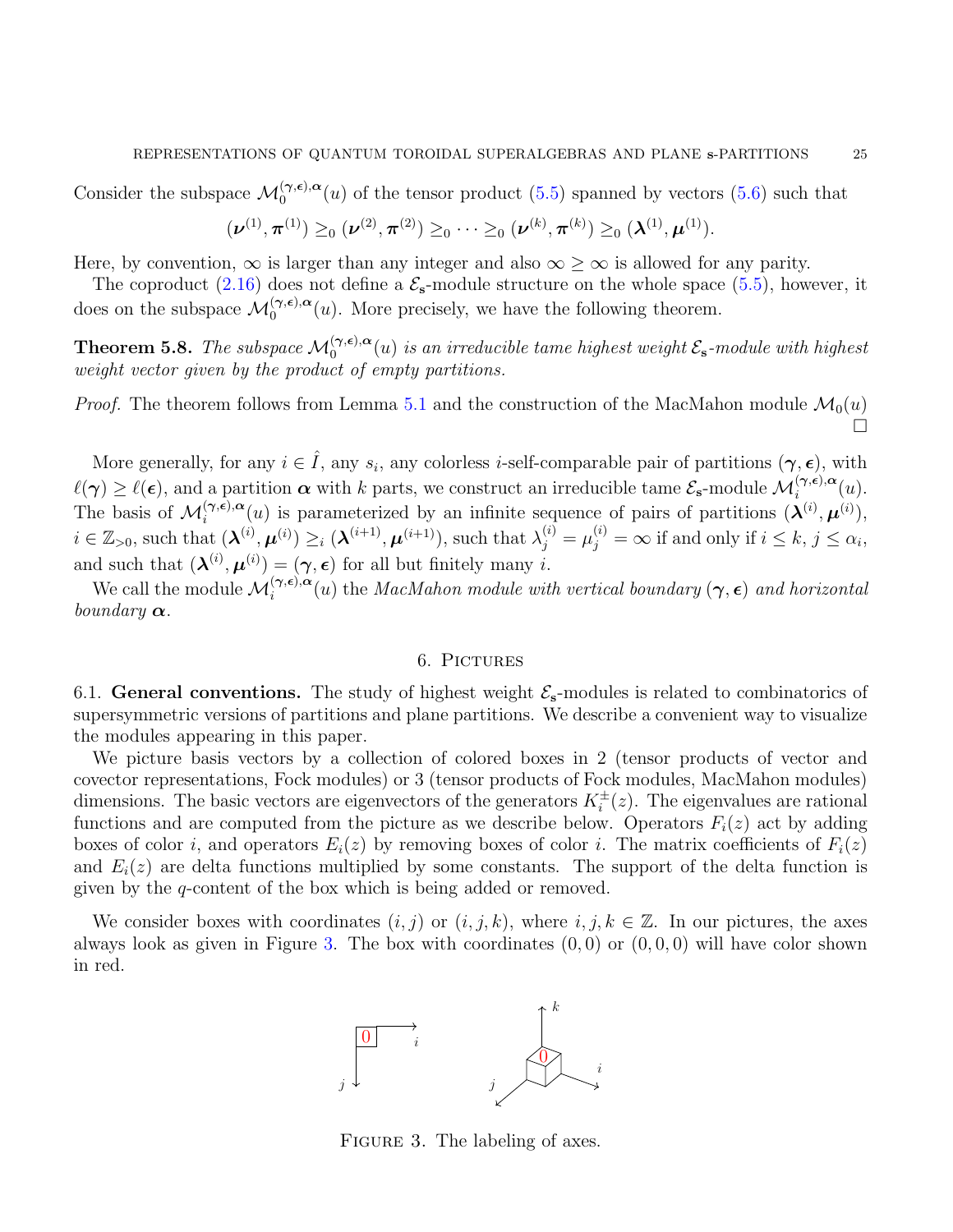Define the color of the box with coordinates  $(i, j, k)$  to be  $i - j + \ell$  modulo  $m + n$ , where  $\ell$  is the color of the box with coordinates  $(0, 0, 0)$ . So the color increases in the *i*-th direction, decreases in the  $j$ -th direction, and is constant in the  $k$ -th direction.

Recall that our constructions of Fock and MacMahon modules depend on the direction s of the tensor products. The Fock modules  $\mathcal{F}_{\Lambda_i}$ , for all  $i \in \hat{I}$ , the Fock modules  $\mathcal{F}_{(r+1)\Lambda_{i-1}-r\Lambda_i}$ ,  $\mathcal{F}_{(r+1)\Lambda_i-r\Lambda_{i-1}}$ ,  $r > 0$ ,  $i \in \hat{I}$ , such that  $s_i = -1$ , correspond to positive directions. For the MacMahon modules  $\mathcal{M}_i$ ,  $i \in I$ , such that  $s_i = -1$ , the direction is negative, however, each layer corresponds to positive direction. For all these cases, we say the directions is positive. In other cases we say it is negative.

For a module in positive direction, we set  $s = 1$ . For a module in negative direction, we set  $s = -1$ . Given a picture of a basis vector of a module, define the q-content  $c(i, j, k)$  of the box with coordinates  $(i, j, k)$  by the rule

<span id="page-25-2"></span>(6.1) 
$$
c(i,j,k) = \begin{cases} q_1^{-(i-j+\ell)} q_2^{s(j-k)} & (i \ge j); \\ q_3^{(i-j+\ell)} q_2^{s(i-k)} & (i < j), \end{cases}
$$

where the bar is defined by  $(3.1)$ ,  $(3.2)$ , and  $\ell$  is the color of the box with coordinates  $(0, 0, 0)$ . If we are in two dimensions, then the formula for the q-content is the same with  $k$  set to be 0.

We choose for our examples of pictures the following values:  $m = 3, n = 2$  and  $\mathbf{s} = (1, 1, 1, -1, -1)$ . In particular,  $s_0 = s_5 = -1$ .

<span id="page-25-1"></span>6.2. Pictures of tensor products of vector and covector representations. Basic vectors in modules  $V(u)$  and  $W(u)$  are pictured as semi-infinite arrays of colored boxes, see Figure [4.](#page-25-0)

The vector  $[u]_r \in V(u)$  is represented as a horizontal semi-infinite row of boxes with coordinates  $(i, 0), i \leq r$ , see Figure [4.](#page-25-0)

Note that here we chose the box with coordinates  $(0,0)$  to have color 0, in particular, the last box  $(r, 0)$  has color r. The i coordinates are written below the boxes.

Similarly, the vector  $[u]^{-r} \in W(u)$  is represented as a vertical semi-infinite column of boxes with coordinates  $(0, j)$ ,  $j \leq r$ . The j coordinates are written to the right of the boxes. Note that the last box  $(0, r)$  has color  $-r$ .



<span id="page-25-0"></span>FIGURE 4. Semi-infinite arrays depicting the vectors  $[u]_4$  and  $[u]^{-2}$  with  $N = 5$ .

The horizontal row ending at the box of color i is odd if and only if  $s_{i+1} = -1$ , while the vertical column ending at the box of color i is odd if and only is  $s_i = -1$ . In our example,  $[u]_4$  is odd and  $[u]^{-2}$  is even.

The vector  $[u]_{(r_1,...,r_k)} = [u]_{r_1} \otimes [uq_2^{s}]_{r_2} \otimes \cdots \otimes [uq_2^{s(k-1)}]$  $\binom{s(k-1)}{2}r_k$  is then represented as k semi-infinite rows stacked from top to bottom and shifted by one box to the right at each level. This is dictated by the definition of the q-content. For example, the q-content of the box corresponding to  $[uq_2^{st}]_0$  must be  $q_2^{st}$ , so it is placed in the box with coordinates  $(t, t)$ .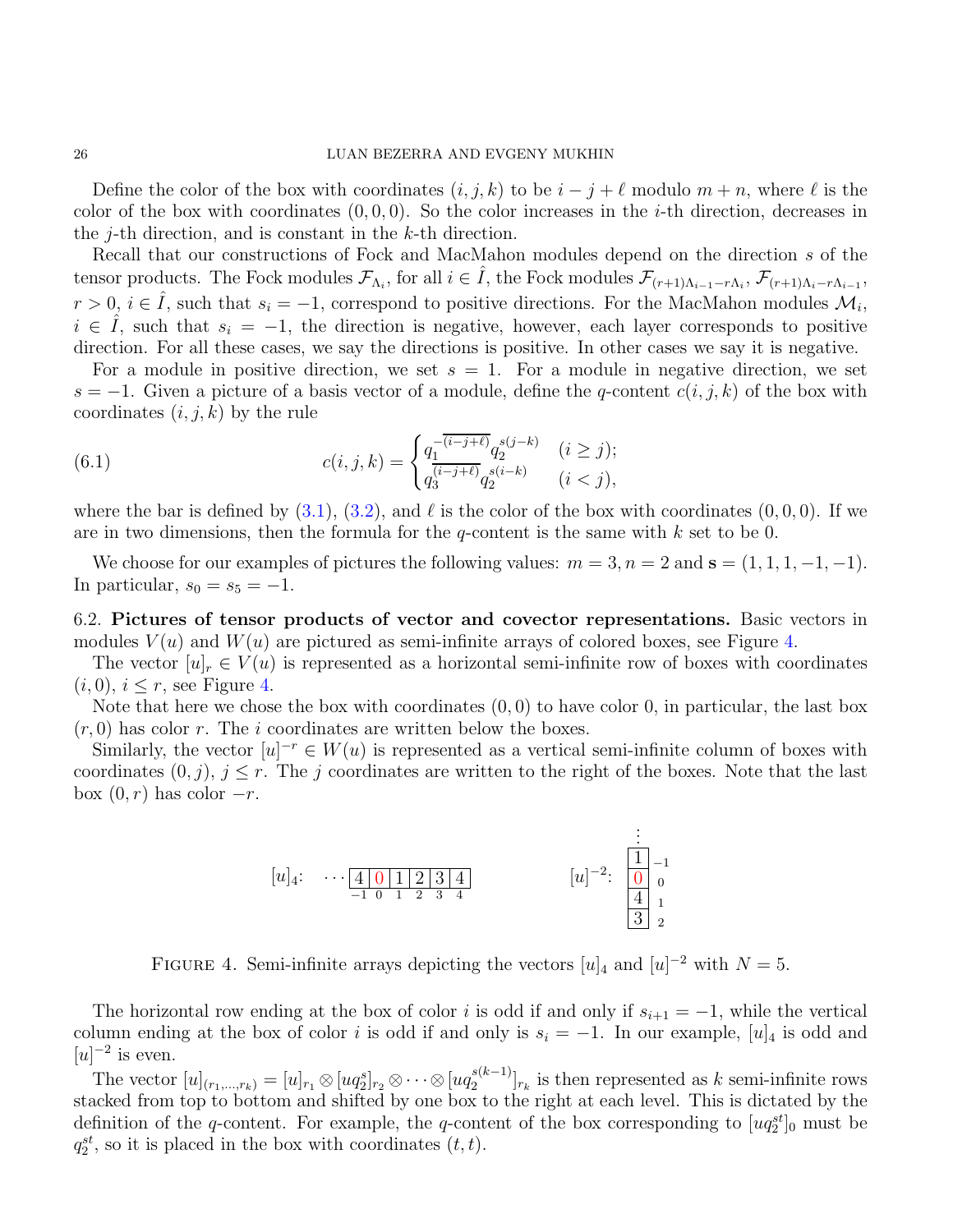| $ u _4$ :                  | $\overline{2}$<br> 3 <br>4<br>$\vert$ 0 $\vert$<br>$\left 4\right $<br>$\cdots$<br>3<br>$\mathcal{D}$<br>$-1\quad0$<br>$\mathbf{1}$<br>4 |                       |                                                                                                                                                                |
|----------------------------|------------------------------------------------------------------------------------------------------------------------------------------|-----------------------|----------------------------------------------------------------------------------------------------------------------------------------------------------------|
| $\lfloor uq_2 \rfloor_4$ : | $2\vert$<br>3 4<br>$\cdots$ [4   0   1  <br>3<br>$-1\quad$<br>$\mathcal{D}_{\mathcal{L}}$<br>$\overline{1}$                              |                       | $\overline{2}$<br>3<br>U<br>$\cdots$<br>$\perp$<br>4<br>$\mathbf 4$                                                                                            |
|                            | $[uq_2^2]_4$ : $\cdots$ 4 0 1<br>$\left 2\right $<br>3 4                                                                                 | $[u]_{(4,4,4,3,2)}$ : | 3<br>$\overline{2}$<br>4<br>$\sim$ $\sim$ $\sim$<br>$\mathbf +$<br>2<br>3<br>$\mathbf{1}$<br>$\theta$<br>4<br>$\left 4\right $<br>$\cdots$                     |
|                            | 3<br>$-1 \ 0$<br>$\mathcal{D}$<br>$[uq_2^3]_3$ : $\cdots$ 4 0 1 2 3<br>$-1$ 0 1<br>$\overline{2}$<br>$\overline{\phantom{a}3}$           |                       | 3<br>$\overline{2}$<br>$\mathbf{1}$<br>$\theta$<br>$\overline{4}$<br>4<br>$\cdots$<br>$\mathbf{1}$<br>2 <sub>1</sub><br>$\Omega$<br>$\overline{3}$<br>$\cdots$ |
| $[uq_2^4]_2$ :             | $\overline{2}$<br>0 <sup> 1</sup><br>$ \cdots $ 4<br>$\overline{2}$<br>$-1$<br>$\Omega$                                                  |                       |                                                                                                                                                                |

<span id="page-26-0"></span>FIGURE 5. Semi-infinite arrays depicting the vectors  $[u]_4$ ,  $[uq_2]_4$ ,  $[uq_2^2]_4$ ,  $[uq_2^3]_3$ ,  $[uq_2^4]_2$ , and  $[u]_{(4,4,4,3,2)}$ .

Now it is easy to describe the  $\mathcal{E}_{s}$ -module inside  $V(u) \otimes V(uq_{2}^{s}) \otimes \cdots \otimes V(uq_{2}^{s(k-1)})$  $2^{s(\kappa-1)}$  from Lemma [3.5.](#page-9-1)

If  $s = 1$ , it has a basis  $[u]_{\lambda}$  parameterized by  $s_{+}^{-}$ -partitions  $\lambda$  with k parts (which can be negative). In the pictures, each row should end no further than the row above, except that it can have one extra box of color i if  $s_{i+1} = -1$ . In our example, the possible colors for the extra box are 3 and 4. We give an example in Figure [5.](#page-26-0) Note the rows 1, 2 and 3 all end at 4 and rows 2, 3 have the extra box.

If  $s = -1$ , it has a basis  $[u]$ <sub>λ</sub> parameterized by  $s^+$ -partitions  $\lambda$  with k parts (which can be negative). In the pictures, each row should end no further than the row above, except that it can have one extra box of color i if  $s_{i+1} = 1$ . In our example, the possible colors for the extra box would be 0, 1 and 2.

We call diagrams satisfying these rules *admissible*.

We explain how to write the action of generators on such pictures. We start with  $K_i^{\pm}(z)$ .

Given a diagram, a box is called *i-convex* if it has color  $i$  and it can be removed (that is this box is present in the diagram and removing that box produces an admissible diagram).

We define the *order d* of an *i*-convex box as follows.

Suppose an *i*-convex box has coordinates  $(\lambda_j - 1 + j, j)$ , then we have two possibilities depending on the parity.

- If  $s_{i+1} = s$ , then the order of the *i*-convex box is d if  $\lambda_j 1 = \lambda_{j+d-1} \neq \lambda_{j+d}$ . Note that, if  $s_i = s_{i+1} = s$ , we must have  $d = 1$ .
- If  $s_{i+1} = -s$ , then the order of the *i*-convex box is d if  $\lambda_j = \lambda_{j-d+1} \neq \lambda_{j-d}$  (j − d is allowed to be zero).

In Figure [5,](#page-26-0) we have one 4-convex box of order 3 in the third row and one 2-convex box of order 1 in the fifth row colored in blue.

Similarly, a box is called *i-concave* if it has color *i*, and it can be added (that is this box is not present in the diagram and adding that box produces an admissible diagram).

We also define the *order d* of an *i*-concave box as follows.

Suppose an *i*-concave box has coordinates  $(\lambda_j - 1 + j, j)$ , then we again have two possibilities depending on the parity.

• If  $s_i = -s$ , then the order of the *i*-concave box is d if  $\lambda_j = \lambda_{j+d-1} \neq \lambda_{j+d}$ .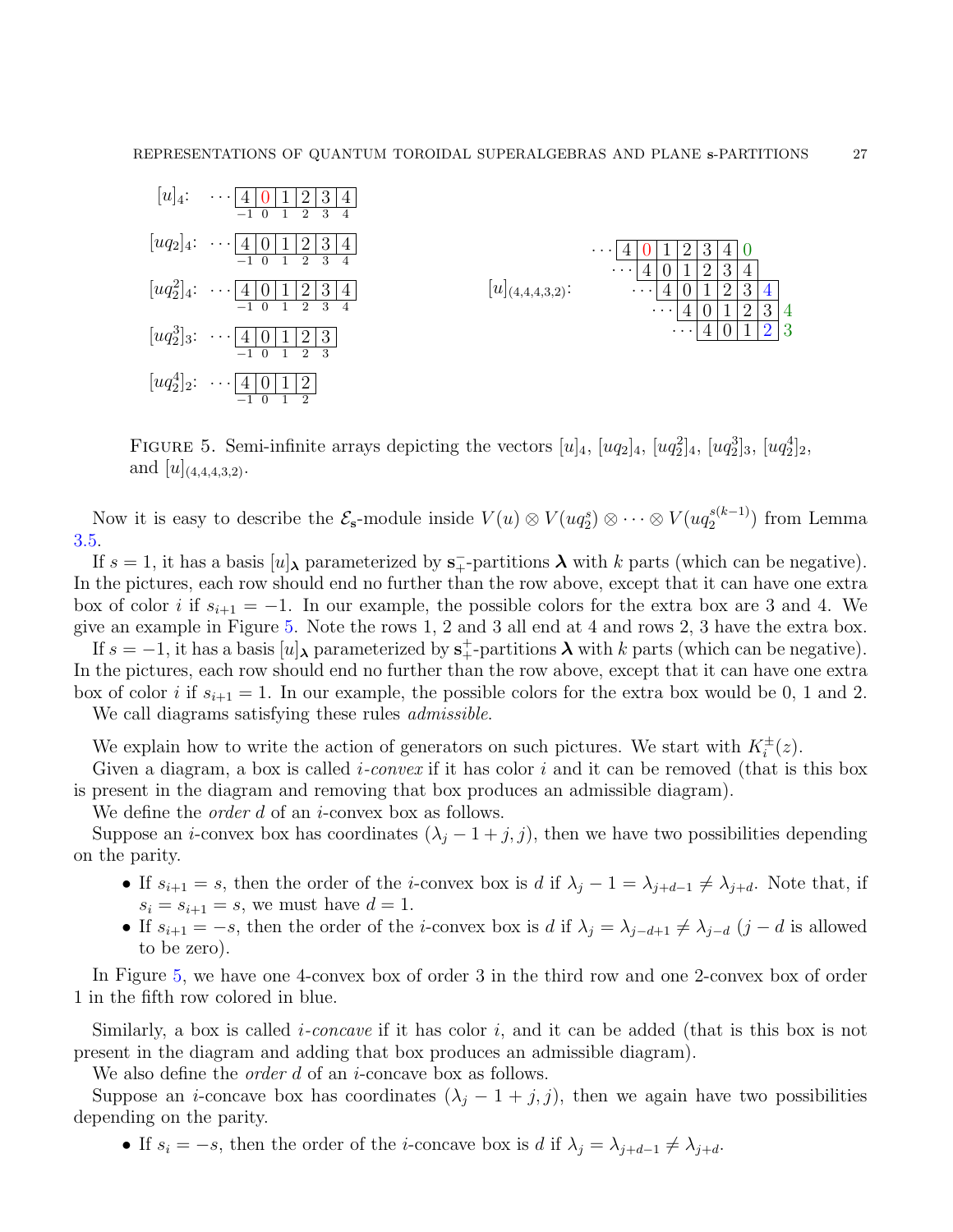#### 28 LUAN BEZERRA AND EVGENY MUKHIN

• If  $s_i = s$ , then the order of the *i*-concave box is d if  $\lambda_j + 1 = \lambda_{j-d+1} \neq \lambda_{j-d}$  (j − d is allowed to be zero). Note that if  $s_{i+1} = s_i = s$ , we must have  $d = 1$ .

In Figure [5](#page-26-0) we have one 0-concave box of order 3 in the first row, one 4-concave box of order 1 in the fourth row, and one 3-concave box of order 2 in the fifth row colored in green.

The eigenvalue of  $K_i^{\pm}(z)$  on a diagram is a product of  $\psi_d(cu/z)$  over *i*-concave and *i*-convex boxes, where  $d$  is determined by the degree and  $c$  by the  $q$ -content:

<span id="page-27-1"></span>(6.2) 
$$
\prod_{i-\text{convex } \Box} \psi_{-s_{i+1}d(\Box)}(c(\Box)u/z) \prod_{i-\text{concave } \Box} \psi_{s_i d(\Box)}(c(\Box)u/z).
$$

In our example,  $K_0^{\pm}(z)$  has eigenvalue  $\psi_{-3}(q_1^{-1}u/z)$ ,  $K_2^{\pm}(z)$  has eigenvalue  $\psi_{-1}(q_1^{-2}q_2^4u/z)$ ,  $K_3^{\pm}(z)$ has eigenvalue  $\psi_2(q_1^{-3}q_2^4u/z)$ ,  $K_4^{\pm}(z)$  has eigenvalue  $\psi_3(q_1^{-2}q_2^2u/z)\psi_{-1}(q_1^{-2}q_2^3u/z)$ , and  $K_1^{\pm}(z)$  has eigenvalue 1.

The operators  $F_i(z)$  add *i*-concave boxes. Then, for a chosen *i*-concave box  $\square$  in the *j*-th row, the corresponding matrix coefficient is given by  $s_i\delta(c(\square)u/z)$  multiplied by the value of  $K_i^+(z)$  acting on the diagram obtained by removing the row which contains the box and all rows below it, and by an extra sign given by  $(-1)^{|i|\sum_{k=1}^{j-1}(1-s_{\lambda_k})/2}$ . This sign is non-trivial if and only if  $F_i(z)$  is odd, and the total parity of the rows preceding row  $j$  is also odd, see  $(2.17)$ .

The operators  $E_i(z)$  remove *i*-convex boxes. Then, for a chosen *i*-convex box  $\square$  in the *j*-th row, the corresponding matrix coefficient is given by  $\delta(c(\Box)u/z)$  multiplied by the value of  $K_i^-(z)$  acting on the diagram obtained by removing the row which contains the box and all rows above it, and by on the diagram obtained by removing the row which contains the box and all rows above it, and by the same extra sign  $(-1)^{|i| \sum_{k=1}^{j-1} (1-s_{\lambda_k})/2}$  as in  $F_i(z)$  case.

Similarly, the vector  $[u]^{(r_1,...,r_k)} = [u]^{-r_1} \otimes [uq_2^{s}]^{-r_2} \otimes \cdots \otimes [uq_2^{s(k-1)}]$  $2^{s(k-1)}$ ]<sup>-r<sub>k</sub></sup> is pictured as k semi-infinite columns stacked from left to right and shifted down by one box at each level.



<span id="page-27-0"></span>FIGURE 6. Semi-infinite arrays depicting the vectors  $[u]^{-3}$ ,  $[uq_2]^{-1}$ ,  $[uq_2^2]^{-1}$ ,  $[uq_2^3]^{0}$  and  $[u]^{(3,1,1,0)}$ .

It is again easy to describe the  $\mathcal{E}_s$ -module inside  $W(u) \otimes W(uq_2^s) \otimes \cdots \otimes W(uq_2^{s(k-1)})$  $_2^{s(\kappa-1)}$  from Lemma [3.6.](#page-10-0)

If  $s = 1$ , it has a basis  $[u]^{\mu}$  parameterized by s<sup>-</sup>-partitions  $\mu$  with k parts (which can be negative). In the pictures, each column should end no further than the column to the right, except that it can one extra box of color i if  $s_i = -1$ . In our example, the possible colors for the extra box are 0 and 4. We show an example in Figure [6.](#page-27-0) Note that the columns 2 and 3 end at 4 and column 3 has the extra box.

If  $s = -1$ , it has a basis  $[u]^{\mu}$  parameterized by  $s_{-}^{\pm}$ -partitions  $\mu$  with k parts (which can be negative). In the pictures, each column should end no further than the column to the right, except that it can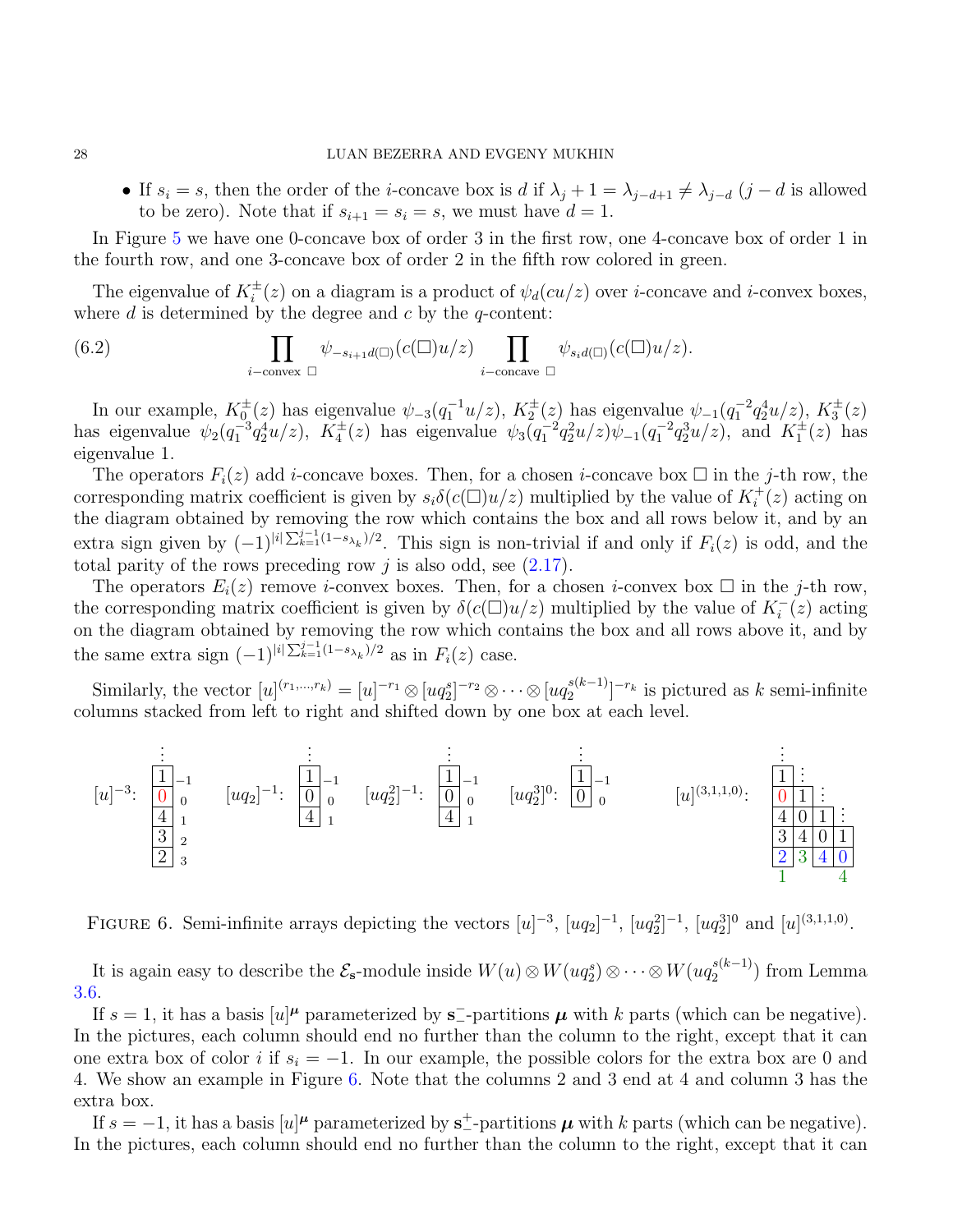one extra box of color i if  $s_i = 1$ . In our example, the possible colors for the extra box are 1, 2, and 3.

We call diagrams satisfying the above rules admissible.

We again explain how to write the action of generators on such a picture. The procedure is similar to the previous case but with a few differences.

Given a diagram, a box is called *i-convex* if it has color i and it can be removed (that is, removing that box produces an admissible diagram).

We define the *order d* of an *i*-convex box as follows.

Suppose an *i*-convex box has coordinates  $(j, j - \mu_i)$ , then we have two possibilities depending on the parity.

- If  $s_i = s$ , then the order of the *i*-convex box is d if  $\mu_j 1 = \mu_{j+d-1} \neq \mu_{j+d}$ . Note that if  $s_{i+1} = s_i = s$ , we must have  $d = 1$ .
- If  $s_i = -s$ , then the order of the *i*-convex box is d if  $\mu_j = \mu_{j-d+1} \neq \mu_{j-d}$  (j − d is allowed to be zero).

In Figure [6,](#page-27-0) we have one 0-convex box of order 1 in the fourth column, one 2-convex box of order 1 in the first column, and one 4-convex box of order 2 in the third column colored in blue.

Similarly, a box is called *i-concave* if it has color i, and it can be added (that is, adding that box produces an admissible diagram).

We also define the *order d* of an *i*-concave box as follows.

Suppose an *i*-concave box has coordinates  $(j, j - \mu_j)$ , then we again have two possibilities depending on the parity.

- If  $s_{i+1} = -s$ , then the order of the *i*-concave box is d if  $\mu_j = \mu_{j+d-1} \neq \mu_{j+d}$ .
- If  $s_{i+1} = s$ , then the order of the *i*-convex box is d if  $\mu_j + 1 = \mu_{j-d+1} \neq \mu_{j-d}$  (j − d is allowed to be zero). Note that if  $s_i = s_{i+1} = s$ , we must have  $d = 1$ .

In Figure [6,](#page-27-0) we have one 1-concave box of order 1 in the first column, one 3-concave box of order 2 in the second column, and one 4-concave box of order 1 in the fourth column colored in green.

The eigenvalue of  $K_i^{\pm}(z)$  on a diagram is a product of  $\psi_d(cu/z)$  over *i*-concave and *i*-convex boxes, where  $d$  is determined by the degree and  $c$  by the  $q$ -content:

<span id="page-28-0"></span>(6.3) 
$$
\prod_{i-\text{convex }\square}\psi_{-s_i d(\square)}(c(\square)u/z)\prod_{i-\text{concave }\square}\psi_{s_{i+1}d(\square)}(c(\square)u/z).
$$

In our example,  $K_1^{\pm}(z)$  has eigenvalue  $\psi_1(u/z)$ ,  $K_2^{\pm}(z)$  has eigenvalue  $\psi_{-1}(q_3^{-1}u/z)$ ,  $K_3^{\pm}(z)$  has eigenvalue  $\psi_{-2}(q_3^{-2}q_2u/z)$ ,  $K_4^{\pm}(z)$  has eigenvalue  $\psi_2(q_3^{-1}q_2^2u/z)\psi_{-1}(q_3^{-1}q_2^3u/z)$ , and  $K_0^{\pm}(z)$  has eigenvalue  $\psi_1(q_2^3u/z)$ .

The operators  $F_i(z)$  add *i*-concave boxes. Then, for a chosen *i*-concave box  $\Box$  in the *j*-th column, the corresponding matrix coefficient is given by  $s_{i+1}\delta(c(\Box)u/z)$  multiplied by the value of  $K_i^+(z)$ acting on the diagram obtained by removing the column which contains the box and all columns to the right of it, and an extra sign given by  $(-1)^{|i|\sum_{k=1}^{j-1}(1-s-\mu_k)/2}$ . This sign is nontrivial if and only if  $F_i(z)$  is odd, and the total parity of the columns preceding column j is also odd, see [\(2.17\)](#page-6-1).

The operators  $E_i(z)$  remove *i*-convex boxes. Then, for a chosen *i*-convex box  $\Box$  in the *j*-th column, the corresponding matrix coefficient is given by  $\delta(c(\Box)u/z)$  multiplied by the value of  $K_i^-(z)$  acting on the diagram obtained by removing the column which contains the box and all columns to the left of it, and by the same extra sign  $(-1)^{|i|\sum_{k=1}^{j-1}(1-s-\mu_k)/2}$  as in  $F_i(z)$  case.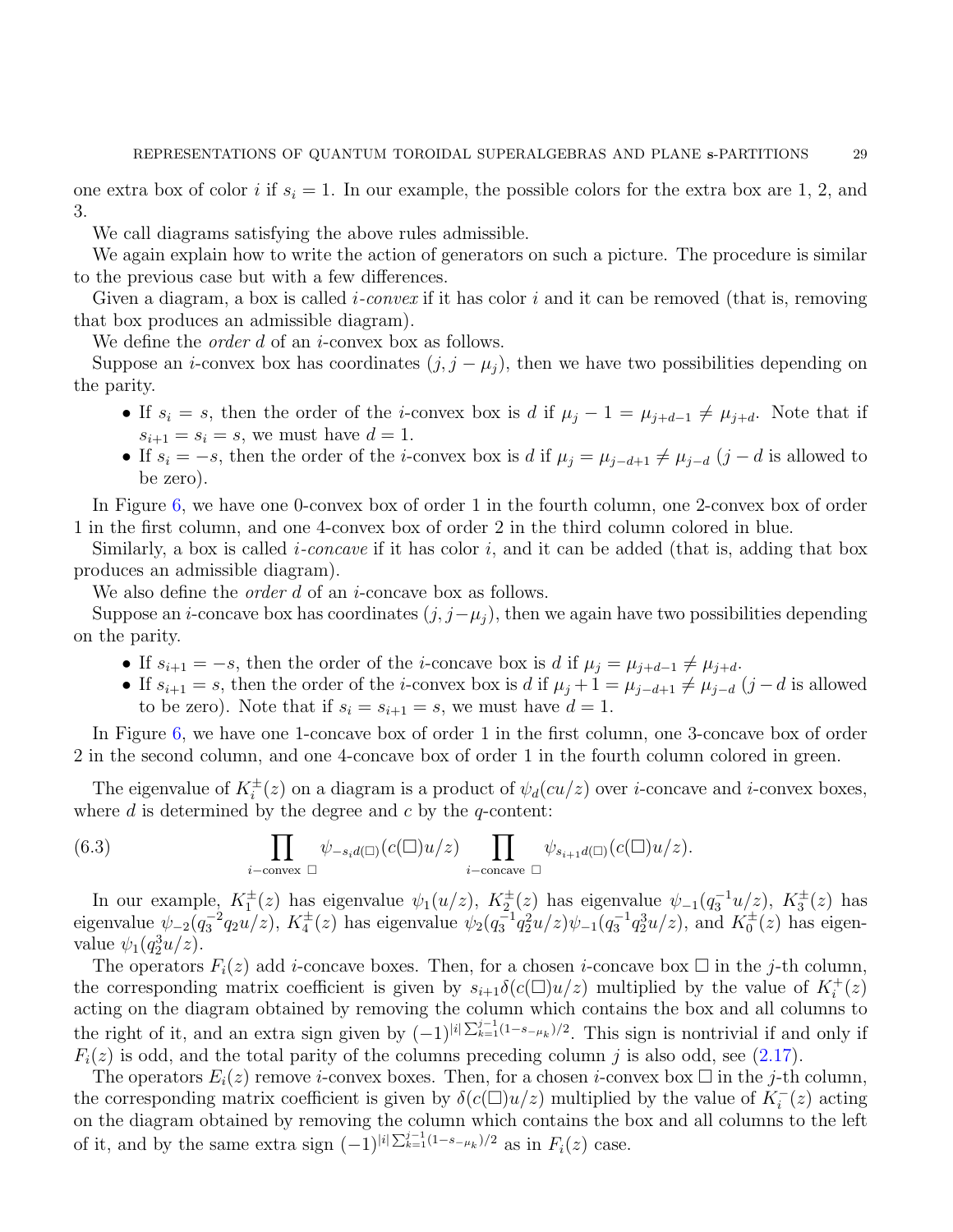6.3. Pictures of Fock modules. We start with the case of  $\mathcal{F}_{\Lambda_0}(u)$  constructed in Theorem [4.3.](#page-13-1) Then, a basis vector  $|\lambda, \mu\rangle_0^+$  $\eta$ <sup>+</sup> is pictured by combining the horizontal picture of  $[u]$ <sup> $\lambda$ </sup> and vertical picture of  $[u]^{\mu}$  aligned along the blue broken line. We call such pictures s-partitions. An example is given in Figure [7.](#page-29-0)



<span id="page-29-0"></span>FIGURE 7. Young diagram depicting  $|\lambda, \mu\rangle_0^+ \in \mathcal{F}_{\Lambda_0}(u)$  with  $\lambda = (8, 5, 5, 4, 4, 1)$  and  $\mu = (7, 5, 5, 1).$ 

The *i*-convex and *i*-concave boxes (pictured in blue and green, respectively) are the boxes that can be removed and added, respectively. Note that now our vectors are infinite tensor products, so one is allowed to add boxes in the first empty row or column (if it does not break the repetition rule). The orders of the convex and concave boxes are computed as in Section [6.2,](#page-25-1) with the convention that  $\mu$ is appended with zero parts so that  $\ell(\mu) = \ell(\lambda)$ .

Then, the eigenvalue of  $K_i^{\pm}(z)$  on  $\ket{\lambda,\mu}_0^+$  $\eta$ <sup>+</sup> is the product over all *i*-concave and *i*-convex boxes of the form  $(6.2)$  if the box is in the  $\lambda$ -diagram (above the broken blue line), and of the form  $(6.3)$  if the box is in the  $\mu$ -diagram (below the broken blue line) with the following modification when  $i = 0$ .

We color the 0 box with coordinates  $(\ell(\lambda), \ell(\lambda))$  in violet color. We include this box in the product as 0-convex on the  $\mu$ -side. In addition, if it is 0-concave on the  $\lambda$ -side, then this is not counted as 0-concave for the eigenvalue of  $K_0^{\pm}(z)$  (but instead it is counted as 0-convex on the  $\mu$ -side).

In general, the violet box in  $\mathcal{F}_{\Lambda_i}$  is counted as *i*-convex on the  $\mu$ -side if  $s_i = -1$  and as *i*-concave on the  $\lambda$ -side if  $s_i = 1$ . It accounts for the contribution of the tail to the eigenvalue of  $K_i(z)$ .

Again, the operators  $F_i(z)$  add *i*-concave boxes. Then, if the added box is in the  $\lambda_i$  part, the corresponding matrix coefficient is given by  $s_i\delta(c(\Box)u/z)$  multiplied by the value of  $K_i^+(z)$  acting on the diagram obtained by removing all boxes except the first  $j - 1$  rows and the first  $j - 1$  columns, and the extra sign  $(-1)^{|i| \sum_{k=1}^{j-1} (2-s_{\lambda_k}-s_{-\mu_k})/2}$ .

If the added box is in the  $\mu_j$  part, the corresponding matrix coefficient is given by  $s_{i+1}\delta(c(\Box)u/z)$ multiplied by the value of  $K_i^+(z)$  acting on the diagram obtained by removing all boxes except the first j rows and the first j – 1 columns, and by the extra sign  $(-1)^{|i|(1-s_{\lambda_j}+\sum_{k=1}^{j-1}(2-s_{\lambda_k}-s_{-\mu_k}))/2}$ .

The operators  $E_i(z)$  remove *i*-convex boxes. Then, for a chosen box  $\Box$ , the corresponding matrix coefficient is given by  $\delta(c(\Box)u/z)$  multiplied by the value of  $K_i^-(z)$  acting on the diagram obtained by removing all boxes in the first j rows and the first j – 1 columns if the removed box is in the  $\lambda_j$ part, and all boxes in the first j rows and the first j columns if the removed box is in the  $\mu_j$  part with the extra sign as in the  $F_i(z)$  case.

Next, we look at the non-pure cases.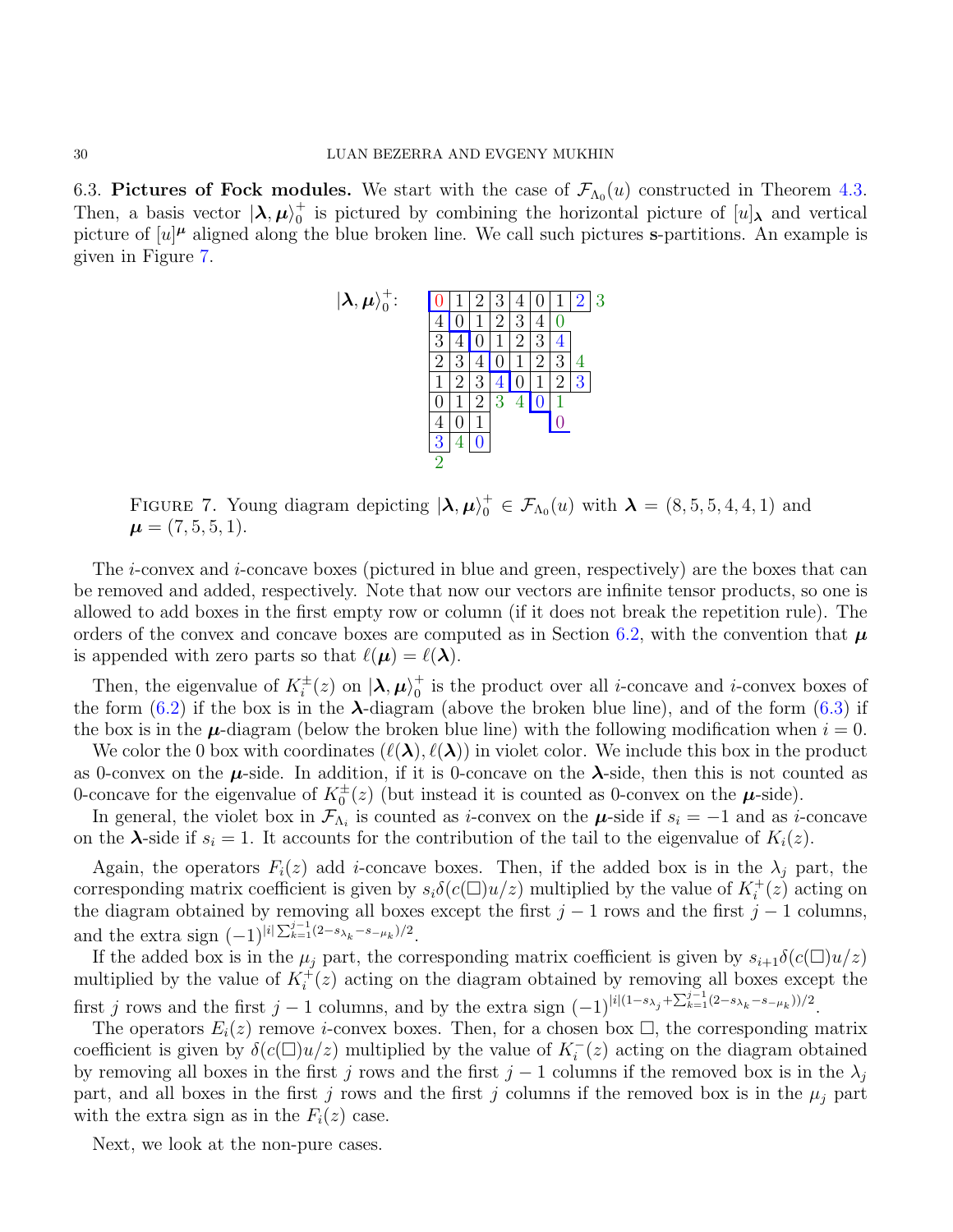We consider the case  $\mathcal{F}_{3\Lambda_3-4\Lambda_2}(uq_1^{-2})$ . The module  $\mathcal{F}_{3\Lambda_3-4\Lambda_2}(uq_1^{-2})$  is constructed in Theorem [4.5](#page-17-0) using the inclusion

$$
\mathcal{F}_{3\Lambda_3-4\Lambda_2}(uq_1^{-2}) \subset V(u) \otimes V(uq_2^{-1}) \otimes V(uq_2^{-2}) \otimes \mathcal{F}_{-\Lambda_2}(uq_1^{-2}q_2^{-3}).
$$

Note that this module is in the negative direction.

Thus, the pictures are the same as for  $\mathcal{F}_{\Lambda_2}(u)$  except that we have three extra rows, corresponding to the first three factors. An example is given in Figure [8.](#page-30-0) The extra rows are on top of the green line. Note the alignment of these rows. We again use the color blue for the numbers in convex boxes, green for the numbers in concave boxes, and violet for the extra zero, which is counted as convex in the vertical direction. The rules for the action of generators of  $\mathcal{E}_s$  are also the same. Note that the box with violet 2 is counted as 2-concave for the  $\lambda$ -part.



<span id="page-30-0"></span>FIGURE 8. Young diagram depicting the vector  $|(\nu, \lambda), \mu\rangle_{2,3}^-\in\mathcal{F}_{3\Lambda_3-4\Lambda_2}(uq_1^{-2})$  for  $\nu = (4, 4, 3), \lambda = (4, 3, 1), \text{ and } \mu = (2).$ 

Finally, one more type of pictures appears if we consider the case  $\mathcal{F}_{4\Lambda_0-3\Lambda_4}(uq_3)$ . The module  $\mathcal{F}_{4\Lambda_0 - 3\Lambda_4}(uq_3)$  is constructed in Theorem [4.6](#page-17-1) using the inclusion

$$
\mathcal{F}_{4\Lambda_0-3\Lambda_4}(uq_3) \subset W(uq_3) \otimes W(uq_2q_3) \otimes W(uq_2^2q_3) \otimes \mathcal{F}_{\Lambda_0}(uq_2^3q_3).
$$

Thus, the pictures are the same as for  $\mathcal{F}_{\Lambda_0}(u)$  except that we have three extra columns, corresponding to the first three factors. The example is given in Figure [9.](#page-30-1) The extra columns are to the left of the green line. Note the alignment of these columns.



<span id="page-30-1"></span>FIGURE 9. Young diagram depicting the vector  $|\lambda, (\nu, \mu)\rangle_{0,3}^+ \in \mathcal{F}_{4\Lambda_0-3\Lambda_4}(uq_3^{-1})$  for  $\nu = (5, 5, 1), \lambda = (4, 4, 1), \text{ and } \mu = (1).$ 

As always, we use the color blue for the numbers in convex boxes, green for the numbers in concave boxes, and violet for the extra zero, which is counted as convex in the vertical direction. The rules for the action of generators of  $\mathcal{E}_s$  are also the same.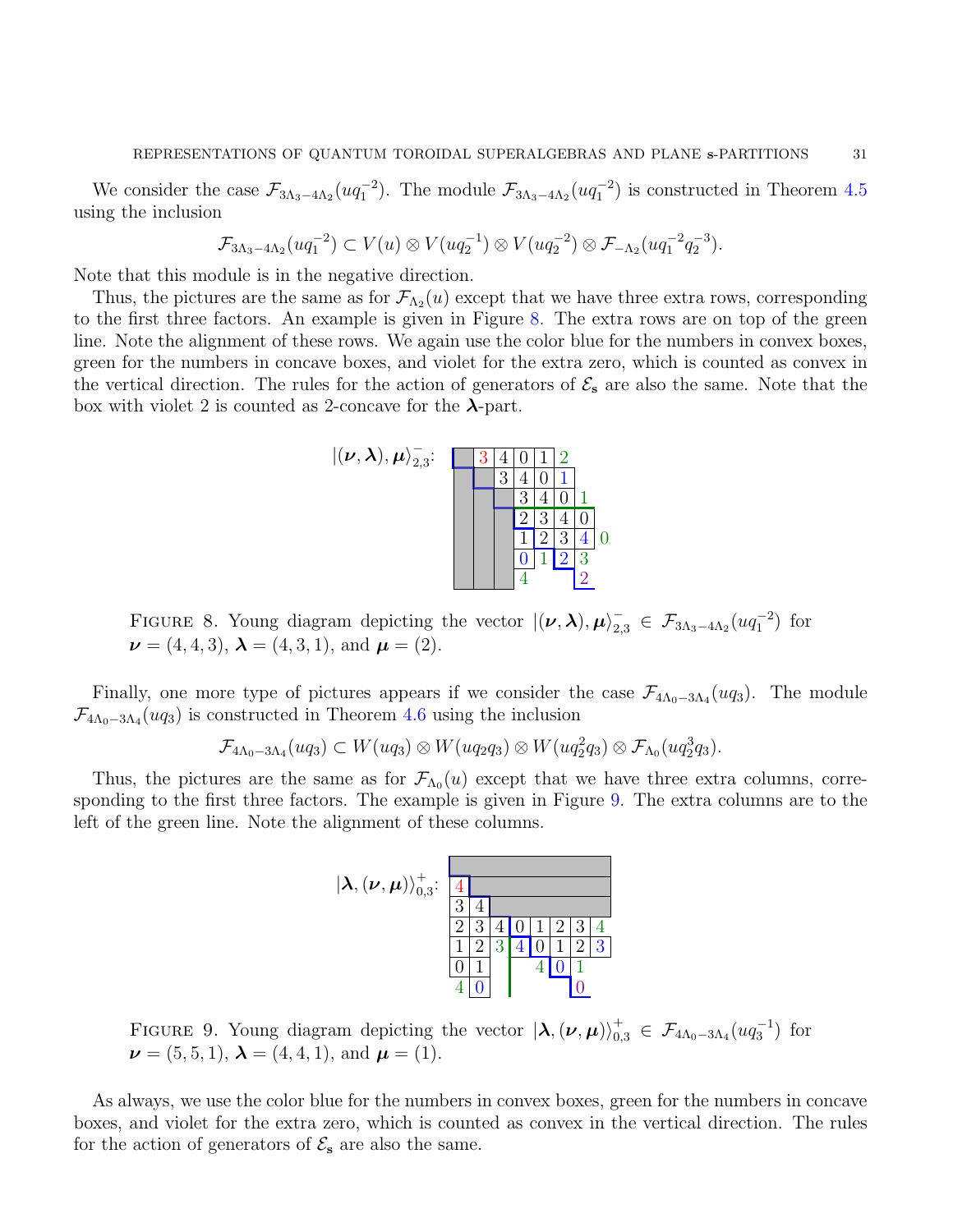6.4. Pictures of MacMahon modules. We discuss the pictures of basic vectors in the MacMahon modules. Such pictures, which we call plane s-partitions, are naturally shown in three dimensions.

We start with the pure case  $\mathcal{M}_0(u)$  constructed in Theorem [5.5.](#page-21-2) An example of a basis vector is shown in Figure [10.](#page-31-0)



<span id="page-31-0"></span>FIGURE 10. An example of a plane s-partition.

One should think that each horizontal layer corresponds to a basis vector in the corresponding Fock space. In our example, we have 4 layers, each being an s-partition:

<span id="page-31-1"></span> $|(5, 5, 4, 4), (5, 5, 5, 1)\rangle^{\dagger}_{0} \otimes |(4, 4, 3, 2), (4, 3, 2)\rangle^{\dagger}_{0} \otimes |(3, 2, 1), (4, 1, 1)\rangle^{\dagger}_{0} \otimes |(3, 2, 1), (4)\rangle^{\dagger}_{0}$  $(6.4)$   $|(5,5,4,4),(5,5,5,1)\rangle^+_0 \otimes |(4,4,3,2),(4,3,2)\rangle^+_0 \otimes |(3,2,1),(4,1,1)\rangle^+_0 \otimes |(3,2,1),(4)\rangle^+_0.$ 

In the pure MacMahon module, we also multiply by the tail consisting of pairs of empty partitions. The tail is not shown in the picture.

Note the following features. The black and the blue numbers indicate the colors of the box. All boxes stacked vertically on each other carry the same color. The box of color zero with coordinates  $(0, 0, 0)$  is the bottom box of the column below the zero box at the top of the picture (not visible).

The blue surface (broken plane) indicates the boundary between  $\lambda^{(i)}$  and  $\mu^{(i)}$ .

The blue number i indicates that this box is i-convex (removable). The green number i indicates that there is an *i*-concave box, which could be attached along the facet where the green  $i$  is written.

We also have violet zeroes indicating that there is a convex box of color 0 on the top of that facet considered as part of the  $\mu$  partitions. We now define the degree of each violet zero as the number of (imaginary) violet zeros above it if each layer was treated separately. In our example, both violet zeroes have degree 2.

The combinatorial rules for plane s-partitions are as follows. Each layer should satisfy the rules described before for the Fock module, see Figure [7.](#page-29-0) Every box is on top of an existing box. There is a vertical repetition rule. The facets on the right of the blue surface cannot have boxes of color  $i$  on the top of each other if  $s_{i+1} = -1$ . The facets on the left of the blue surface cannot have boxes of color i on top of each other if  $s_i = -1$ . In our example, we cannot have boxes of colors 3, 4 on top of each other on facets to the right of the blue surface, and 0, 4 on the left. Note that this is exactly the opposite of the horizontal rule: you can repeat a box vertically on a facet if and only if you cannot repeat it horizontally.

The rules for the action of generators of  $\mathcal{E}_s$  are essentially the same. The  $K_i^{\pm}(z)$  act diagonally with the eigenvalues given by the product over convex and concave boxes on the right of the blue surface given by  $(6.2)$ , and by  $(6.3)$  to the left of that. Note that the latter case includes the violet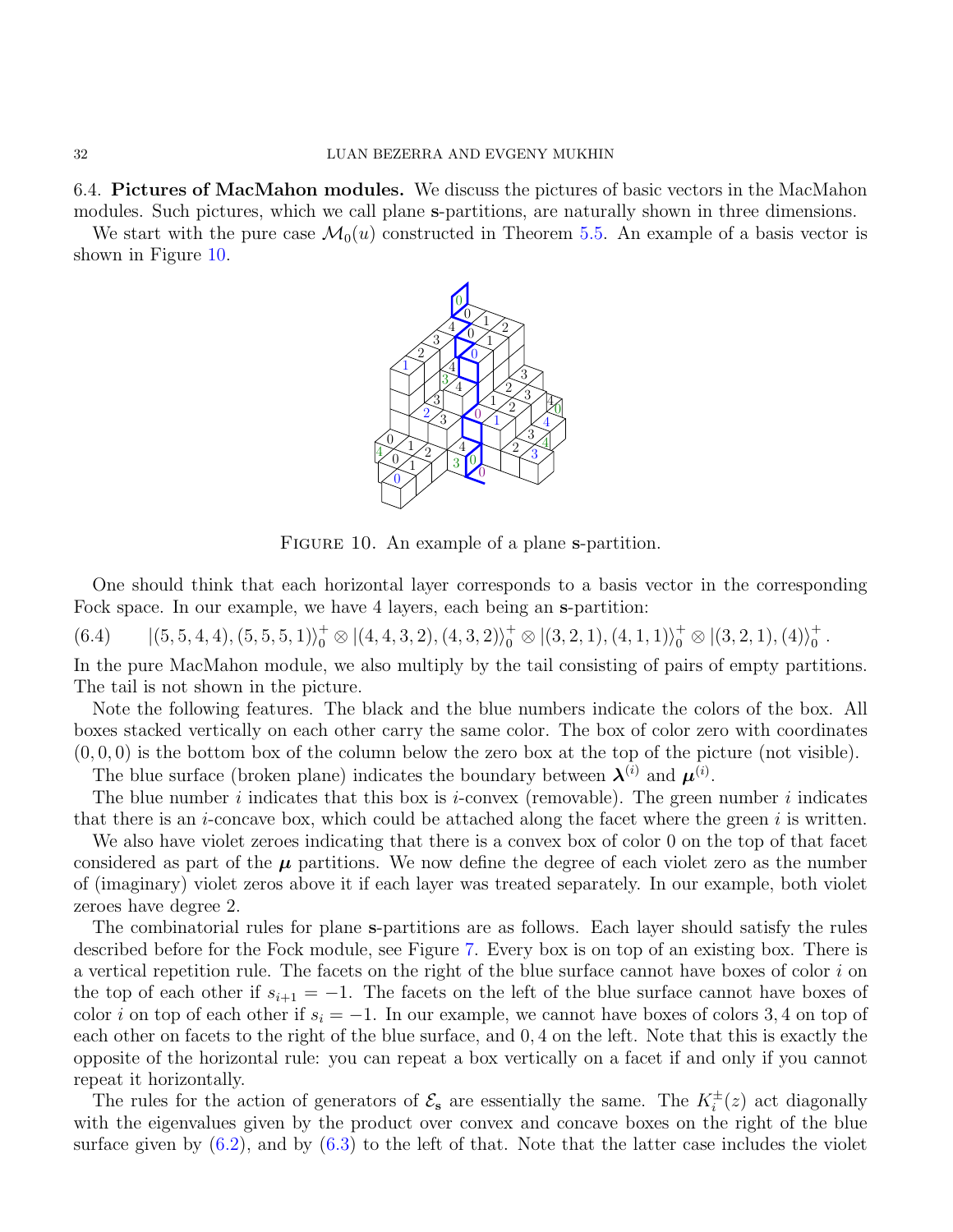convex boxes of the degree defined above. In addition, in the eigenvalue of  $K_0^{\pm}(z)$ , the numerator of  $\psi_1$  corresponding to the very top concave zero has to be replaced by the factor  $(K - K^{-1}u/z)$ .

The operators  $F_i(z)$  add boxes of color *i*. Choose a box  $\Box$  of color *i* which can be added without breaking the combinatorial rules. Suppose it is on the j-th level (that is it has coordinates  $(a, b, j)$ ). Then, the corresponding matrix coefficient for adding this box is the product of the matrix coefficient of  $F_i(z)$  adding that box to the j-th layer (as described before)  $\langle \lambda^{(j)}, \mu^{(j)} \rangle$  in the corresponding Fock space multiplied by the value of  $K_i^+(z)$  acting on the diagram obtained by removing all boxes with coordinates  $(a', b', j')$  with  $j' \geq j$  with an additional sign if  $|i| = -1$  and the total parity of first  $j - 1$ layers is also odd.

Similarly, operators  $E_i(z)$  remove boxes of color i. Choose a box  $\Box$  of color i which can be removed without breaking the combinatorial rules. Suppose it is on the  $j$ -th level (that is it has coordinates  $(a, b, j)$ . Then, the corresponding matrix coefficient for removing this box is the product of the matrix coefficient of  $E_i(z)$  removing that box from the j-th layer (as described before)  $\left(\lambda^{(j)}, \mu^{(j)}\right)$  in the corresponding Fock space multiplied by the value of  $K_i^$  $i(i)$  acting on the diagram obtained by removing all boxes with coordinates  $(a', b', j')$  with  $j' \leq j$  with possibly an additional sign as in  $F_i(z)$ case.

Finally, we show the picture of the vacuum state in the MacMahon module with boundaries  $\mathcal{M}^{(\gamma,\epsilon),\alpha}(u)$ , constructed in Theorem [5.8,](#page-24-2) in Figure [11.](#page-32-0)



<span id="page-32-0"></span>FIGURE 11. The vacuum of  $\mathcal{M}_0^{(\gamma,\epsilon),\alpha}$ ,  $\gamma = (3,2)$ ,  $\epsilon = (3,2)$ ,  $\alpha = (3,2,2,1)$ .

For the vertical boundary (shown in gray), we chose the admissible self-comparable pair of partitions  $(\gamma, \epsilon) = ((3, 2), (3, 2))$ . Note that self-comparable combinatorially means that the pair of partitions can be placed on top of itself. In particular, in accordance with the general rule, looking from the right, we can see on the facets only boxes of colors 1 and 2 (more importantly, we do not see any boxes of colors  $3, 4$ ). And looking from the left, we see only boxes of colors  $(2, 3)$  (no boxes of colors  $0, 4$ ).

For the horizontal boundary (shown in dark blue), we chose the partition  $\alpha = (3, 2, 2, 1)$ .

Then, the boxes are added to that shape, according to the same rules, and the action of the generators is described in the same way as well.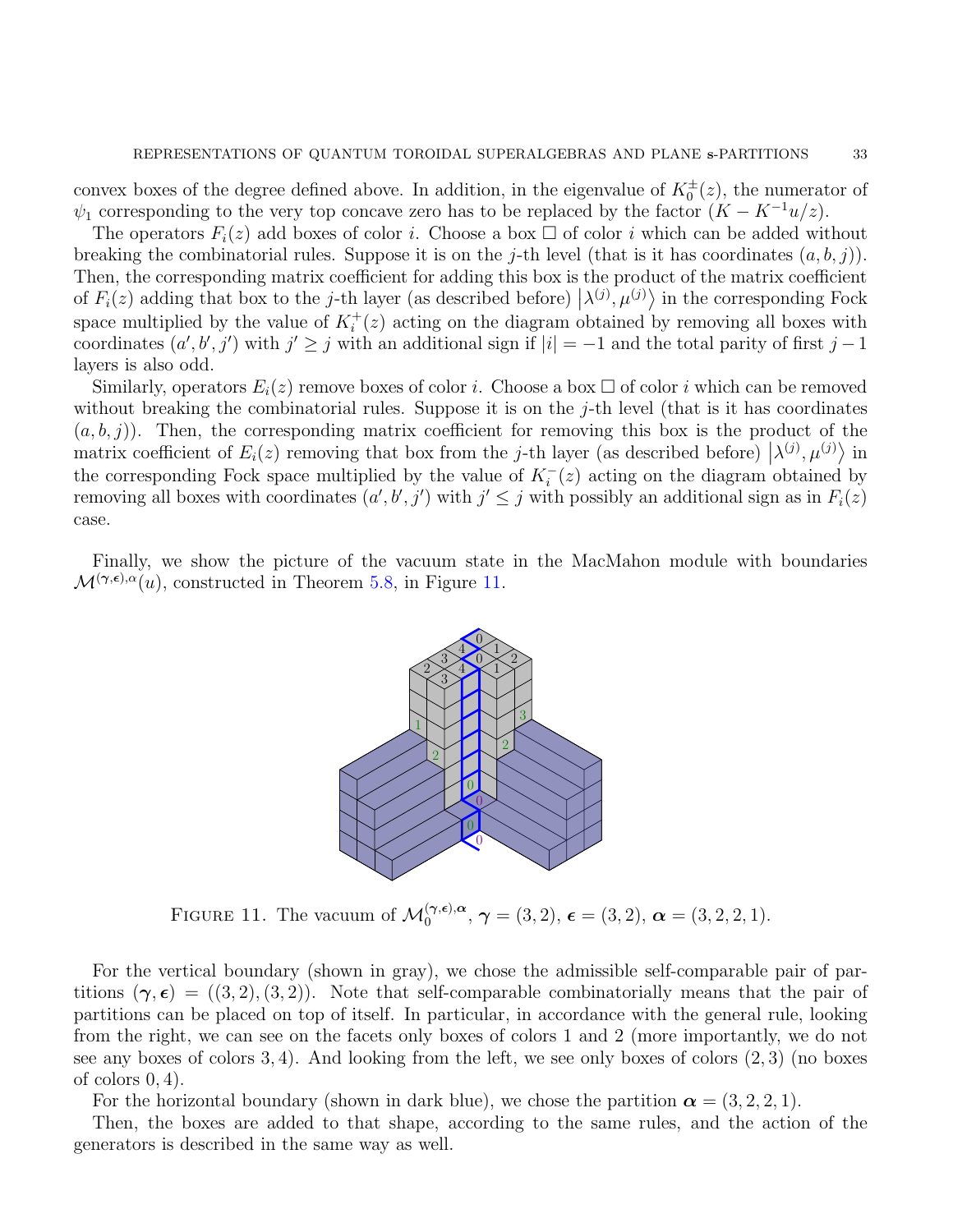We again showed the broken blue surface and concave boxes. Then, the eigenvalue of  $K_0^{\pm}(z)$ is  $\psi(q_2^3u/z)f^{(-1)}(K,u/z)$ , the eigenvalue of  $K_1^{\pm}(z)$  is  $\frac{(q-q^{-1}q_1^{-1}u/z)}{(q^4-q^{-4}u/z)}$  $\frac{q^{-q^{-1}q_1^{-1}u/z)}}{(q^4-q^{-4}u/z)}q_1^{1/2}$  $1/2$ , the eigenvalue of  $K_2^{\pm}(z)$  is  $\psi(q_1^{-2}q_2^{-2})\psi(q_3q_2^{-2})$ , the eigenvalue of  $K_3^{\pm}(z)$  is  $\frac{(1-q_2^{-1}q_3^2u/z)}{(1-q_3^{-4}q_3^{-3}u/z)}$  $\frac{(1-q_2^{-1}q_3^2u/z)}{(1-q_2^{-4}q_1^{-3}u/z)}q_3^{1/2}$  $s_3^{1/2}$ , and the eigenvalue  $K_4^{\pm}(z)$  is 1.

Non-generic levels and MacMahon modules with prohibited boxes. In Theorems [5.5](#page-21-2) and [5.7,](#page-23-1) we assumed that the level K is generic. More precisely,  $(K - K^{-1}u/z)$  does not vanish when multiplied by the delta function coming from the action of  $E_i(z)$  of  $F_i(z)$ .

If the matrix coefficient of  $F_i(z)$  in a MacMahon module  $\mathcal{M}(K; u)$  corresponding to an addition of a box contains  $\delta(v/z)$ , then, at level K satisfying  $K^2 = u/v$ , the MacMahon module contains a submodule consisting of all plane-super partitions which do not contain this box.

Let  $s_0 = -1$ . Then, at  $K = q$  the MacMahon module  $M_0(q; u)$  has the same highest weight with the Fock space  $\mathcal{F}_{\Lambda_0}(u)$ . The module  $\mathcal{F}_{\Lambda_0}(u)$  is a subquotient of  $M_0(q;u)$ . Indeed, s-partitions are plane s-partitions that do not contain the box with coordinates  $(0, 0, 1)$ .

Similarly, at  $K = q^{-1}$  we prohibit the box with coordinates  $(1, 1, 0)$ . Then, the irreducible quotient is the Fock module  $\mathcal{F}_{-\Lambda_0}(u)$ . The columns of plane s-partitions of  $\mathcal{M}_0(q^{-1}, u)$  with prohibited box  $(1, 1, 0)$  are diagonals of **s**-partitions of  $\mathcal{F}_{-\Lambda_0}(u)$ .

The proof of modules being tame. We need to show that no two pictures have the same eigenvalues of  $K_i^{\pm}(z)$ .

We start with  $\mathcal{F}_{\Lambda_0}(u)$ , see Figure [7.](#page-29-0) First, the q-content  $(6.1)$  and the color uniquely determine the box. The poles of  $K_i^{\pm}(z)$  are exactly the q-content of the boxes which can be added or removed. Note that we can always add a box to the first row and to the first column (unless our picture is empty). Thus, looking at the poles, we can determine the length of the first column and of the first row. Now, delete the first row, the first column, change the  $K_i^{\pm}(z)$  accordingly, and repeat. This restores the shape uniquely.

Other Fock spaces are treated similarly.

Consider now the MacMahon module  $\mathcal{M}_0(u)$ , see Figure [10.](#page-31-0) It is sufficient to show how to recover the bottom layer. Note that, if a color and  $q$ -content of the box is given, then the position of the box is uniquely determined up to a multiple of  $(1,1,1)$ . Thus, if i is the largest such that some  $K_s^{\pm}(z)$ has a pole with coordinated  $(i, 0, 0)$ , then the first row of the first layer has  $i - 1$  boxes. Similarly, if j is the largest such that some  $K_s^{\pm}(z)$  has a pole with coordinated  $(0, j, 0)$ , then the first column of the first layer has  $j - 1$  boxes. We again remove the first row and first column from the shape (ending to a possible non-admissible picture) and divide by the corresponding  $K$ -values. Then, we repeat and find the second row and second column in the same way.

<span id="page-33-0"></span>More general MacMahon modules are treated similarly.

 $\Box$ 

### 7. Characters

All  $\mathcal{E}_{s}$ -modules we have constructed are weighted and graded. In this section, we discuss their characters, see  $(2.18)$ .

Set  $p = \prod_{i \in \hat{I}} z_i$ . We use the periodic convention  $z_{i+N} = z_i$ .

Note that  $z_i = e^{-\alpha_i}$ ,  $i \in \hat{I}$ ,  $p = e^{-\delta}$ , and, combinatorially, the variable  $z_i$  counts the number of boxes of color i.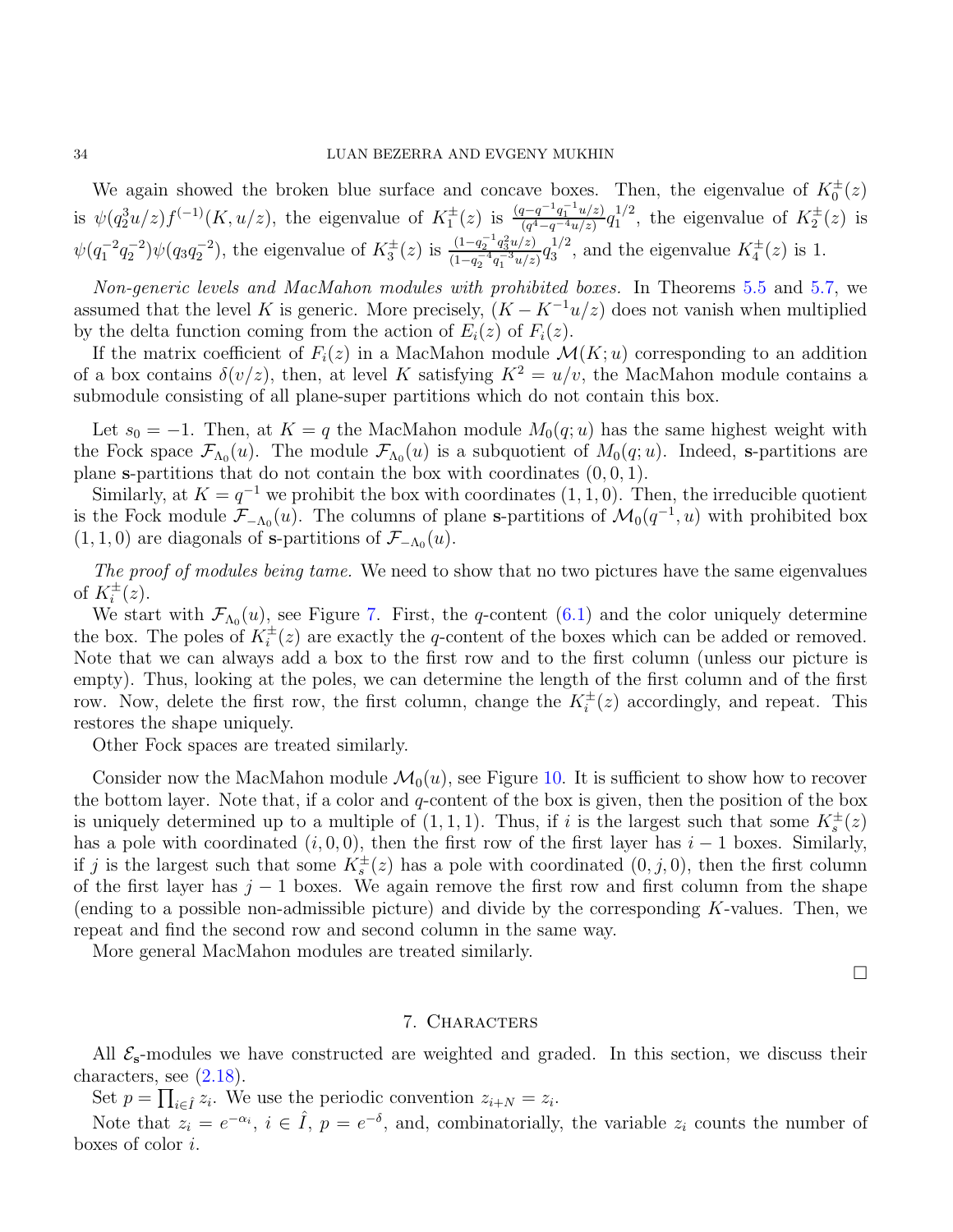The character of a module does not depend on the choice of the evaluation parameter  $u$ . We skip u from our notation of all modules in this section, writing, for example, simply  $V, W, \mathcal{F}_{\Lambda_i}, \mathcal{M}_i$  for the modules  $V(u)$ ,  $W(u)$ ,  $\mathcal{F}_{\Lambda_i}(u)$ ,  $\mathcal{M}_i(u)$ .

7.1. Characters of vector and covector representations. Consider the vector representation V. The grading of V is defined up to a shift. Let us choose  $\deg[u]_{-1} = (0, \ldots, 0)$ . Then, the character is given by

$$
\chi(V) = \left(\sum_{j=-1}^{\infty} \prod_{i=0}^{j} z_i + \sum_{j=-1}^{-\infty} \prod_{i=-1}^{j} z_i^{-1}\right) =
$$
\n
$$
(1 + z_0 + z_0 z_1 + \dots + z_0 z_1 \dots z_{N-2})\left(\frac{1}{1-p} + \frac{p^{-1}}{1-p^{-1}}\right) = \left(\sum_{j=-1}^{N-2} \prod_{i=0}^{j} z_i\right) \delta(p).
$$

Similarly, choose  $\text{deg}[u]^0 = (0, \ldots, 0)$ , then

$$
\chi(W) = \big(\sum_{j=0}^{N-1} \prod_{i=1}^{j} z_{-i}\big) \delta(p).
$$

We have  $\chi(V)(z_0^{-1}, \ldots, z_{N-1}^{-1}) = \chi(W)(z_0, \ldots, z_{N-1}).$ 

7.2. Characters of Fock spaces. We describe a straightforward way to write a closed fermionic type character formula for the Fock spaces we have constructed.

We choose the degree of the highest weight vector to be  $(0, \ldots, 0)$ . We use the standard notation  $(p)_s = \prod_{i=1}^s (1 - p^i)$ , where  $s \in \mathbb{Z}_{\geq 0}$ .

First, we consider the pure cases.

Let  $s_0 = -1$ . For a vector  $|\lambda, \mu\rangle_0^+ \in \mathcal{F}_{\Lambda_0}$ , we have defined sequences of non-negative integers  $a = (a_0, \ldots, a_{N-1}), b = (b_0, \ldots, b_{N-1}) \in \mathbb{Z}_{\geq 0}^{|\hat{I}|} = \mathbb{Z}_{\geq 0}^N$ , see [\(5.3\)](#page-22-0). Note that  $a_i$  is the number of (nonzero) rows of  $\lambda$  which end with a box of color *i*. In particular, we keep the periodicity conventions:  $a_{i+N} = a_i$  and  $b_{i+N} = b_i$ . Next, we append  $\mu$  with a number of zero parts so that the number of parts of  $\mu$  is equal to the number of non-zero parts of  $\lambda$ . By definition, such empty parts of  $\mu$  always end with a box of color 0. Then,  $b_i$  is the number of columns (number of parts of  $\mu$ ) that end with a box of color *i*. In particular, we have  $|a| = \sum_i a_i = |b| = \sum_i b_i$ .

For example, for Figure [7](#page-29-0) we have  $a = (1, 0, 1, 2, 2), b = (4, 0, 0, 1, 1).$ 

We sum up the contribution of vectors with the same  $a$  and  $b$  to the character and obtain the following lemma.

For  $i, j \in \mathbb{Z}, i \leq j$ , set

$$
z_{ij} = \prod_{s=i}^{j} z_s.
$$

We have  $z_{i,i+N-1} = p$ .

**Lemma 7.1.** The character of the module  $\mathcal{F}_{\Lambda_0}$  is given by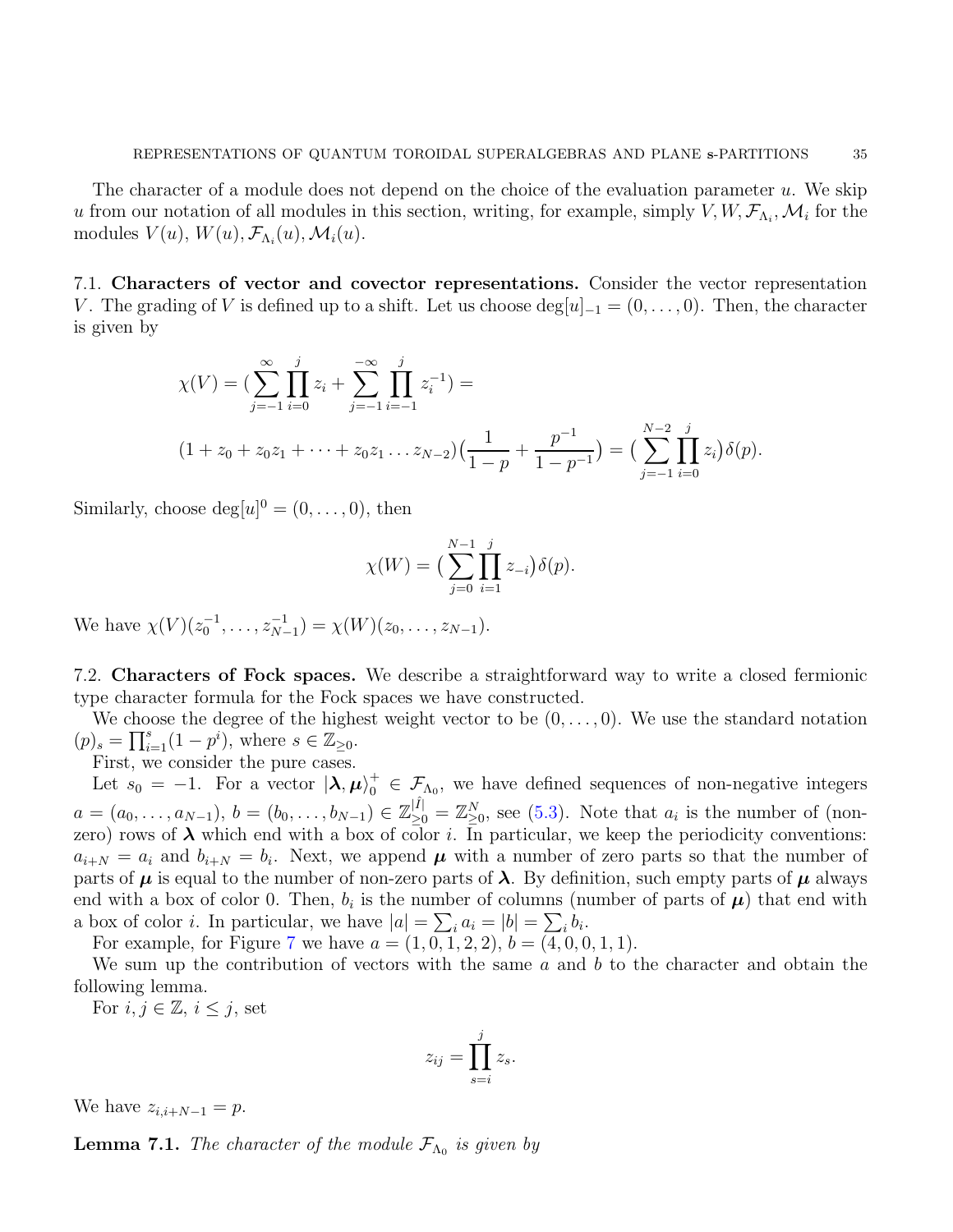#### 36 LUAN BEZERRA AND EVGENY MUKHIN

<span id="page-35-0"></span>(7.1) 
$$
\chi(\mathcal{F}_{\Lambda_0}) = \sum_{\substack{a,b \in \mathbb{Z}_{\geq 0}^N \\ |a| = |b|}} p^{-b_0} \prod_{j=0}^{N-1} z_{0,j}^{a_j} z_{j,N-1}^{b_j} \frac{p^{a_j(a_j-1)(1+s_{j+1})/4 + b_j(b_j-1)(1+s_j)/4}}{(p)_{a_j}(p)_{b_j}}.
$$

*Proof.* The sum over the vectors with the same a and b has the form  $m_{a,b}/\prod_{i=0}^{N-1}(p)_{a_i}(p)_{b_i}$ , where  $m_{a,b}$ is the lowest configuration for the given  $a, b$ . The monomial  $m_{a,b}$  is easy to compute and it depends on whether same rows ending at a box of color i are allowed (that is  $s_{i+1} = -1$ ) and whether same columns ending at a box of color *i* are allowed (that is  $s_i = -1$ ).

Similarly, we obtain analogues formulas for other pure cases.

<span id="page-35-2"></span>**Lemma 7.2.** The character of the module  $\mathcal{F}_{s\Lambda_k}$  is given by

<span id="page-35-1"></span>
$$
(7.2) \t\t \chi(\mathcal{F}_{s\Lambda_k}) = \sum_{\substack{a,b \in \mathbb{Z}_{\geq 0}^N \\ |a| = |b|}} p^{-b_k} \prod_{j=k}^{N+k-1} z_{k,j}^{a_j} z_{j,N+k-1}^{b_j} \frac{p^{a_j(a_j-1)(1+ss_{j+1})/4+b_j(b_j-1)(1+ss_j)/4}}{(p)_{a_j}(p)_{b_j}}.
$$

To give a feeling for the formulas, we write the first few terms in the principal specialization:  $z_i = q, p = q^N$ . The principal specialization counts the number of boxes ignoring the colors. We denote the principal specialization of  $\chi(V)$  by  $\chi_q(V)$ .

Consider the example in Section [6:](#page-24-0)  $m = 3$ ,  $n = 2$ , and standard parity  $s_1 = s_2 = s_3 = 1$ ,  $s_4 = s_0 = -1$ . Then, we have

$$
\chi_q(\mathcal{F}_{\Lambda_0}) = \chi_q(\mathcal{F}_{\Lambda_3}) = 1 + q + 2q^2 + 4q^3 + 6q^4 + 10q^5 + 15q^6 + 22q^7 + 33q^8 + 48q^9 + 70q^{10} + \cdots,
$$
  
\n
$$
\chi_q(\mathcal{F}_{\Lambda_1}) = \chi_q(\mathcal{F}_{\Lambda_2}) = 1 + q + 2q^2 + 3q^3 + 5q^4 + 8q^5 + 12q^6 + 19q^7 + 28q^8 + 41q^9 + 60q^{10} + \cdots,
$$
  
\n
$$
\chi_q(\mathcal{F}_{\Lambda_4}) = 1 + q + 3q^2 + 6q^3 + 10q^4 + 17q^5 + 27q^6 + 42q^7 + 63q^8 + 94q^9 + 139q^{10} + \cdots.
$$

Now, we turn to the non-pure cases.

The module  $\mathcal{F}_{s_k(r\Lambda_k-(r+1)\Lambda_{k-1})}$  is constructed by taking the tensor product of  $\mathcal{F}_{-s_k(\Lambda_{k-1})}$  with r extra factors  $V(u)$ , see Theorem [4.5](#page-17-0) and Figure [8.](#page-30-0)

**Lemma 7.3.** The character  $\chi(k,r)$  of the module  $\mathcal{F}_{s_{k+1}(r\Lambda_{k+1}-(r+1)\Lambda_k)}$  is given by

(7.3) 
$$
\chi(k,r) = \sum_{\substack{a,b \in \mathbb{Z}_{\geq 0}^N \\ |a|=|b|+r}} p^{-b_k} z_k^{-r} \prod_{j=k}^{N+k-1} z_{k,j}^{a_j} z_{j,N+k-1}^{b_j} \frac{p^{a_j(a_j-1)(1-s_{k+1}s_{j+1})/4+b_j(b_j-1)(1-s_{k+1}s_j)/4}}{(p)_{a_j}(p)_{b_j}}.
$$

Finally, we give the formula corresponding to Theorem [4.6](#page-17-1) and Figure [9.](#page-30-1)

**Lemma 7.4.** The character  $\chi(k,r)$  of the module  $\mathcal{F}_{s_k(r\Lambda_{k-1}-(r+1)\Lambda_k)}$  is given by

(7.4) 
$$
\chi(k,r) = \sum_{\substack{a,b \in \mathbb{Z}_{\geq 0}^N \\ |a|=|b|=r}} p^{-b_k} \prod_{j=k}^{N+k-1} z_{k,j}^{a_j} z_{j,N+k-1}^{b_j} \frac{p^{a_j(a_j-1)(1-s_ks_{j+1})/4+b_j(b_j-1)(1-s_ks_j)/4}}{(p)_{a_j}(p)_{b_j}}.
$$

 $\Box$ 

 $\Box$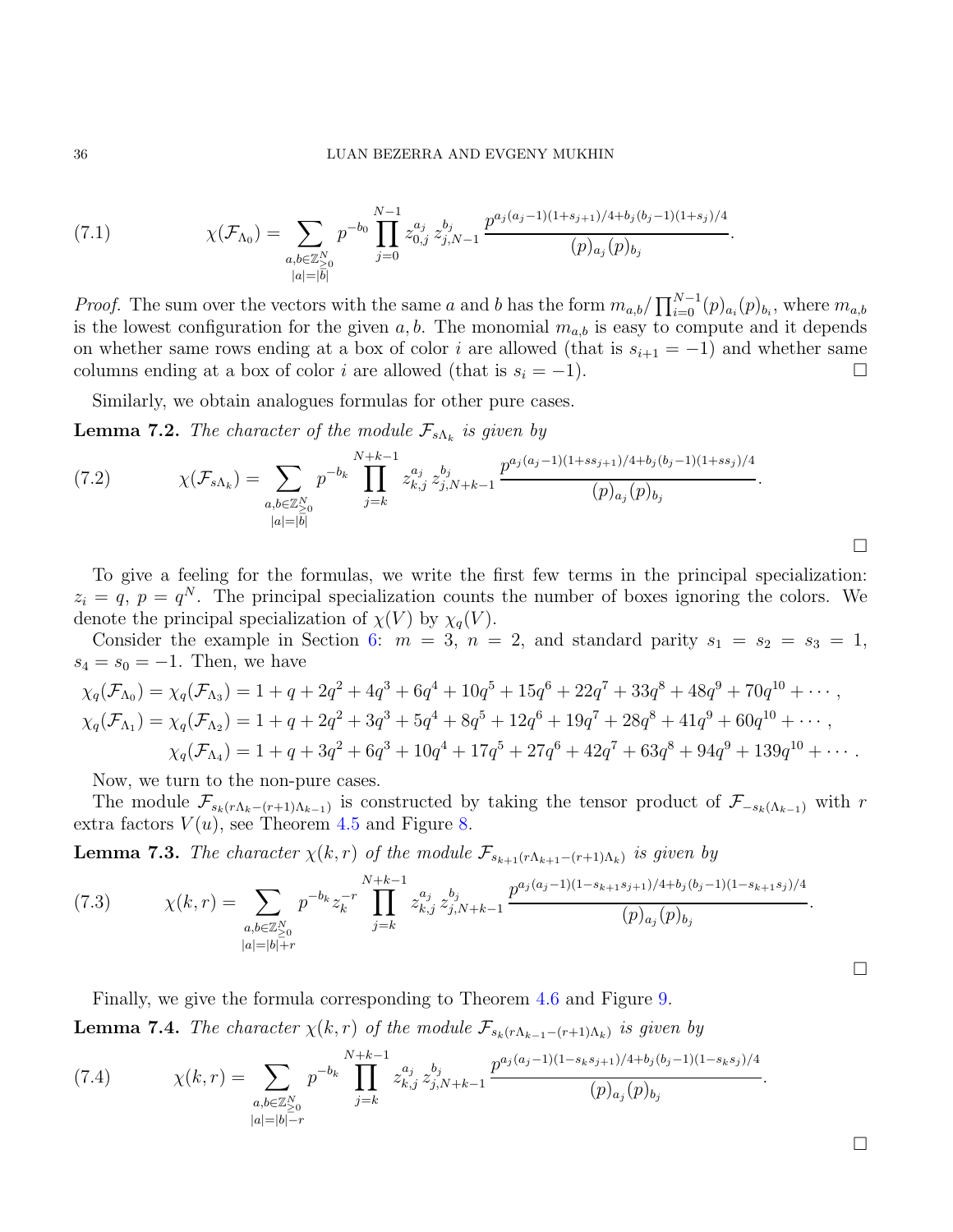7.2.1. Comparison of characters. We compare the formulas for characters of Fock spaces to the formulas of [\[KW\]](#page-41-19) for integrable level one  $\mathfrak{gl}_{m|n}$  modules given in the standard parity.

Note that we normalized our formulas in such a way that the contribution of the highest weight vector is 1. In [\[KW\]](#page-41-19), the contribution of the highest weight vector of weight  $\Lambda$  is given by  $e^{\Lambda}$ . In our discussion below, we ignore this trivial discrepancy.

Let  $s_i = 1, i = 1, \ldots, m$ , and  $s_i = -1, i = m+1, \ldots, N$ . The character [\(7.1\)](#page-35-0) can be written as

$$
\chi(\mathcal{F}_{\Lambda_0}) = \sum_{|a|=|b|} \frac{\prod_{j=0}^{N-1} z_j^{\sum_{i=j}^{N-1} a_i + \sum_{i=1}^j b_i} p^{\sum_{i=0}^{m-1} a_i(a_i-1)/2 + \sum_{i=1}^m b_i(b_i-1)/2}}{\prod_{i=0}^{N-1} (p)_{a_i}(p)_{b_i}}.
$$

And making the change of variables  $z_i \mapsto e^{\epsilon_{i+1} - \epsilon_i} p^{\delta_{i,0}},$  we get

$$
\chi(\mathcal{F}_{\Lambda_0}) = \sum_{|a|=|b|} \frac{\prod_{i=0}^{N-1} e^{\epsilon_i (a_{i-1}-b_i)} p^{\sum_{i=0}^{N-1} a_i + \sum_{i=0}^{m-1} ((a_i^2+b_{i+1}^2)-(a_i+b_{i+1})/2)}}{\prod_{i=0}^{N-1} (p)_{a_i} (p)_{b_i}}
$$
  
= 
$$
\sum_{|a|=|b|} \frac{\prod_{i=0}^{N-1} e^{\epsilon_i (a_{i-1}-b_i)} p^{\sum_{i=0}^{m-1} (a_i^2+b_{i+1}^2)+\sum_{i=m}^{N-1} (a_i+b_{i+1})/2}}{\prod_{i=0}^{N-1} (p)_{a_i} (p)_{b_i}},
$$

which (after multiplication by  $e^{\Lambda_0}$ ) coincides with the formula (3.14) in [\[KW\]](#page-41-19) with  $s = 0$ , giving the character of the integrable  $\mathfrak{gl}_{m|n}$  module of highest level  $\Lambda_0$  (where  $a_i$  and p correspond to  $a_{i+1}$  and q in  $|KW|)$ .

Similarly, the character  $\chi(\mathcal{F}_{(r+1)\Lambda_m-r\Lambda_{m+1}}), r \in \mathbb{Z}_{\geq 0}$  coincides with (3.14) in [\[KW\]](#page-41-19) with  $s = m+r$ . Also  $\chi(\mathcal{F}_{(r+1)\Lambda_0-r\Lambda_{-1}}), r \in \mathbb{Z}_{\geq 0}$  coincides with  $(3.14)$  in [\[KW\]](#page-41-19) with  $s = -r$ .

To compare the characters  $\chi(\mathcal{F}_{\Lambda_k}), k = 0, \ldots, m$ , we first rewrite it as follows.

**Lemma 7.5.** The character [\(7.2\)](#page-35-1) of the module  $\mathcal{F}_{\Lambda_k}$  can be also written

<span id="page-36-0"></span>(7.5) 
$$
\chi(\mathcal{F}_{\Lambda_k}) = \sum_{\substack{a,b \in \mathbb{Z}_{\geq 0}^N \\ |a| = |b| + k}} \frac{\prod_{j=0}^{N-1} z_j^{\sum_{i=j}^{N-1} a_i + \sum_{i=1}^j b_i} p^{\sum_{i=0}^{N-2} a_i (a_i - 1)(s_{i+1} + 1)/4 + \sum_{i=1}^{N-1} b_i (b_i - 1)(s_i + 1)/4}}{\prod_{j=0}^{k-1} z_j^{k-j} \prod_{i=0}^{N-1} (p)_{a_i} (p)_{b_i}}.
$$

*Proof.* Recall that the basis of  $\chi(\mathcal{F}_{\Lambda_k})$ ,  $k=0,\ldots,m$ , is parameterized by pairs  $(\lambda,\mu)$  of partitions with  $\ell(\lambda) \geq \ell(\mu)$ , see Section [4.4.](#page-16-1)

Now we treat it differently. Namely, we move all boxes in k diagonals below the blue line from  $\mu$ to  $\lambda$  creating new partitions  $\lambda$  and  $\bar{\mu}$ . As the result,  $\lambda$  has k more parts than and  $\bar{\mu}$ .

An example is shown in Figure [12.](#page-37-0) Initially, we have  $\lambda = (4, 2, 2, 1, 1, 1)$  and  $\mu = (4, 4, 3, 3, 2, 1)$ according to the dashed blue broken line. Now we have  $\bar{\boldsymbol{\lambda}} = (7, 5, 5, 4, 4, 4, 3)$  and  $\bar{\boldsymbol{\mu}} = (1, 1, 0, 0)$ according to the solid broken blue line.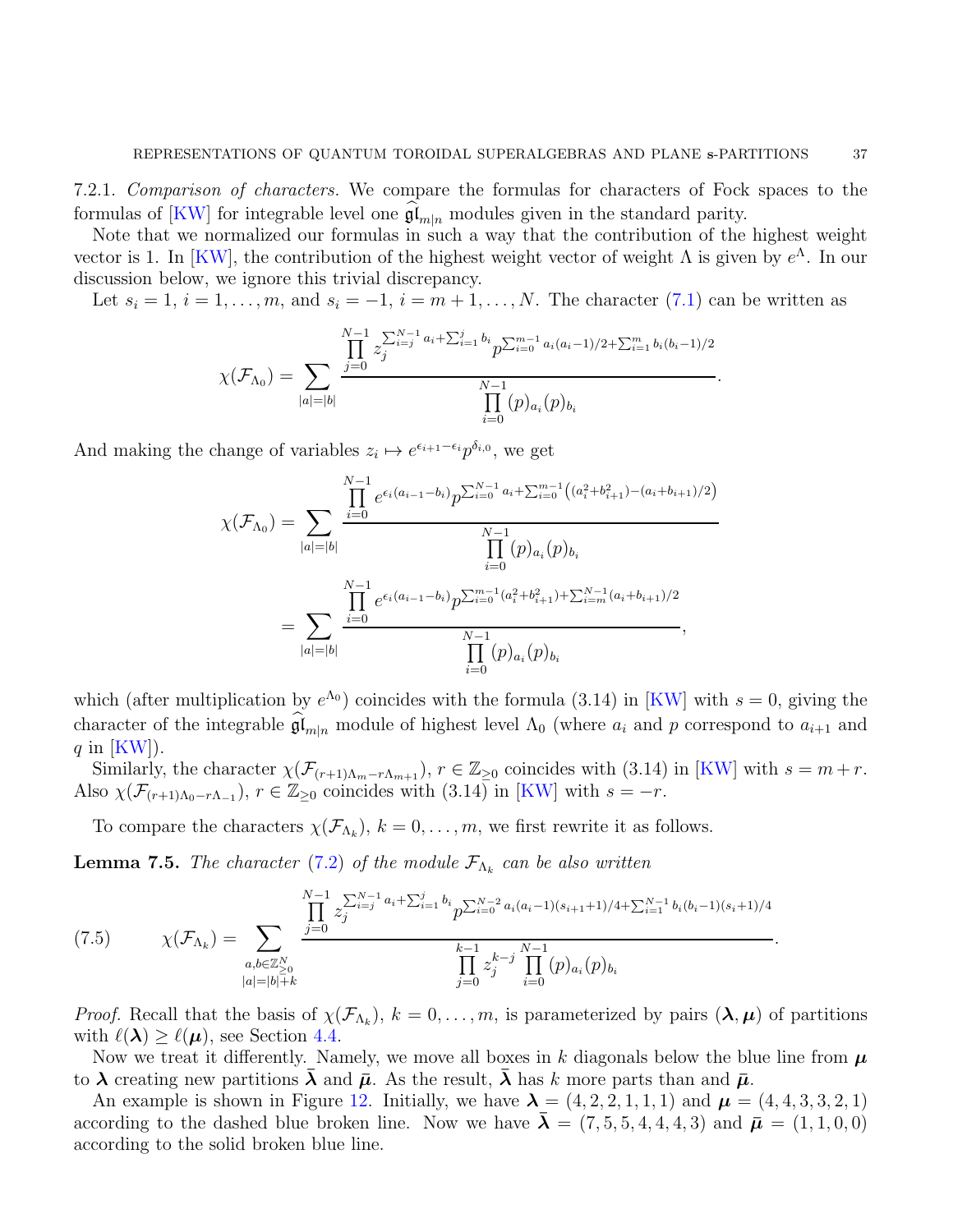

<span id="page-37-0"></span>FIGURE 12. Two ways to see a diagram for  $|\lambda, \mu\rangle \in \mathcal{F}_{\Lambda_3}(u)$ .

Formally, partitions  $(\lambda, \bar{\mu})$  are defined as follows:

- For  $i = 1, ..., k$ , let  $\bar{\lambda}_i := \lambda_i + \#\{i k \leq j < i \mid \mu_j \geq i j\} + k + 1 i;$
- For  $i > k$ , let  $\bar{\lambda}_i := \lambda_i + \#\{i k \leq j < i \mid \mu_j \geq i j\};$
- For  $i > 0$ , let  $\bar{\mu}_i := \max(\mu_i k, 0)$ .

Here, if  $i \geq \ell(\lambda)$ , we set  $\lambda_i = 0$  and if  $i > \ell(\mu)$ , we set  $\mu_i = 0$ .

Clearly  $\bar{\boldsymbol{\lambda}}$  has at least k non-zero more parts than  $\bar{\boldsymbol{\mu}}$ . Thus a basis of  $\mathcal{F}_{\Lambda_k}$  is labeled by pairs  $(\bar{\boldsymbol{\lambda}}, \bar{\boldsymbol{\mu}})$ , where  $\bar{\boldsymbol{\lambda}}$  is an  $\mathbf{s}_+^-$  partition,  $\bar{\boldsymbol{\mu}}$  is an  $\mathbf{s}_-^-$  partition and  $\ell(\bar{\boldsymbol{\lambda}}) \geq \ell(\bar{\boldsymbol{\mu}}) + k$ .

In fact, this parameterization corresponds to the inclusion

$$
\mathcal{F}_{\Lambda_k}(u) \subset V(u) \otimes V(uq_2) \otimes \cdots \otimes V(uq_2^{k-1}) \otimes \mathcal{F}_{\Lambda_0}(uq_2^k).
$$

We append  $\bar{\mu}$  with zero parts, so that  $\bar{\lambda}$  has exactly k extra parts compared to  $\bar{\mu}$ , and define sequences a, b as before. Then, we have  $|a| - |b| = k$ , and we compute the character in the same way as in Lemma [7.2.](#page-35-2) Note the new factor in the denominator corresponding to the contribution of  $(\overline{\mathbf{\emptyset}}, \overline{\mathbf{\emptyset}}) = ((k, k-1, k-2, \ldots, 1), \emptyset).$ 

 $\Box$ 

The formula  $(7.5)$  coincides with formula  $(3.14)$  in [\[KW\]](#page-41-19) with  $s = k$ .

One can extend the horizontal subalgebra  $U_q^{hor} \mathfrak{sl}_{m|n} \in \mathcal{E}_s$  to a subalgebra  $U_q^{hor} \mathfrak{gl}_{m|n} \in \mathcal{E}_s$ . Then, in all these cases, the Fock space is an irreducible module with respect to the horizontal  $U_q\mathfrak{gl}_{m|n}$ subalgebra.

### 7.3. Characters of MacMahon modules. We discuss the characters of MacMahon modules.

The computation of the characters of general MacMahon modules is an interesting problem that can be studied by a combination of combinatorial and representation theoretical methods, see, for example, [\[BFM\]](#page-41-20). Here, we only discuss characters of pure MacMahon modules, where the answer is simple.

Recall that the parity of a node  $i \in \hat{I}$  is given by  $|i| = (1 - s_i s_{i+1})/2$ . For integers  $i, j, i \leq j$ , set

$$
\sigma(i,j) = (-1)^{\sum_{k=i}^j |k|}.
$$

Note that  $\sigma(i+N, j) = \sigma(i, j+N) = \sigma(i, j)$ .

The following theorem enumerating plane s-partitions is a generalization of the MacMahon formula on plane partitions.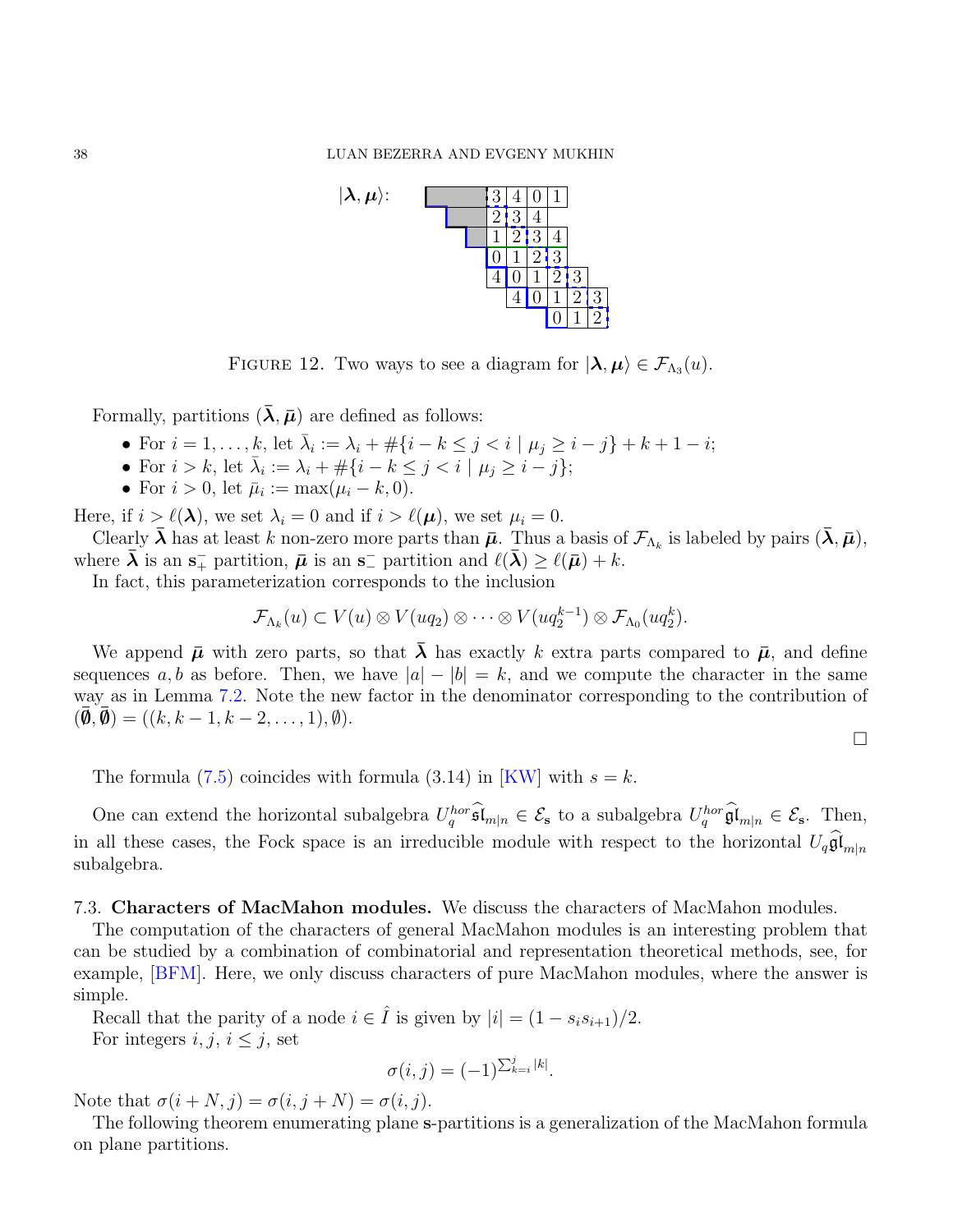<span id="page-38-1"></span>**Theorem 7.6.** The character of the module  $\mathcal{M}_k$  is given by

<span id="page-38-0"></span>(7.6) 
$$
\chi(\mathcal{M}_k) = \prod_{i \leq k} \prod_{j \geq k} (1 - \sigma(i,j)z_{i,j})^{-\sigma(i,j)}.
$$

*Proof.* For simplicity of notation, we discuss  $\chi(\mathcal{M}_0)$  with  $s_0 = -1$ .

We start by constructing a bijection between the set of plane s-partitions and the set of pairs of reverse semistandard Young super-tableaux of the same shape following the well-known procedure in the even case, see [\[FS,](#page-41-21) Chapter 7.20].

Let  $\tau$  be a partition. A tableau T is an assignment from each box  $(i, j)$  in the Young diagram of  $\tau$  to a positive integer  $T_{i,j}$ .

A reverse semistandard Young super-tableau of parity s is a tableau T with the restrictions:

- (i)  $T_{i,j} \geq T_{i,j+1}$ , with equality allowed only if  $s_{T_{i,j}} = 1$ ;
- (ii)  $T_{i,j} \geq T_{i+1,j}$ , with equality allowed only if  $s_{T_{i,j}} = -1$ .

Recall that, given a parity sequence **s**, the parity sequence **s'** is defined by  $s'_i = s_{1-i}$ , for all  $i \in \hat{I}$ . A pair  $(T^{(1)}, T^{(2)})$  of reverse semistandard Young super-tableau is admissible if  $T^{(1)}$  is of parity s and  $T^{(2)}$  is of parity s'.

To each admissible pair  $(T^{(1)}, T^{(2)})$ , we assign a plane s-partition  $(\vec{\lambda}, \vec{\mu})$  by the following rule.

$$
\lambda_i = (T_{1i}^{(1)}, T_{2i}^{(1)}, \dots), \qquad \mu_i = (T_{1i}^{(2)} - 1, T_{2i}^{(2)} - 1, \dots).
$$

Clearly, this is a bijection. Moreover, it preserves grading if we make the following assignments. We set the degree of a box  $(i, j)$  in the first partition to  $\prod_{s=0}^{T_{ij}-1} z_s$ . We set the degree of a box  $(i, j)$  in the second partition to  $\prod_{s=1}^{T_{ij}-1} z_{-s}$ . Then, we set the degree of an admissible pair  $(T^{(1)}, T^{(2)})$  equal to the product of degrees of all boxes.

For example, the plane s-partition in Figure [10](#page-31-0) corresponds to the following pair of reverse supertableaux, see  $(6.4)$ :



Figure 13. An admissible pair of reverse semistandard super-tableaux

For the first tableau, 1, 2, 3 are even and can be repeated in rows, while 4, 5 are odd and can be repeated in columns. For the second tableau, 3, 4, 5 are even, and  $1, 2, 6 = 1 + 5$  are odd. The degree of this pair of tableaux is  $z_0^{17} z_1^{18} z_2^{16} z_3^{14} z_4^{13}$ .

Now, fix a positive integer L. Consider the set of all reverse super-tableaux of a given shape  $\nu$  with  $T_{ij} \leq L$  and parity s. Then, this set is in bijection with the set of semistandard (not reverse) Young super-tableaux. The bijection is given by replacing  $T_{ij}$  with  $L + 1 - T_{ij}$ . The set of semistandard Young super-tableaux parameterizes a basis of the polynomial  $\mathfrak{gl}_s$  module  $L^s_{\nu}$  with highest weight  $\nu$ , [\[BR\]](#page-41-22).

Thus, admissible pairs of super-tableaux of a given shape  $\nu$  correspond to the  $\mathfrak{gl}_s \otimes \mathfrak{gl}_{s'}$  module  $L_{\nu}^{\mathbf{s}}\otimes L_{\nu}^{\mathbf{s}'}$  $_{\nu}^{\mathrm{s}'}$  .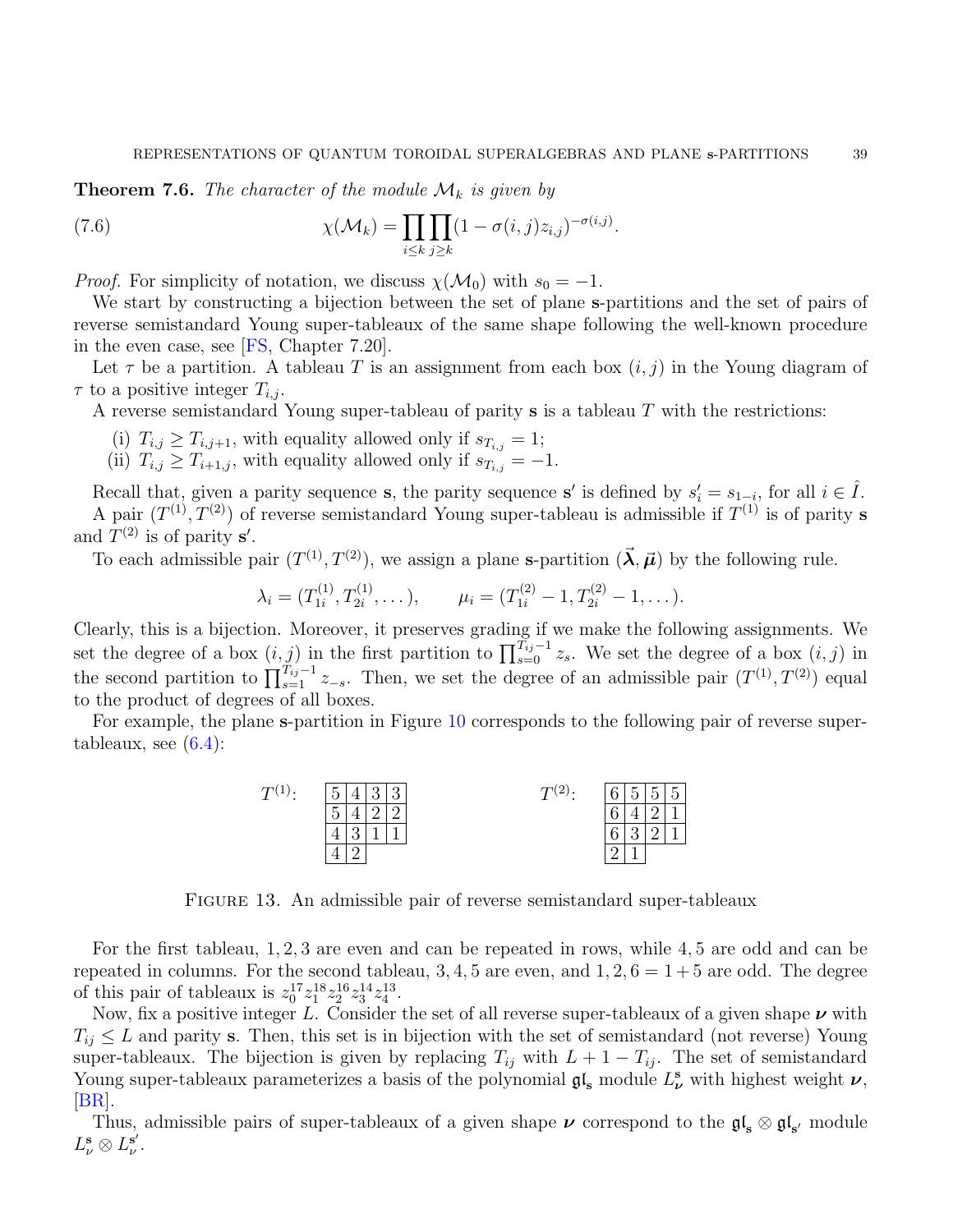Note that the parity and the grading are now counted backwards. Namely, a box with value  $a$  in the first tableau has the parity  $s_{L+1-a}$  and the grading  $\prod_{s=0}^{L-a} z_s$ . A box with value a in the second tableau has the parity  $s'_{L+1-a}$  and degree  $\prod_{s=1}^{L-a} z_{-s}$ .

By the super-version of  $\mathfrak{gl}_k \times \mathfrak{gl}_l$  duality, see [\[S,](#page-41-17) Theorem 2.1], [\[CW,](#page-41-18) Theorem 3.2], we have

$$
\bigoplus_{\nu} L_{\nu}^{\mathbf{s}} \otimes L_{\nu}^{\mathbf{s}'} = \mathbb{C}[x_{ij}]_{i,j=1}^{L}.
$$

Here, the degree of  $x_{ij}$  is  $\prod_{s=i-L}^{L-j} z_s$ . The parity of  $x_{ij}$  is  $\sigma(-i, j)$ .

The character of the polynomial ring  $\mathbb{C}[x_{ij}]_{i,j=1}^L$  in the  $L \to \infty$  limit coincides with the right hand side of  $(7.6)$ , and the theorem follows.

In [\(7.6\)](#page-38-0), the parity s is assumed to be N-periodic which correspond to  $\mathcal{E}_{s}$  Macmahon modules. Clearly, the same argument shows that the formula is valid for counting plane s-partitions with arbitrary parity sequence s.

One can think that |i| is the parity of simple root  $\alpha_i$ ,  $\sigma(i, j)$  is the parity of the positive root  $\alpha_i+\alpha_{i+1}+\cdots+\alpha_j,$  and  $\chi_q(\mathcal{M}_k)$  is the character of a parabolic Verma module of the Lie superalgebra  $\mathfrak{gl}_{\infty}^{\mathbf{s}}$  with highest weight  $(\ldots, 0, 0, K, 0, 0, \ldots)$ , where K is a generic complex number in the k-th position.

Return to the example in Section [6,](#page-24-0) that is, to the case of  $m = 3$ ,  $n = 2$ , and standard parity  $s_1 = s_2 = s_3 = 1, s_4 = s_0 = -1.$ 

Formula [\(7.6\)](#page-38-0) in the principal specialization takes the form

$$
\chi_q(\mathcal{M}_0) = \chi_q(\mathcal{M}_3) = \prod_{k=0}^{\infty} \frac{(1+q^{5k+1})^{2k+1} (1+q^{5k+2})^{4k+2} (1+q^{5k+3})^{4k+2} (1+q^{5k+4})^{2k+1}}{(1-q^{5k+1})^{3k} (1-q^{5k+2})^k (1-q^{5k+3})^{k+1} (1-q^{5k+4})^{3k+3} (1-q^{5k+5})^{5k+5}}
$$
  
= 1 + q + 2q<sup>2</sup> + 5q<sup>3</sup> + 8q<sup>4</sup> + 16q<sup>5</sup> + 29q<sup>6</sup> + 50q<sup>7</sup> + 88q<sup>8</sup> + 150q<sup>9</sup> + 254q<sup>10</sup> + ...,

$$
\chi_q(\mathcal{M}_1) = \chi_q(\mathcal{M}_2) = \prod_{k=0}^{\infty} \frac{(1+q^{5k+1})^{2k}(1+q^{5k+2})^{4k+1}(1+q^{5k+3})^{4k+3}(1+q^{5k+4})^{2k+2}}{(1-q^{5k+1})^{3k+1}(1-q^{5k+2})^{k+1}(1-q^{5k+3})^k(1-q^{5k+4})^{3k+2}(1-q^{5k+5})^{5k+5}}
$$
  
= 1 + q + 3q<sup>2</sup> + 6q<sup>3</sup> + 12q<sup>4</sup> + 23q<sup>5</sup> + 42q<sup>6</sup> + 77q<sup>7</sup> + 136q<sup>8</sup> + 238q<sup>9</sup> + 410q<sup>10</sup> + ...,

$$
\chi_q(\mathcal{M}_4) = \prod_{k=0}^{\infty} \frac{(1+q^{5k+1})^{2k}(1+q^{5k+2})^{4k+2}(1+q^{5k+3})^{4k+2}(1+q^{5k+4})^{2k+2}}{(1-q^{5k+1})^{3k+1}(1-q^{5k+2})^k(1-q^{5k+3})^{k+1}(1-q^{5k+4})^{3k+2}(1-q^{5k+5})^{5k+5}}
$$
  
= 1 + q + 3q<sup>2</sup> + 6q<sup>3</sup> + 11q<sup>4</sup> + 22q<sup>5</sup> + 40q<sup>6</sup> + 72q<sup>7</sup> + 127q<sup>8</sup> + 221q<sup>9</sup> + 379q<sup>10</sup> + ...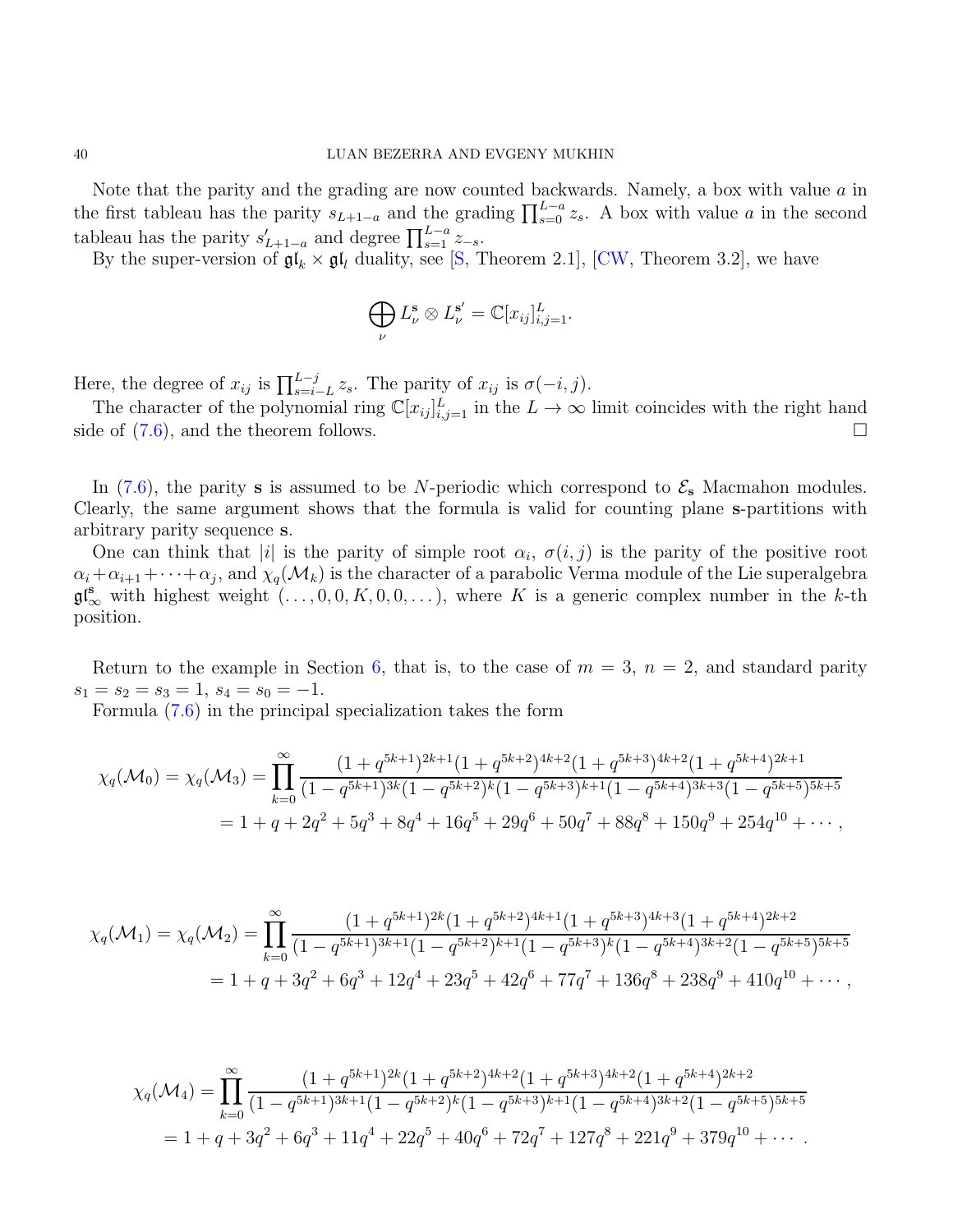

<span id="page-40-0"></span>FIGURE 14. Roots of  $\mathfrak{gl}_{\infty}^{\mathbf{s}}$ .

The structure of the formula can be seen from Figure [14,](#page-40-0) where we show the parities of all  $\mathfrak{gl}_{\infty}^{\mathbf{s}}$ roots. The bottom row corresponds to simple roots, the next row to roots which are sums of two simple roots, etc. Note the 5-periodicity along the rows and along the colored lines. Each colored V line shows which roots contribute to the character. The black V line corresponds to  $\mathcal{M}_0$ , blue to  $\mathcal{M}_1$ , red to  $\mathcal{M}_2$ , green to  $\mathcal{M}_3$ , and orange to  $\mathcal{M}_4$ . The odd roots (shown by  $\otimes$ ) give a factor in the numerator, while even roots (shown by  $\circ$ ) give a factor in the denominator.

Then, we use the periodicity. For example, the contribution of the row of height  $5k + 3$  to the character of  $\mathcal{M}_0$  has k periods, all containing four odd roots and one even root plus three more roots, which have the parities as the roots in the third row inside the black V. The total is  $4k + 2$  on the top and k and  $k + 1$  on the bottom.

Using the same method as in Theorem [7.6,](#page-38-1) we can count the plane s-partitions restricted to a "box" of infinite height.

Let the color of the box  $(0, 0, 0)$  be k. Consider plane s-partitions  $(\vec{\lambda}, \vec{\mu})$  corresponding to any fixed parity s.

For  $L_1, L_2 \in \mathbb{Z}_{\geq 0}$ , we say that a plane s-partition  $((\lambda^{(1)}, \mu^{(1)}), \ldots, (\lambda^{(k)}, \mu^{(k)})$  is  $L_1 \times L_2$  restricted if  $\lambda_1^{(1)} \le L_1, \mu_1^{(1)} \le L_2.$ 

Recall that degree of a plane s-partition is  $\prod_{i=0}^{N-1} z_i^{c_i}$ , where  $c_i$  is the number of boxes of color *i*.

Let  $\chi_{L_1,L_2} = \sum \deg(\vec{\lambda}, \vec{\mu})$ , where the sum is over all  $L_1 \times L_2$  restricted plane s-partitions, be the generating function for  $L_1 \times L_2$  restricted plane s-partitions.

**Theorem 7.7.** The generating function  $\chi_{L_1,L_2}$  is given by

$$
\chi_{L_1,L_2} = \prod_{k-L_1 \leq i \leq k} \prod_{k \leq j \leq k+L_2} (1 - \sigma(i,j)z_{i,j})^{-\sigma(i,j)}.
$$

Acknowledgments. This work was partially supported by the Simons Foundation grants #353831 and  $\#709444$ .